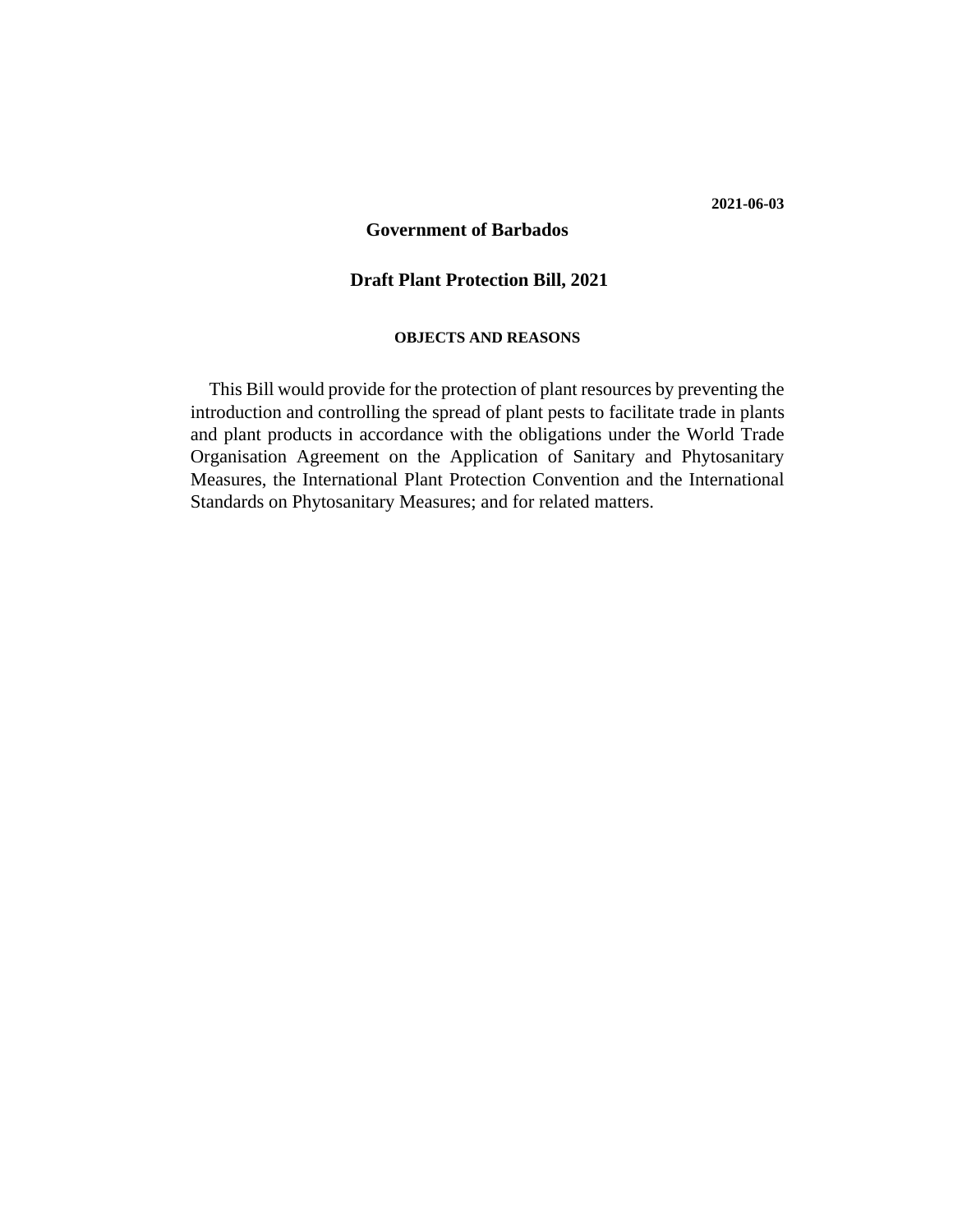# *Arrangement of Sections*

# PART I

# [PRELIMINARY](#page-7-0)

- [Short title](#page-7-0) **1.**
- [Interpretation](#page-7-0) **2.**

# PART II

# [ADMINISTRATION](#page-14-0)

- [Powers of the Minister](#page-14-0) **3.**
- [Chief Agricultural Officer](#page-14-0) **4.**
- [Establishment of the National Plant Protection Organisation](#page-15-0) **5.**
- [Functions of the Organisation](#page-15-0) **6.**
- [Delegation of functions of Organisation](#page-19-0) **7.**
- [Appointment of Plant Protection Inspectors](#page-19-0) **8.**
- [Designation of official laboratory and official analyst](#page-20-0) **9.**
- [Advisory Working Group](#page-20-0) **10.**
- [Resignation or removal of members of Advisory Working Group](#page-22-0) **11.**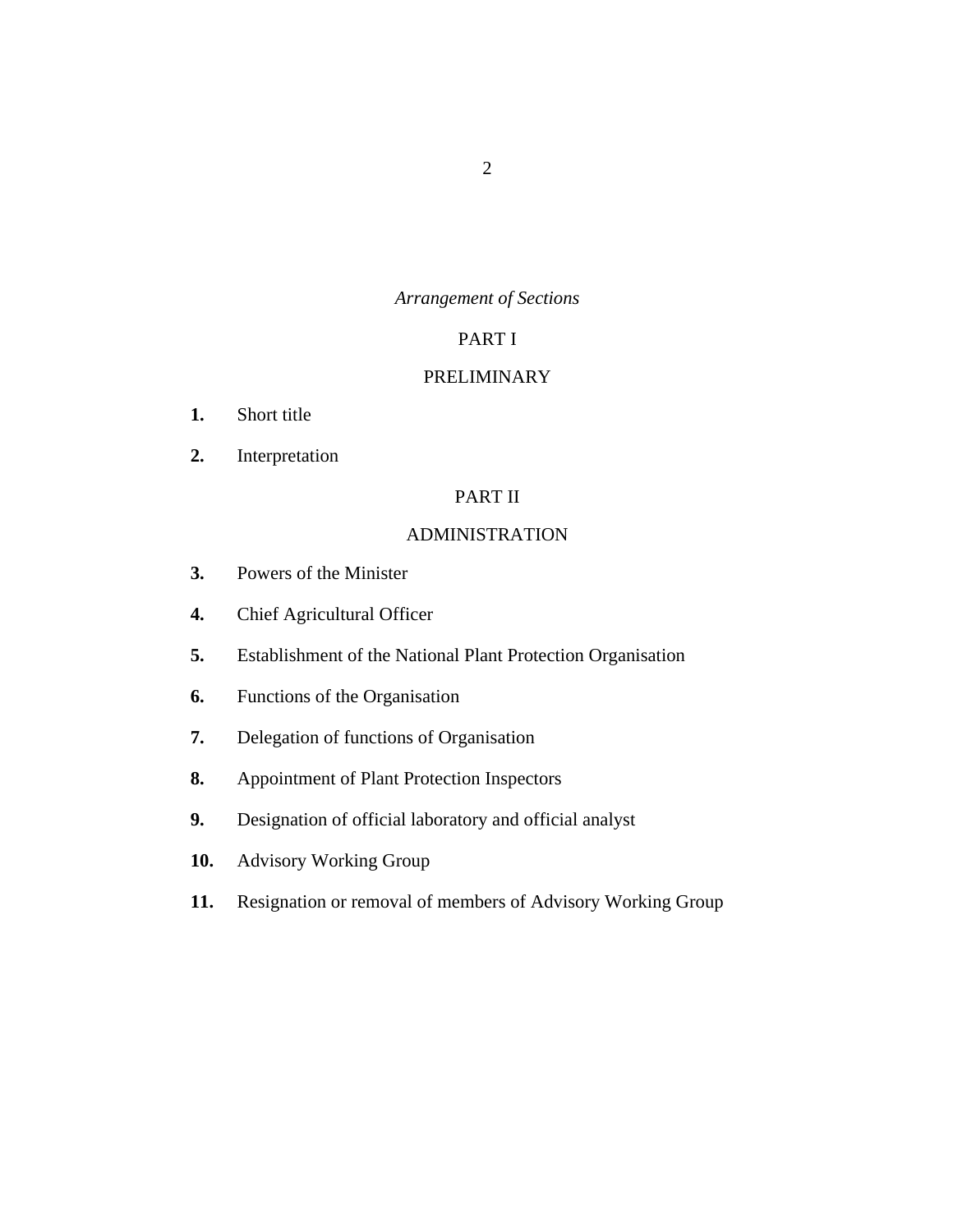- [Phytosanitary Emergency Fund.](#page-22-0) **12.**
- [Register](#page-22-0) **13.**
- [Principles for the approval and implementation of phytosanitary measures](#page-23-0) **14.**
- [Duty to assist and co-operate](#page-23-0) **15.**
- [Review and audit](#page-23-0) **16.**

# PART III

#### [IMPORTS](#page-24-0)

- [Restrictions on import](#page-24-0) **17.**
- [Import permit](#page-25-0) **18.**
- [Duty to declare regulated articles brought in person](#page-26-0) **19.**
- [Inspection on importation](#page-27-0) **20.**
- [Border inspection facility](#page-28-0) **21.**
- [Detention or destruction of imports](#page-28-0) **22.**
- [Release of imports](#page-30-0) **23.**
- [Minister may restrict certain imports](#page-30-0) **24.**
- [Plant quarantine stations](#page-30-0) **25.**
- [Duty to report and seize certain imports](#page-31-0) **26.**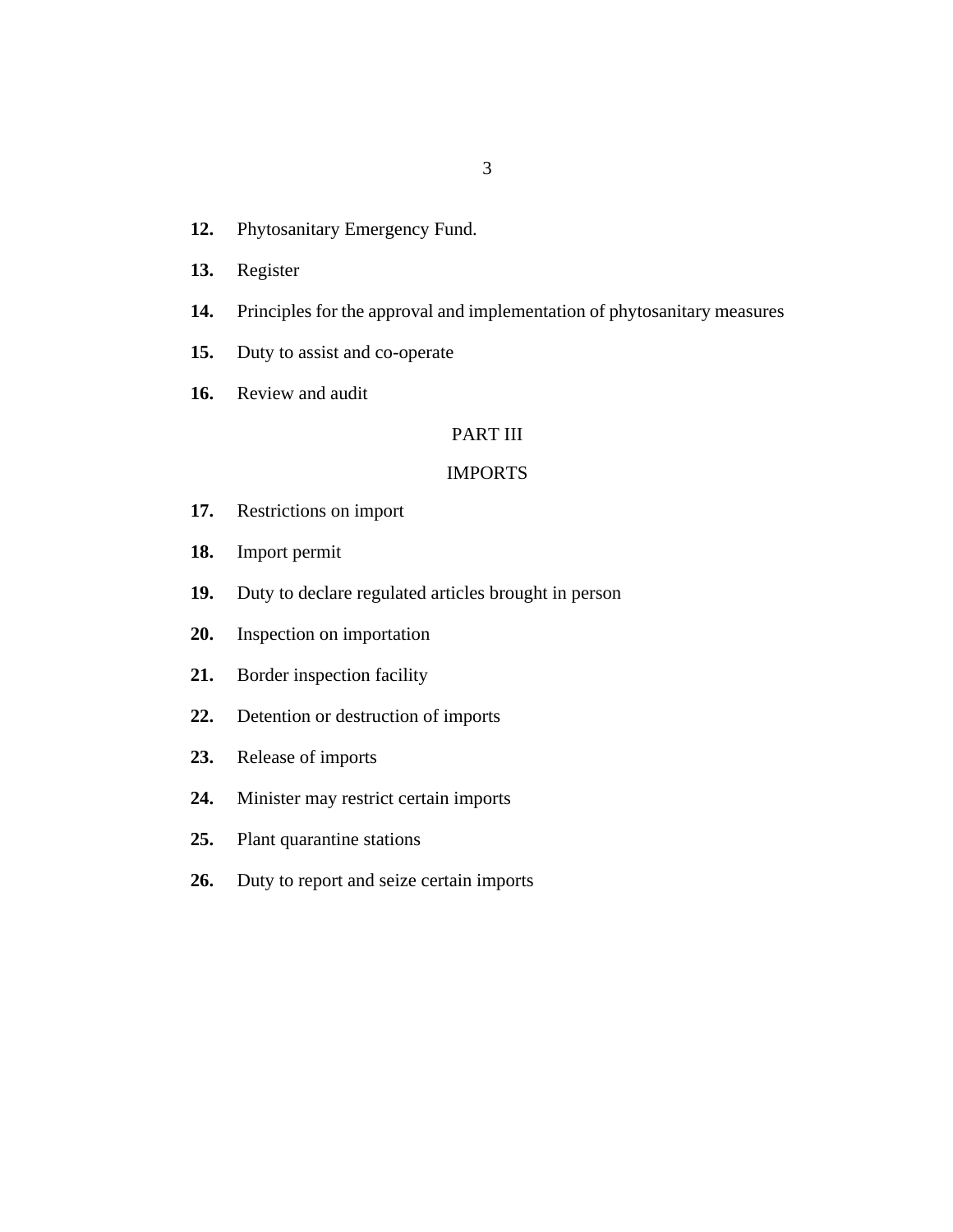## PART IV

# [EXPORTS AND CONSIGNMENTS IN TRANSIT](#page-31-0)

- [Restriction on exports](#page-31-0) **27.**
- [Issuance of a phytosanitary certificate](#page-32-0) **28.**
- [Re-export](#page-33-0) **29.**
- [Transit](#page-34-0) **30.**
- [Arrival notifications](#page-35-0) **31.**

#### PART V

# [CONTAINMENT AND ERADICATION OF PESTS](#page-35-0)

- [Phytosanitary control measures](#page-35-0) **32.**
- [List of pests](#page-36-0) **33.**
- [Duty to notify Organisation](#page-36-0) **34.**
- [Surveillance](#page-37-0) **35.**
- [Declaration of provisional quarantine](#page-37-0) **36.**
- [Declaration of quarantine](#page-38-0) **37.**
- [Procedure when quarantine pest on premises](#page-38-0) **38.**
- [Service of quarantine notice in absence of occupier](#page-39-0) **39.**
- [Duration of quarantine notice](#page-40-0) **40.**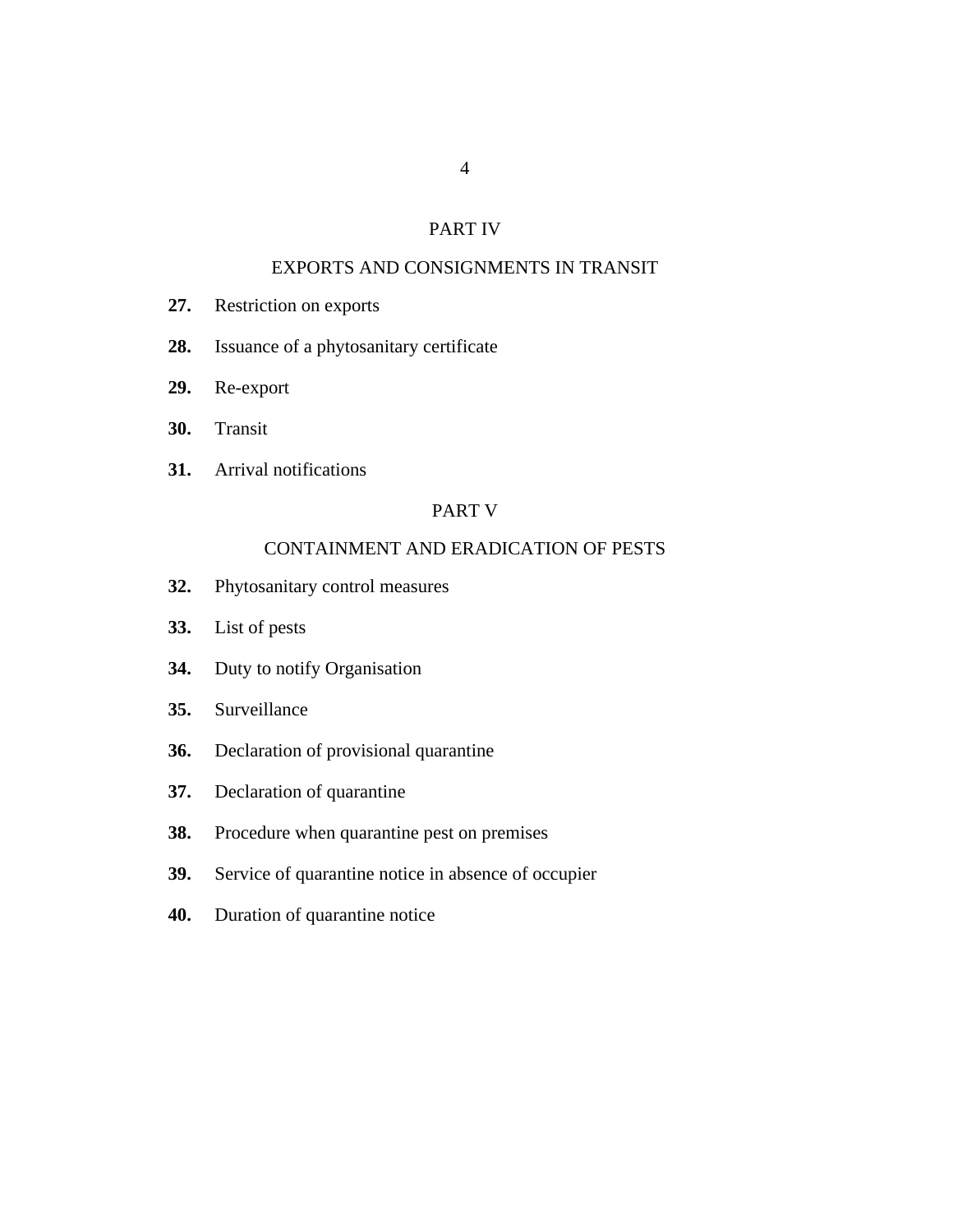- 5
- [Declaration of phytosanitary emergency](#page-40-0) **41.**
- [Lifting of quarantine](#page-41-0) **42.**
- [Declaration of pest free or low pest prevalence area](#page-41-0) **43.**
- [Pest free places of production and pest free production sites](#page-42-0) **44.**

# PART VI

# [ENFORCEMENT](#page-42-0)

- [Powers of a Plant Protection Inspector](#page-42-0) **45.**
- [Notice of seizure.](#page-46-0) **46.**
- [Storage or removal of affected items.](#page-46-0) **47.**
- [Confiscation and disposal of unclaimed items](#page-46-0) **48.**
- [Appeals](#page-47-0) **49.**

#### PART VII

#### [OFFENCES AND PENALTIES](#page-48-0)

- [Offences.](#page-48-0) **50.**
- [Liability of officials.](#page-49-0) **51.**
- [Procedure for offences](#page-50-0) **52.**
- [Evidence](#page-50-0) **53.**
- [Forfeiture](#page-51-0) **54.**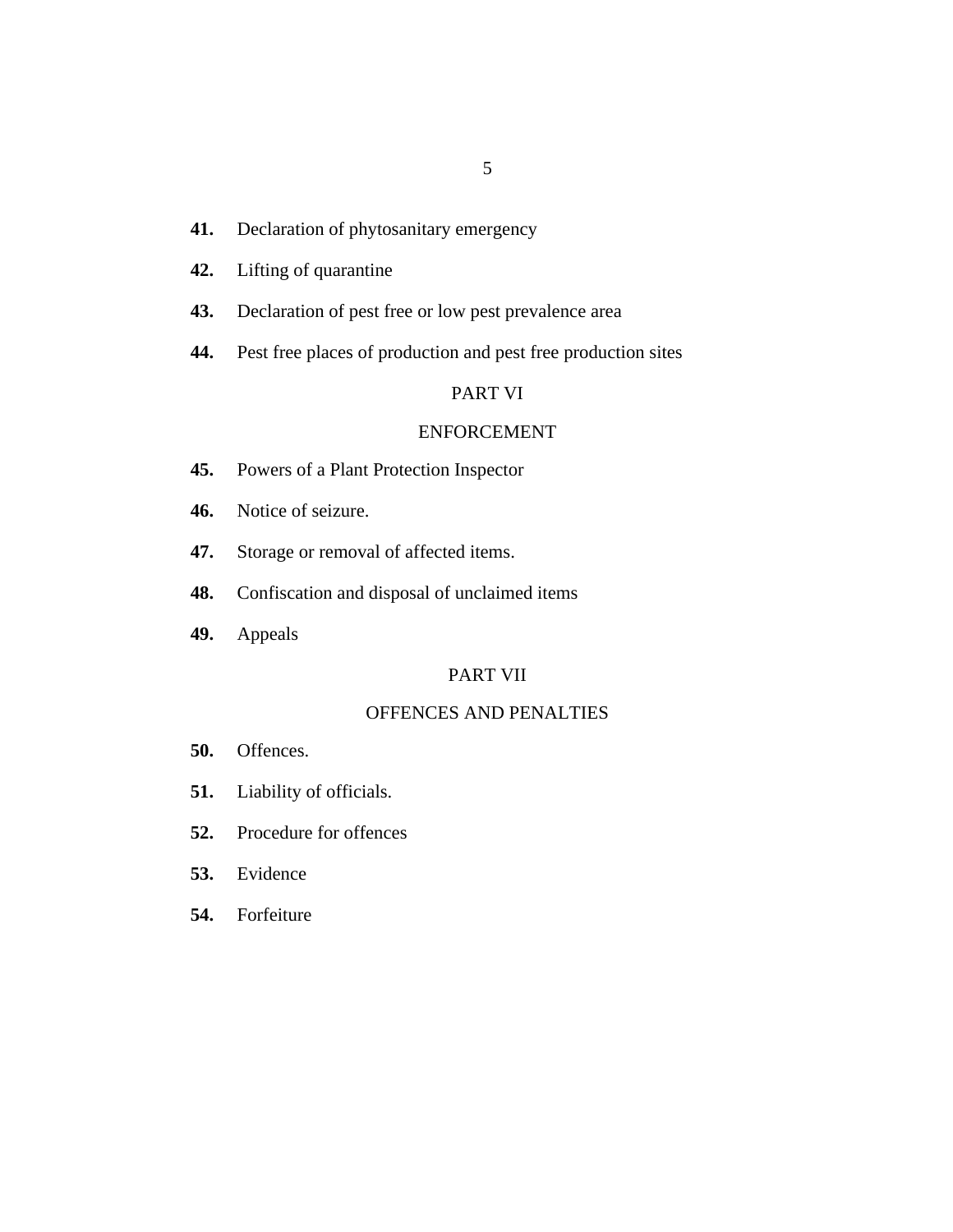- [Limitation on liability](#page-51-0) **55.**
- [Good faith defence](#page-52-0) **56.**
- [Administrative penalty](#page-52-0) **57.**
- [Fixed penalty notice for prescribed offences](#page-53-0) **58.**
- [Unpaid administrative fine or fixed penalty to constitute a debt to the](#page-55-0) Crown **59.**
- [Powers of the Chief Agricultural Officer in administrative proceedings](#page-55-0) **60.**
- [Compensation.](#page-56-0) **61.**

# PART VII

## [MISCELLANEOUS](#page-56-0)

- [Control of waste from vessels](#page-56-0) **62.**
- [Charging of fees](#page-56-0) **63.**
- [Documents](#page-57-0) **64.**
- [Regulations](#page-57-0) **65.**
- [Repeal.](#page-59-0) **66.**
- [Act binds Crown.](#page-60-0) **67.**
- [Commencement](#page-60-0) **68.**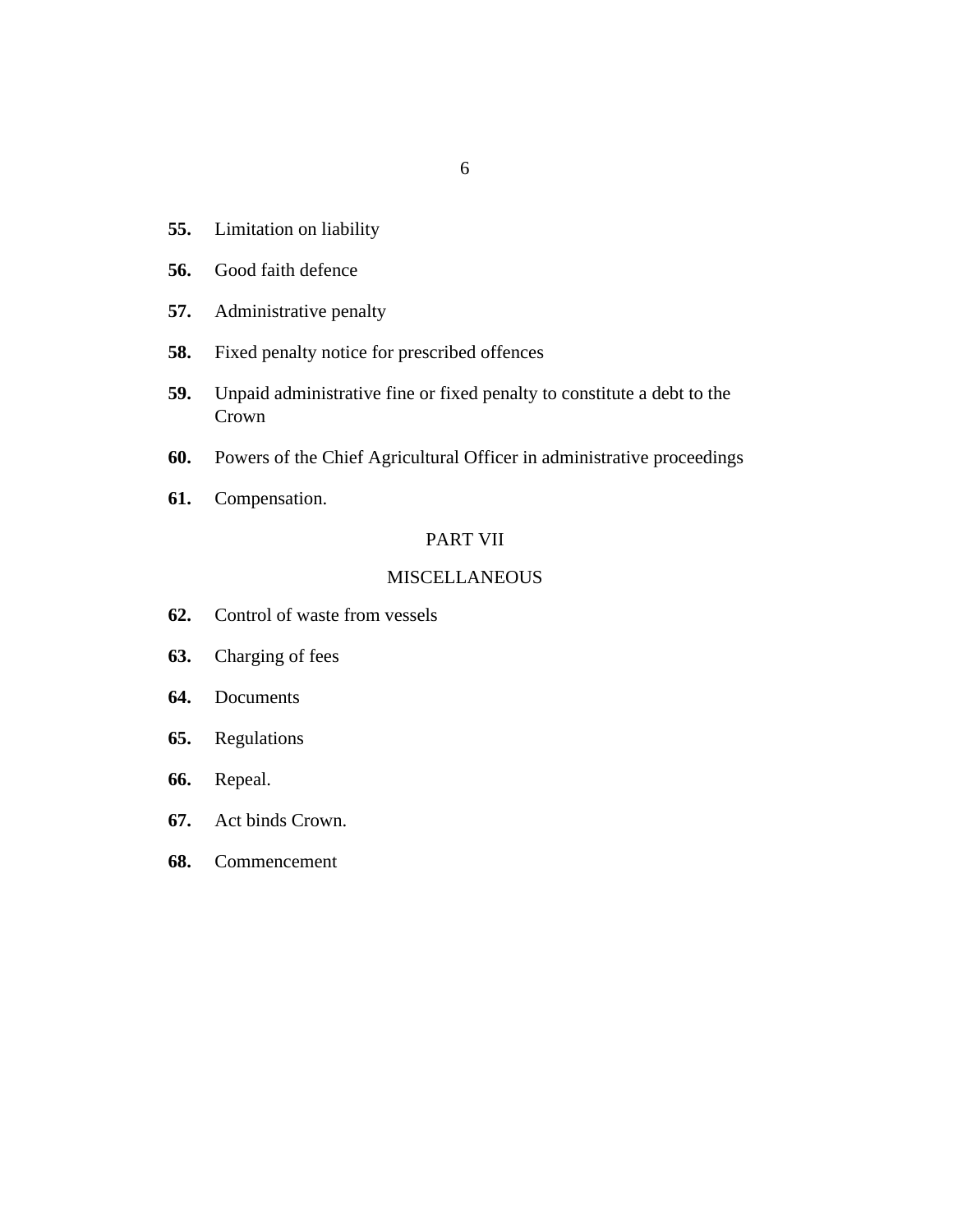#### **BARBADOS**

A Bill entitled

An Act to provide for the protection of plant resources by preventing the introduction and controlling the spread of plant pests to facilitate trade in plants and plant products in accordance with the obligations under the World Trade Organisation Agreement on the Application of Sanitary and Phytosanitary Measures, the International Plant Protection Convention and the International Standards on Phytosanitary Measures; and for related matters.

ENACTED by the Parliament of Barbados as follows: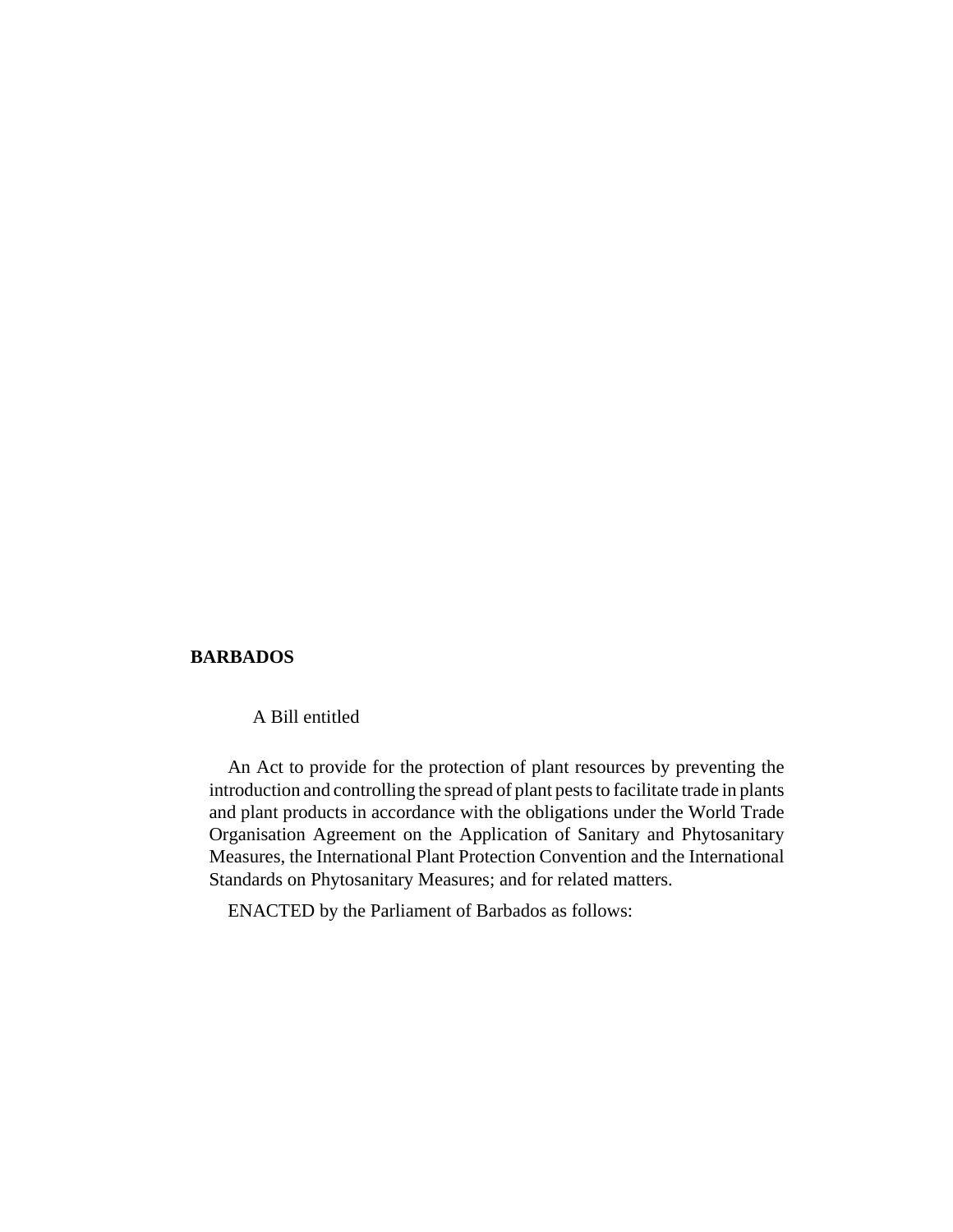# PART I

# PRELIMINARY

#### <span id="page-7-0"></span>**Short title**

This Act may be cited as the *Plant Protection Act, 2021*. **1.**

#### **Interpretation**

In this Act, **2.**(1)

"affected" means infected or infested with a pest;

- "area" means an officially defined whole or part of Barbados and includes a place or site of production;
- "area of low pest prevalence" means an area, whether all or part of Barbados or all or parts of several countries, as identified by the competent authorities, in which a specific pest is present at low levels and which is subject to effect surveillance or control measures;
- "area under cultivation" includes a field, plantation, nursery, garden, green house and laboratory;
- "beneficial organism" means any organism (including fungi, bacteria, viruses, virus-like organisms and invertebrate or other animals) which is identified by a competent authority to be directly or indirectly advantageous to flora or agricultural production;
- "consignment" means a quantity of plants, plant products or other regulated articles (which may be composed of one or more commodities or lots) being moved from one country to another and covered, when required, by a single phytosanitary certificate;
- "consignment in transit" means a consignment which passes through a country without being imported, and may be subject to phytosanitary measures;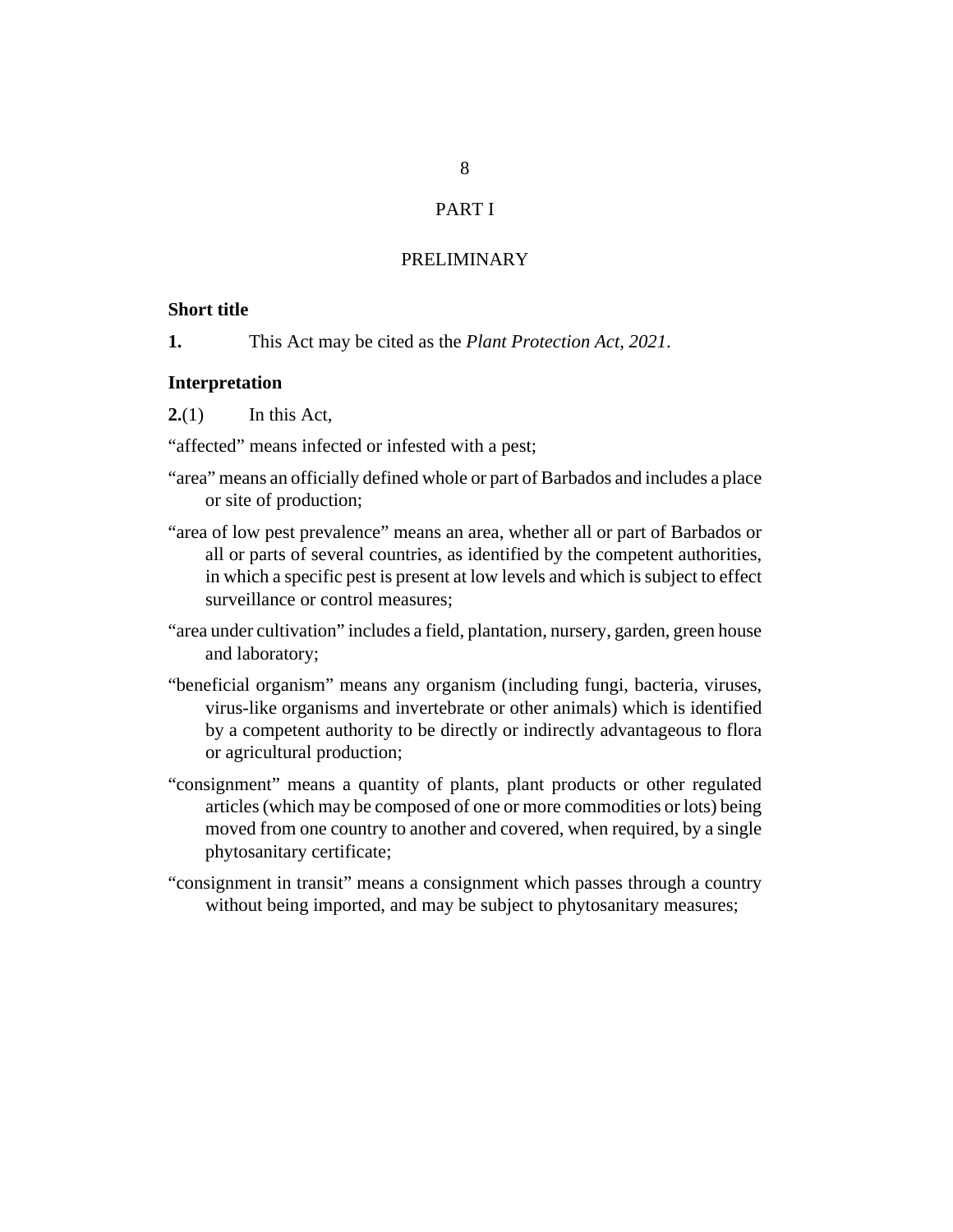- "contain" means to apply phytosanitary measures in and around an affected area to prevent the spread of a pest;
- "container" means a box, bag, wrapper, covering or other receptacle in which any plant, plant products or other regulated articles that may carry pests has been or is being transported;
- "control" means the suppression, containment or eradication of a pest population;
- "conveyance" means any vessel, aircraft, vehicle, cart, container, animal or other thing that can convey a plant, plant product, pest, beneficial organism or other regulated article from one place to another;
- "detain" means to keep a consignment in official custody or confinement as a phytosanitary measure;
- "emergency measure" means a phytosanitary measure established as a matter of urgency in a new or unexpected phytosanitary situation and an emergency measure may or may not be a provisional measure;
- "endangered area" means an area where ecological factors favour the establishment of a pest whose presence in the area will result in economically important loss;

"entry"

- in relation to a pest, means the movement of a pest into an area where *(a)* it is not yet present, or present but not widely distributed and being officially controlled;
- (b) in relation to a consignment, means the movement of the consignment through a port of entry into an area;
- "eradicate" means to apply phytosanitary measures to eliminate a pest from an area;
- "establishment" means the perpetuation, for the foreseeable future, of a pest within an area after entry;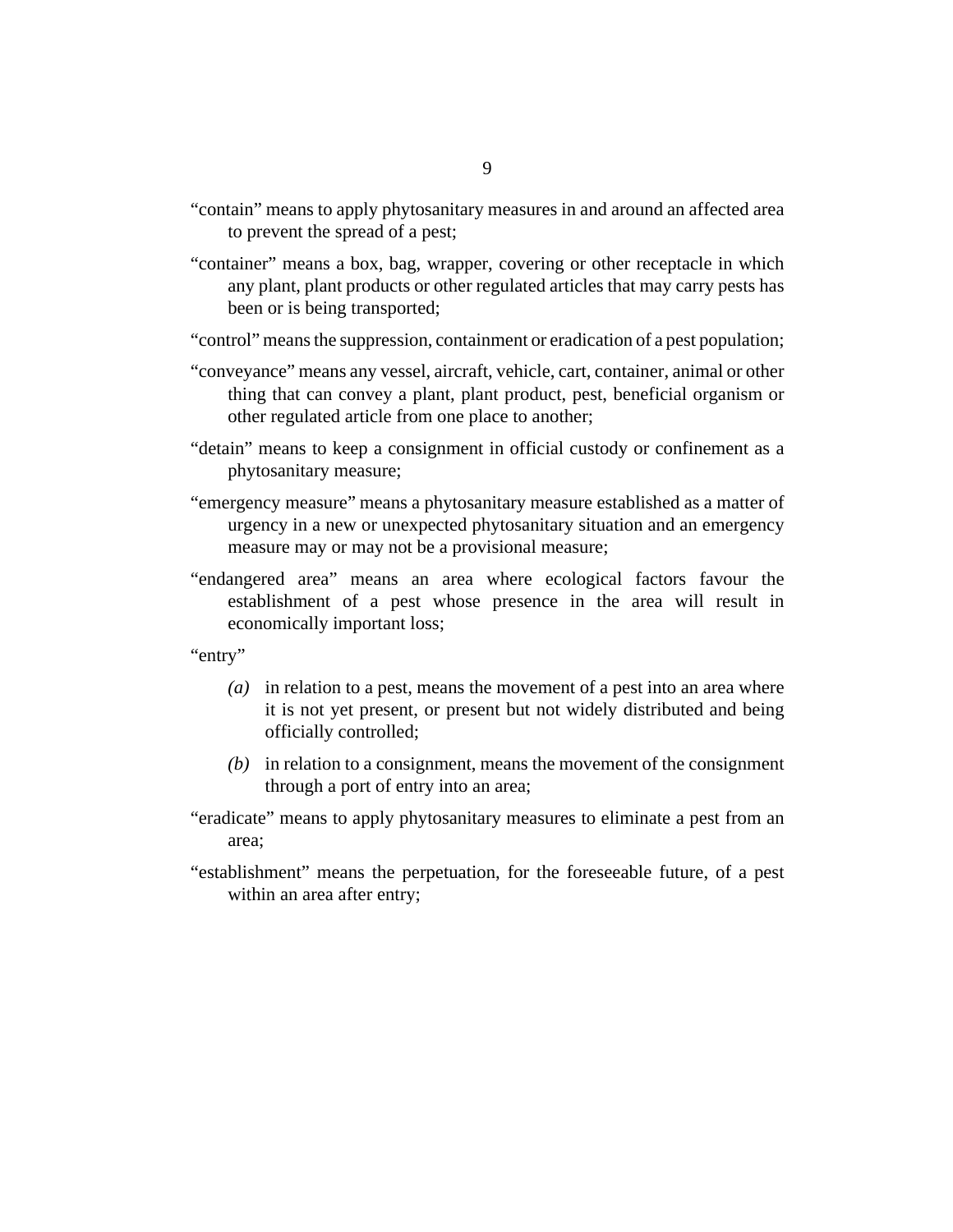- "export" means to send outside Barbados to another country any plant, plant product, pest, beneficial organism or other regulated article by means of a conveyance;
- "exporter" means any person who, whether as owner, consignor, consignee, agent, broker or otherwise, is in possession of, or in any way is entitled to the custody or control of any plant, plant product, beneficial organism or other regulated article to be taken out of Barbados for arrival in another country;
- "Fund" means the Phytosanitary Emergency Fund established by section 12;
- "germplasm" means a plant intended for use in breeding or in a conservation programme;
- "import" means to bring into Barbados from another country any plant, plant product, pest, beneficial organism or other regulated article by means of a conveyance;
- "import permit" means an official document or its electronic equivalent authorizing the importation of a commodity in accordance with specified phytosanitary import requirements;
- "importer" means a person who, whether as owner, consignor, consignee, agent, broker or otherwise, is in possession of or in any way is entitled to the custody or control of any plant, plant product, pest, beneficial organism or other regulated article landed or likely to be landed in Barbados from country outside Barbados;
- "infestation" means the presence in a commodity of a living pest of the plant or plant product concerned and includes an infection;
- "inspection" means official visual examination of a plant, plant product or other regulated article to determine if pests are present or to determine compliance with phytosanitary requirements;
- "inspector" or "Plant Protection Inspector" means a person designated or appointed under section 8;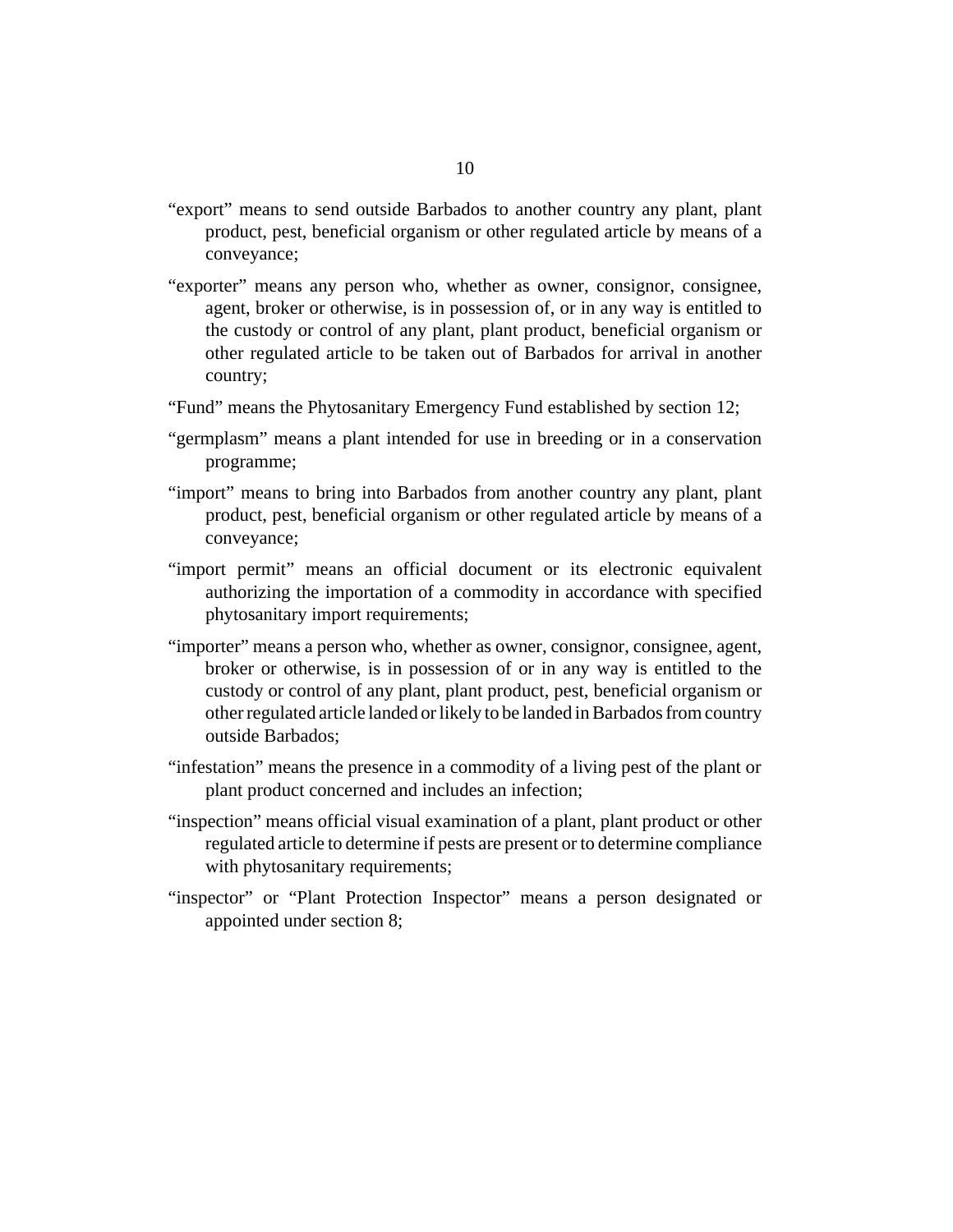- "introduction" means the entry of a pest resulting in its establishment in Barbados;
- "IPPC" means the new Revised Text of the International Plant Protection Convention;
- "IPPC Secretariat" means the Secretariat of the Commission on Phytosanitary Measures established under the International Plant Protection Convention;
- "Minister" means the Minister responsible for Agriculture;
- "Ministry" means the Ministry responsible for Agriculture;
- "national pest of concern" means a non-regulated pest with a significant economic impact the biological and epidemiological characteristics of which determine that its control in Barbados must be performed beyond a local level and requires the official intervention of the National Plant Protection Organisation for its management within Barbados, for technical coordination or for enforcement;
- "National Plant Protection Organisation" means the Government unit, department or office designated by the Minister under section 5;
- "occupier" in relation to any land or building, means a person in actual occupation thereof;
- "official control" means the active enforcement of mandatory phytosanitary requirements and the application of mandatory phytosanitary procedures with the objective of
	- ( $a)$ ) the eradication or containment of quarantine pests; or
	- $(b)$  the management of regulated non-quarantine pests;

"Organisation" means the National Plant Protection Organisation;

"outbreak" means

a recently detected pest population, including an incursion, in an area; *(a)* or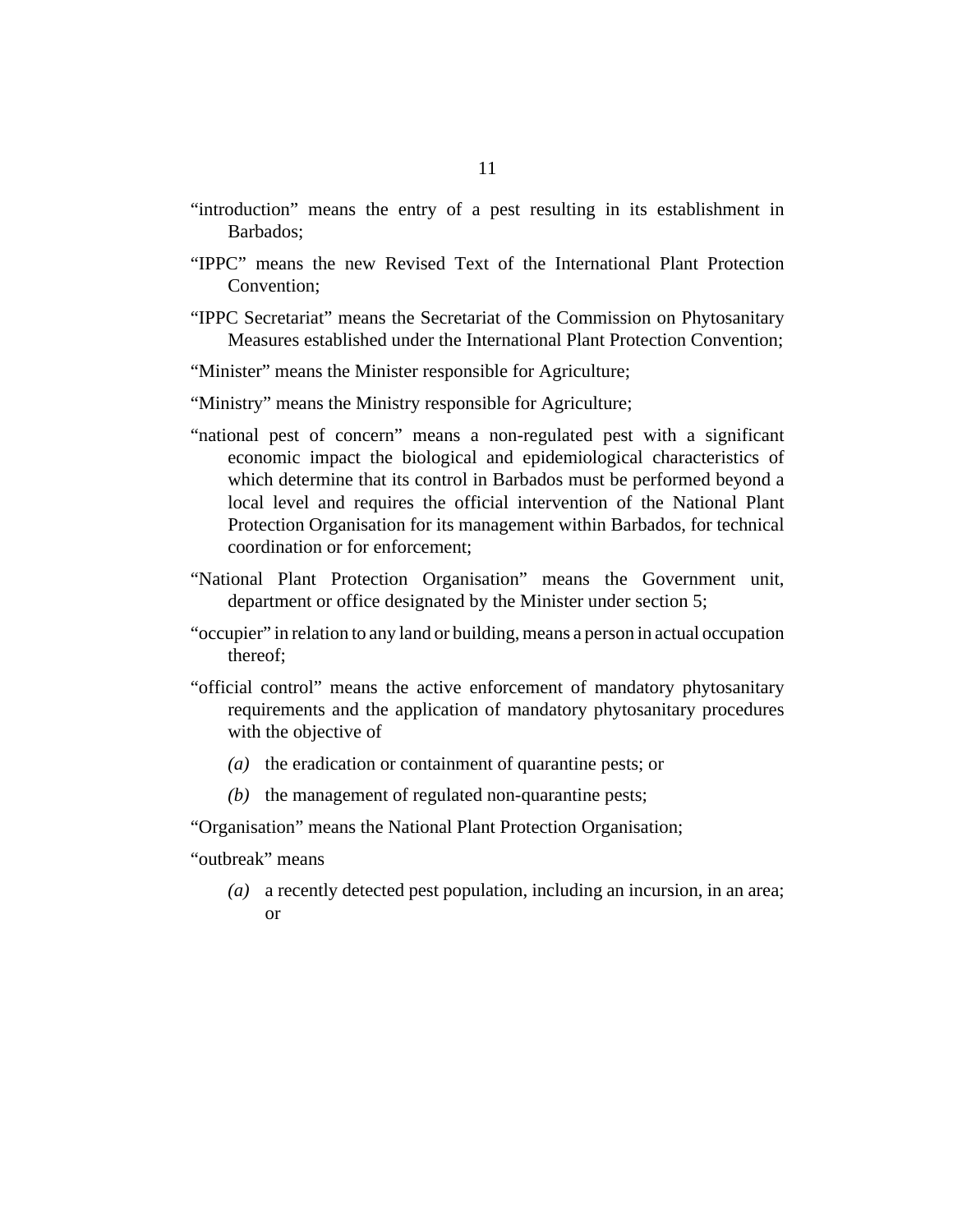- a sudden significant increase of an established pest population in an *(b)* area;
- "owner" manes any person having for the time being the possession, custody or control of a plant, plant product or other regulated article;
- "packaging" means any material used in supporting, protecting or carrying a plant, plant product or other regulated article;
- "pest" means any species, strain or biotype of any plant, animal or pathogenic agent injurious to a plant or plant product;
- "pest free area" means an area in which a specific pest is absent as demonstrated by scientific evidence and in which, where appropriate, this condition is being officially maintained;
- "pest risk analysis" means the process of evaluating biological or other scientific and economic evidence to determine whether an organism is a pest that should be regulated and the strength of any phytosanitary measures to be taken against it;

"phytosanitary action" means

- (a) the conduct of an official procedure, including inspection, testing, surveillance or treatment; or
- (b) official control undertaken to implement any phytosanitary measure;
- "phytosanitary certificate" means an official paper document or its electronic equivalent that is consistent with the model certificate of the IPPC stating that a consignment meets phytosanitary import requirements and is issued under section 28;
- "phytosanitary emergency" means an emergency declared under sections 24*(c)* and 41;
- "phytosanitary measure" means any enactment, regulation or official procedure having the purpose of preventing the introduction or spread of quarantine pests, or limiting the economic impact of regulated non-quarantine pests;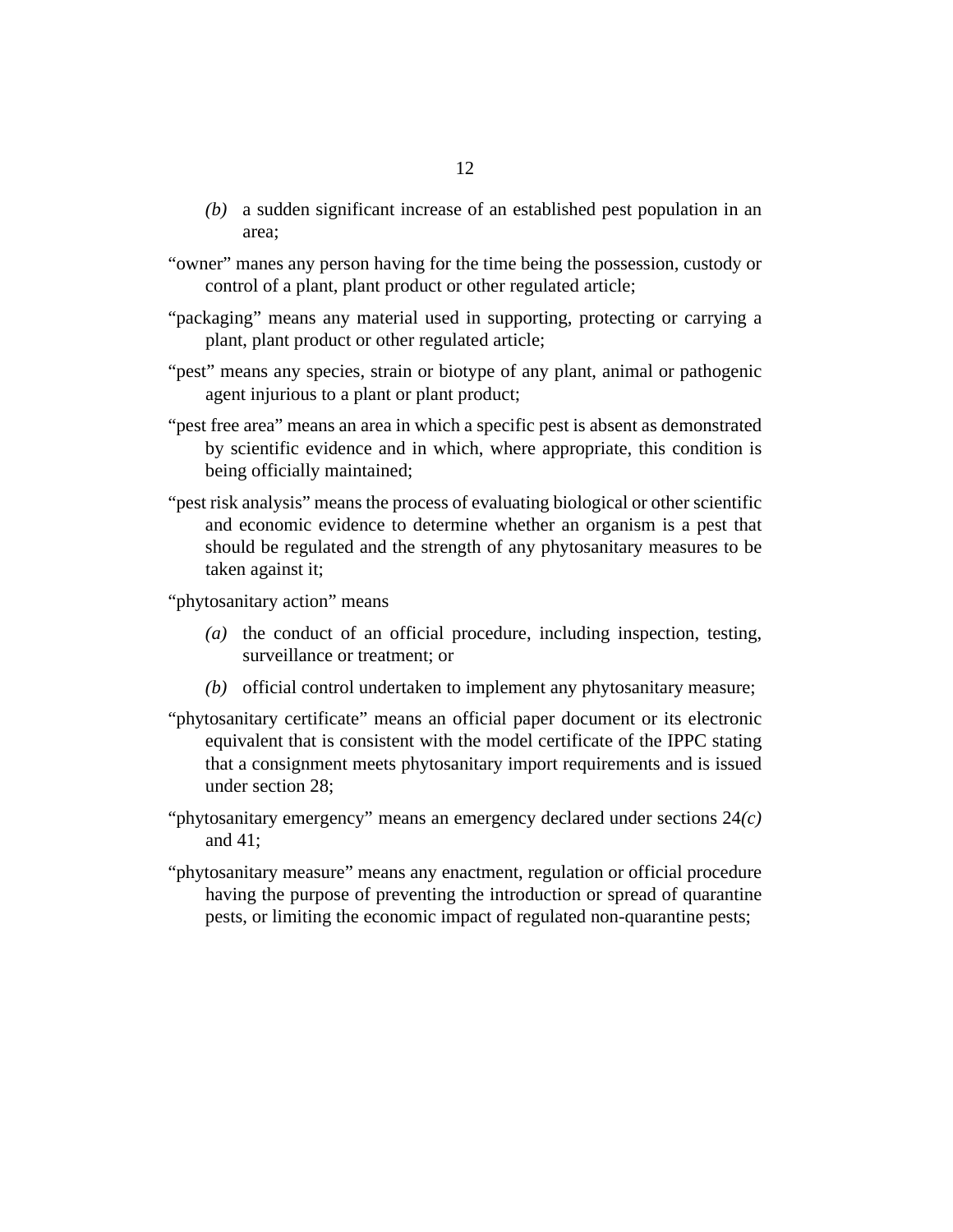"plant" means any living plant and its parts and includes a seed or germplasm;

"plant product" means any unmanufactured material of plant origin, including grain, and a manufactured product which, by its nature or that of its processing, may create a risk for the introduction and spread of a pest;

"port of entry" means an airport or seaport;

"port of exit" means an airport or seaport;

- "pre-shipment inspection" means an inspection conducted in the exporting country under the supervision of the National Plant Protection Organisation of the importing country, before a consignment is exported, to verify that the consignment complies with phytosantirary requirements of the importing country;
- "premises" includes any building or other structure, permanent or otherwise, together with the land on which the same is situated and any adjoining land situated in Barbados;
- "processing" means the act of washing, peeling, scraping, mincing, scrubbing or any other method used on any plant, plant product or other regulated article;
- "quarantine" means official confinement of plants, plant products or other regulated articles for observation and research or for further inspection, testing or treatment;
- "quarantine area" means an area where a quarantine pest is present and is being officially controlled;
- "quarantine pest" means a pest of potential economic importance to the area endangered thereby and not yet present there, or present but not widely distributed and being officially controlled and declared as such by regulations;
- "regular business hours" means the normal working hours of a Government office in Barbados;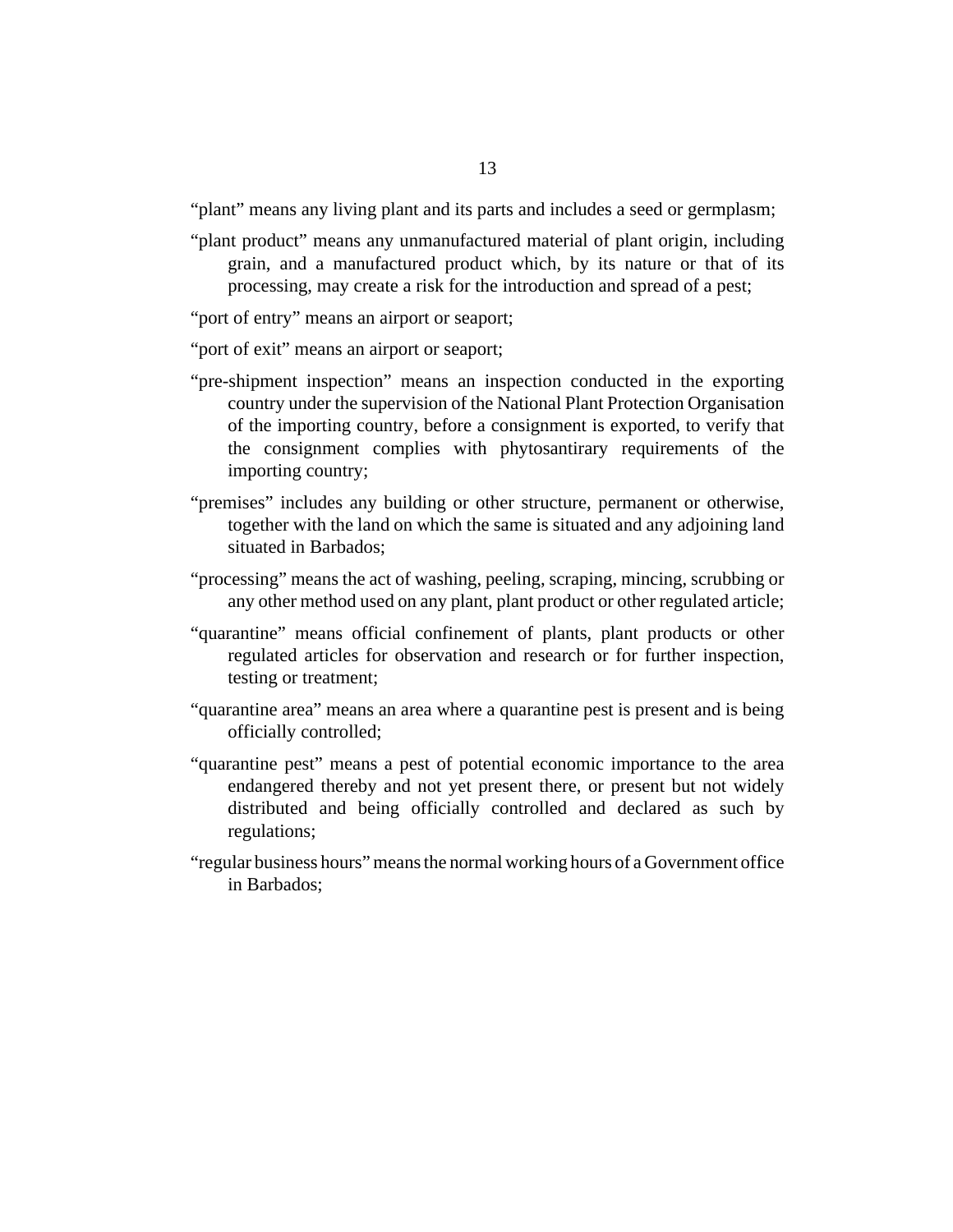- "regulated article" means any plant, plant product, storage place, packaging, conveyance, container, soil and any other organism, object or material capable of harbouring or spreading pests, deemed to require phytosanitary measures, particularly where international transportation is involved, and includes a beneficial organism;
- "regulated non-quarantine pest" means any pest which is not a quarantine pest and whose presence in a plant for planting affects the intended use of the plant with an economically unaccepted impact and which is therefore regulated in Barbados and declared as such by regulations;
- "regulated pest" means a quarantine pest or a regulated non-quarantine pest;
- "sell" includes to offer, advertise, keep, store, display, transmit, consign, convey or deliver for sale, or to exchange or dispose of to any person in any manner whether for consideration or otherwise;
- "soil" means material wholly or partly derived from the upper layer of the earth's crust which is capable of sustaining plant life and which contains solid organic substances such as parts of a plant, humus, peat or bark but excluding any medium which is sterile, composed entirely of unused peat or otherwise incapable of harbouring or transmitting pests;
- "SPS Agreement" means the WTO Agreement on the Application of Sanitary and Phytosanitary Measures, to which Barbados is a party;
- "suppression" means the application of phytosanitary measures in an affected area to reduce a pest population;
- "surveillance" means an official process which collects and records data on pest presence or absence by surveying, monitoring or other procedure;
- "treatment" means an officially authorised procedure for the killing, inactivation or removal of pests or rendering pest infertile or devitalisation;
- "vehicle" means any vessel, aircraft, conveyance, cart, container, motor vehicle, animal or other thing that can transport plants, plant products or other regulated articles from one place to another;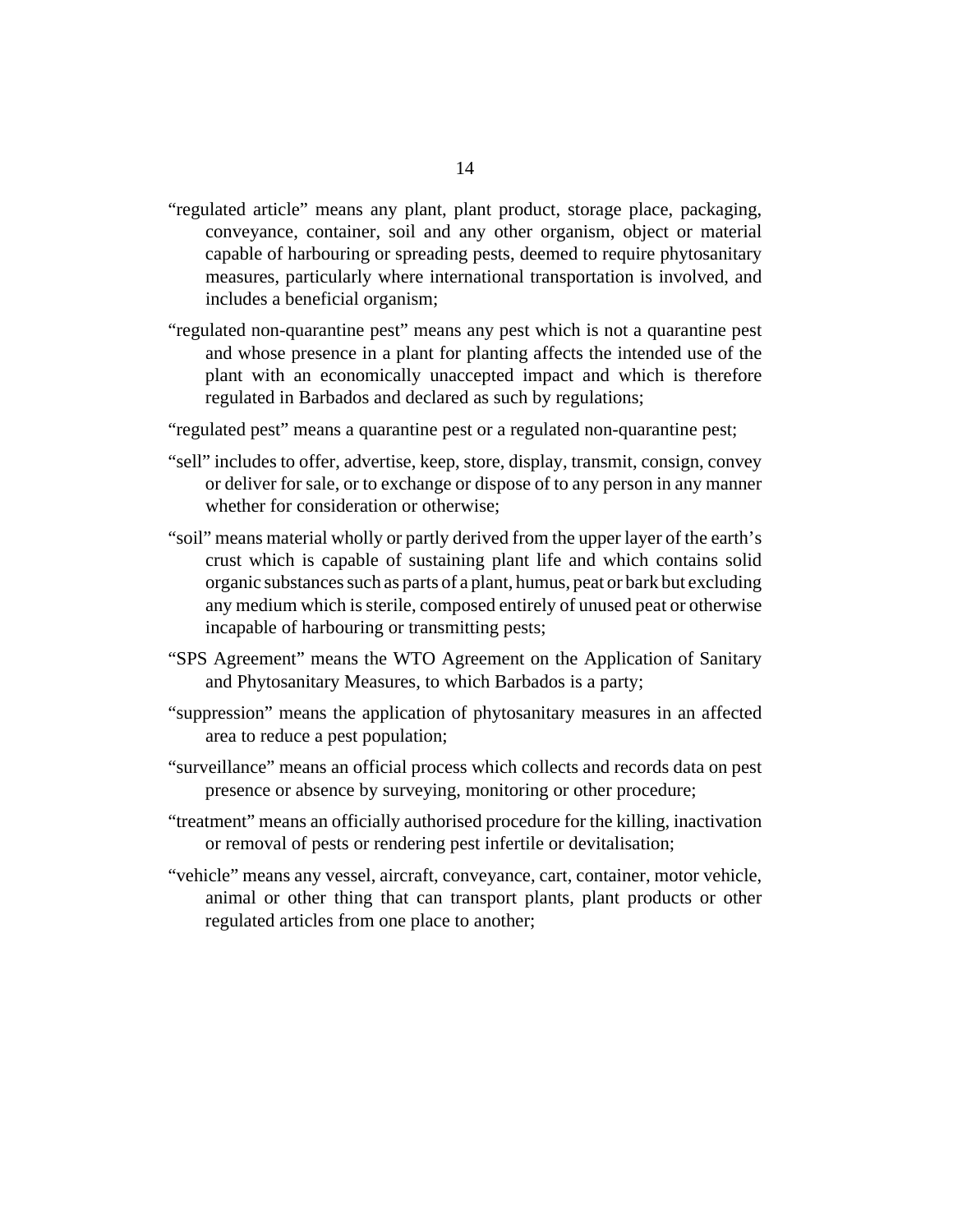<span id="page-14-0"></span>"vessel" means any ship, aircraft or other means of travel by sea or air;

"WTO" means the World Trade Organisation established in 1995, of which Barbados is a member.

This section shall be interpreted in accordance with the IPPC's International Standard for Phytosanitary Measures No. 5 Glossary on Phytosanitary Terms, as may be amended from time to time. (2)

#### PART II

#### ADMINISTRATION

## **Powers of the Minister**

- The Minister shall **3.**
	- (a) designate the ports of entry and ports of exit for plants, plant products and other regulated articles subject to the provisions of any customs enactment;
	- (b) designate the ministry, department or unit that will serve as the National Plant Protection Organisation for Barbados;
	- designate official and reference laboratories; *(c)*
	- (*d*) designate quarantine stations; and
	- declare a quarantine area and pest free area on the advice of the Chief *(e)* Agricultural Officer.

#### **Chief Agricultural Officer**

- The Chief Agricultural Officer shall **4.**(1)
	- be responsible for the general administration of this Act; and *(a)*
	- (b) report to the Minister.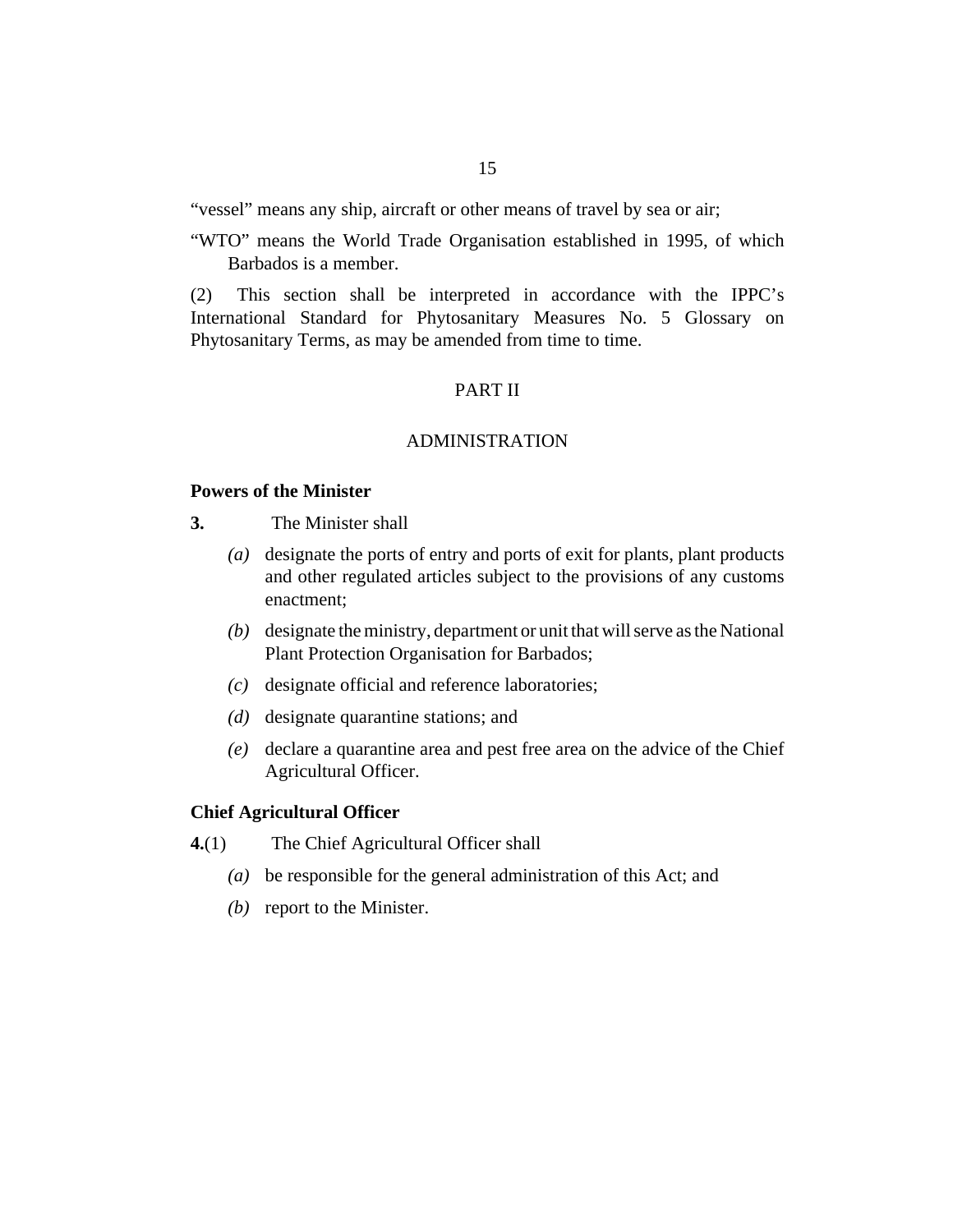- <span id="page-15-0"></span>The functions of the Chief Agricultural Officer shall be as follows: (2)
	- to provide technical and administrative direction to the Organisation; *(a)*
	- (b) to make recommendations to the Minister regarding the declaration of emergencies and the establishment of pest free areas, areas of low pest prevalence, pest free places of production and pest-free production sites;
	- to formulate proposals for the NPPO work programmes in *(c)* collaboration with other government entities;
	- (d) to serve as the IPPC contact point; and
	- to submit to the IPPC a description of the structure of the NPPO and *(e)* of any changes to that structure.

#### **Establishment of the National Plant Protection Organisation**

There is established an Organisation to be known as the National Plant Protection Organisation. **5.**(1)

In accordance with section 3, the Minister shall issue a Notice published in the *Official Gazette* identifying the ministry, department or unit that shall serve as the Organisation and shall transmit the name of that ministry, department or unit to the IPPC Secretariat. (2)

The Minister shall assign individuals from time to time to serve as members of the Organisation. (3)

#### **Functions of the Organisation**

The functions of the Organisation shall include **6.**(1)

- $(a)$  the implementation of the IPPC together with the following responsibilities:
	- issuing phytosanitary certificates; (i)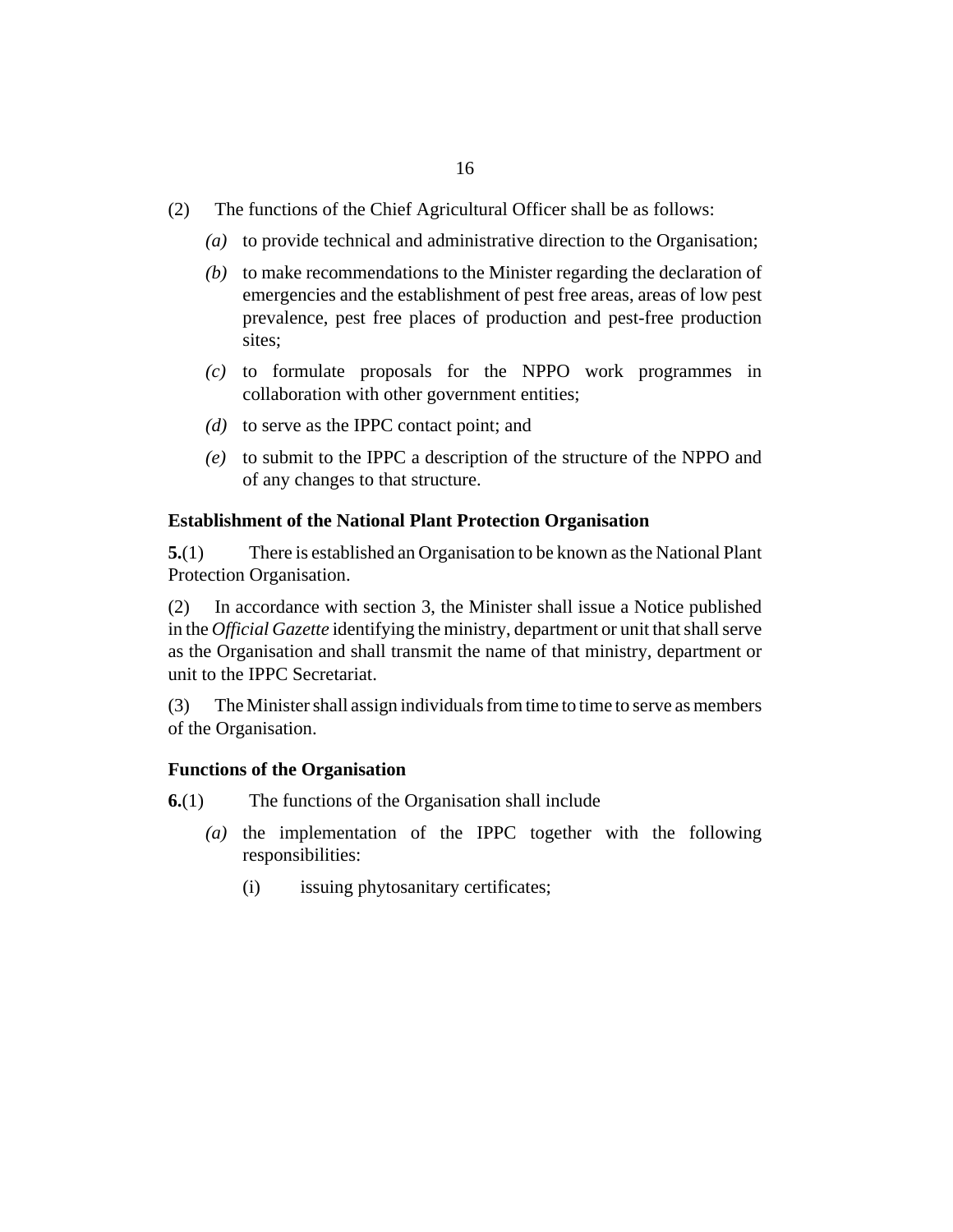- carrying out surveillance of any ornamental and growing plant, including areas under cultivation and wild flora, and of any plant and plant product in storage or in transport, for the purpose of reporting the occurrence, outbreak and spread of pests, and of controlling those pests; (ii)
- inspecting any consignment of a plant and plant product and, where appropriate, inspecting any other regulated article, for the purpose of preventing the introduction and spread of pests; (iii)
- conducting pre-shipment inspections;  $(iv)$
- supervising the treatment and consignment of any plant, plant product and other regulated article; (v)
- protecting endangered areas, and designating, maintaining and surveying pest free areas and areas of low pest prevalence; (vi)
- conducting pest risk analyses; (vii)
- providing information to other countries concerning phytosanitary measures applied, either through pest risk analysis or by reference to applicable international standards; (viii)
- notifying trading partners of relevant instances of noncompliance with import requirements that may be prescribed;  $(ix)$
- ensuring the phytosanitary security of consignments after certification and before export; (x)
- establishing auditing and trace-back procedures for any plant, plant product and other regulated article for phytosanitary certification;  $(xi)$
- establishing minimum qualifications for and overseeing the training and development of inspectors and other Organisation staff;  $(xii)$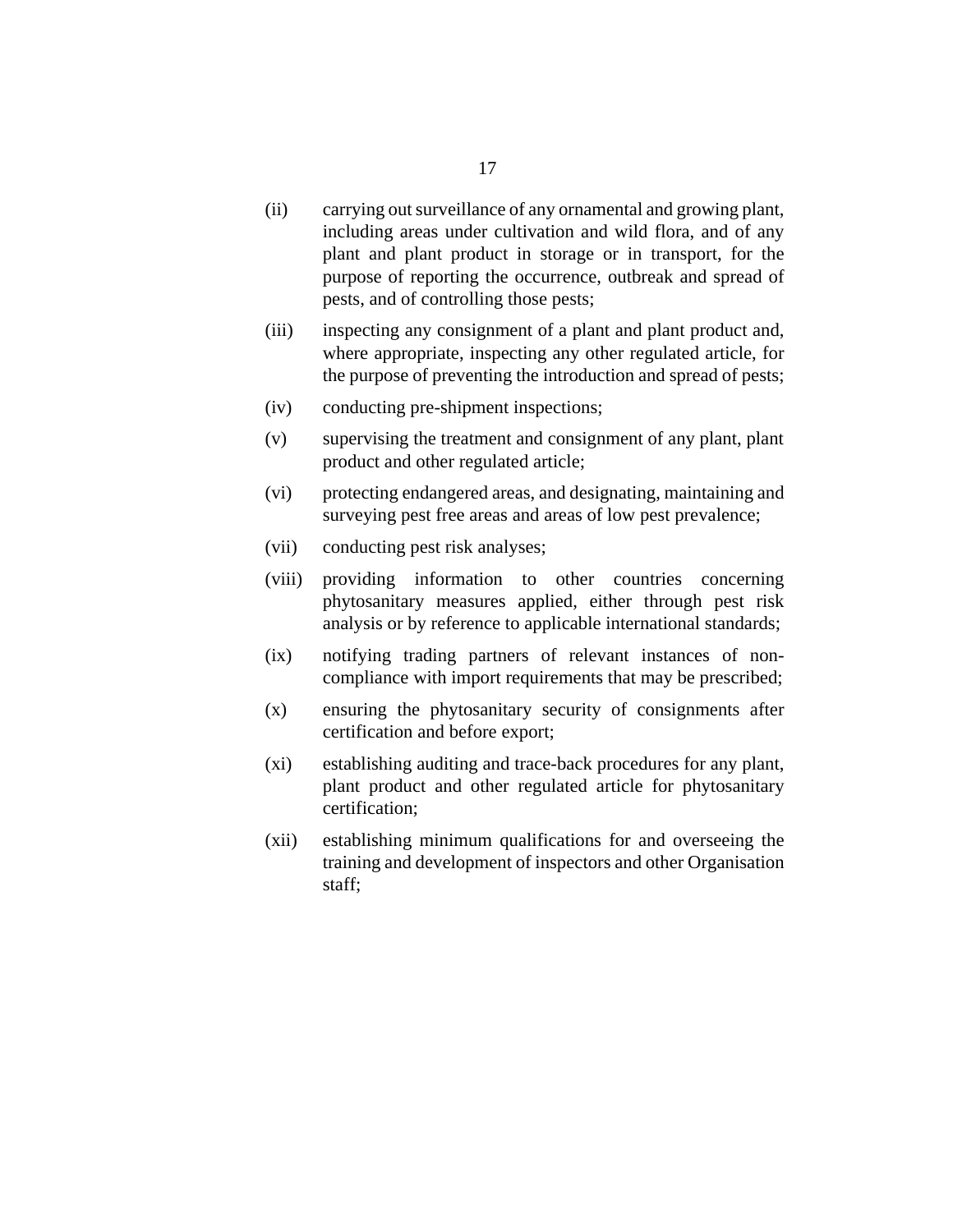- distributing information regarding regulated pests and the means of their prevention and control;  $(xiii)$
- proposing, reviewing, preparing and enforcing phytosanitary measures and other necessary enactments; (xiv)
- notifying phystosanitary measures to other countries in accordance with international obligations;  $(xy)$
- providing information regarding import and export regulations in force, and technical requirements for any plant, plant product and other regulated article, on the request of any interested international, regional or other national plant protection organisation; (xvi)
- (xvii) conducting research and investigation in the field of plant protection;
- (xviii) preventing and controlling the introduction of regulated pests;
- restricting the movement and spread of regulated pests and national pests of concern;  $(xix)$
- controlling all plant pests, including living modified organisms, biological control agents and invasive alien species;  $(xx)$
- developing a list of quarantine pests, regulated non-quarantine pests, regulated articles and pests of national concern and regularly updating and publishing those lists; (xxi)
- (xxii) requiring phytosanitary action as conditions or prohibitions for the importation of plants and plant products and other regulated articles;
- (xxiii) establishing and implementing certification programmes for planting material and plant products;
- (xxiv) issuing import permits;
- (xxv) establishing internal operations manuals; and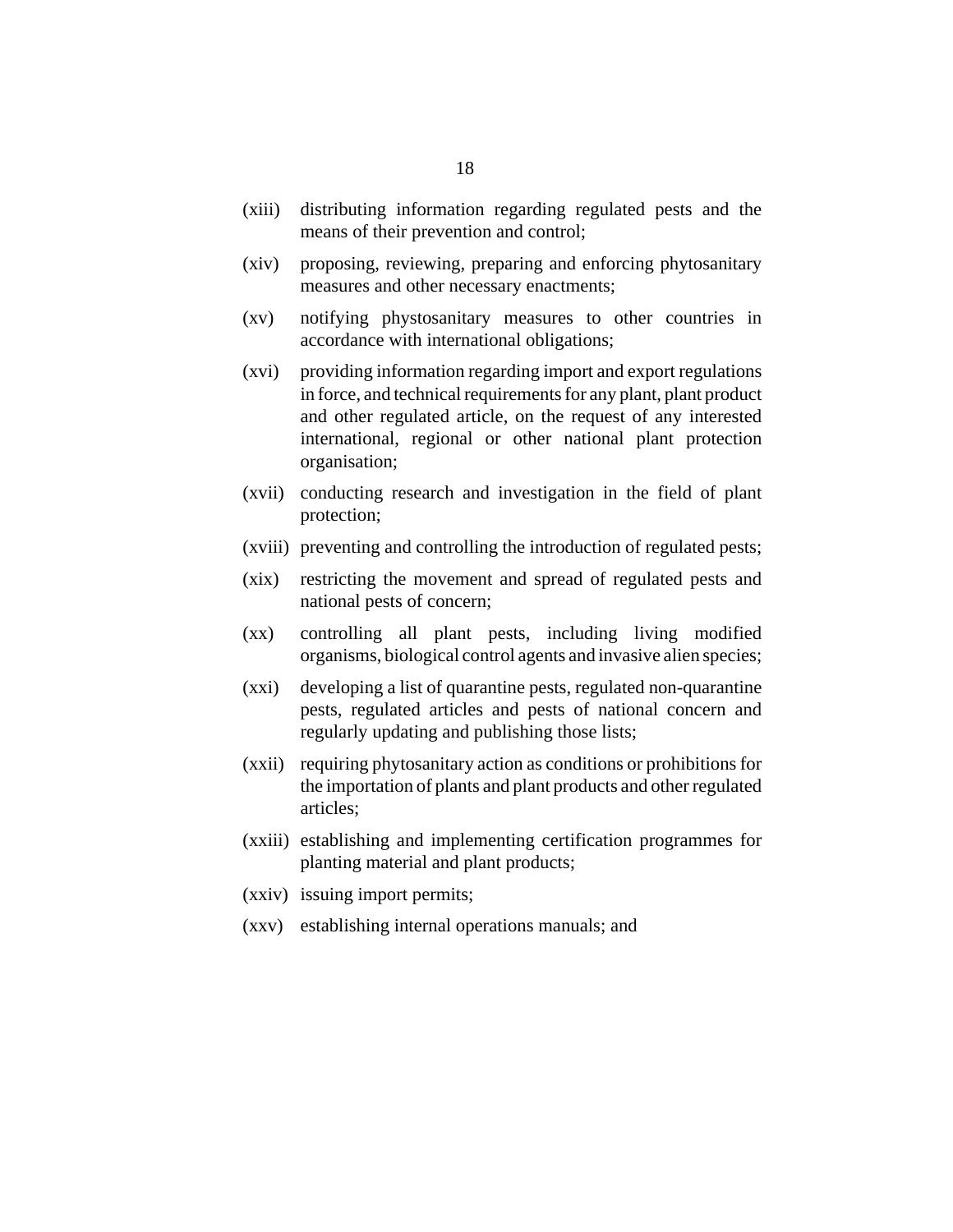- (xxvi) establishing and maintaining registers of operators, including importers, exporters, nurseries, farmers and phytosanitary service providers;
- $(b)$  the enforcement of this Act, as well as of any other enactment relating to plant protection as the Minister may direct;
- $(c)$  the development of pest diagnostic, investigative and analytical capabilities;
- (d) the administration of laboratories, plant quarantine stations and other phytosanitary facilities;
- (e) the establishment of procedures for the accreditation of any official laboratory, plant quarantine station, official analyst or any other institution or person from the public or private sector involved in phytosanitary matters;
- carrying out and supervising the treatment and consignment of any *(f)* plant, plant product and other regulated article including disinfesting or disinfecting; and
- any other function that the Minister considers necessary for the *(g)* purposes of this Act.

In order to carry out the functions under subsection (1), the Organisation shall (2)

- be staffed with plant protection inspectors with experience in pest *(a)* diagnostics; and
- (b) be equipped with
	- (i) inspection and testing facilities; and
	- (ii) tools and equipment

for the detention, treatment and destruction of intercepted consignments.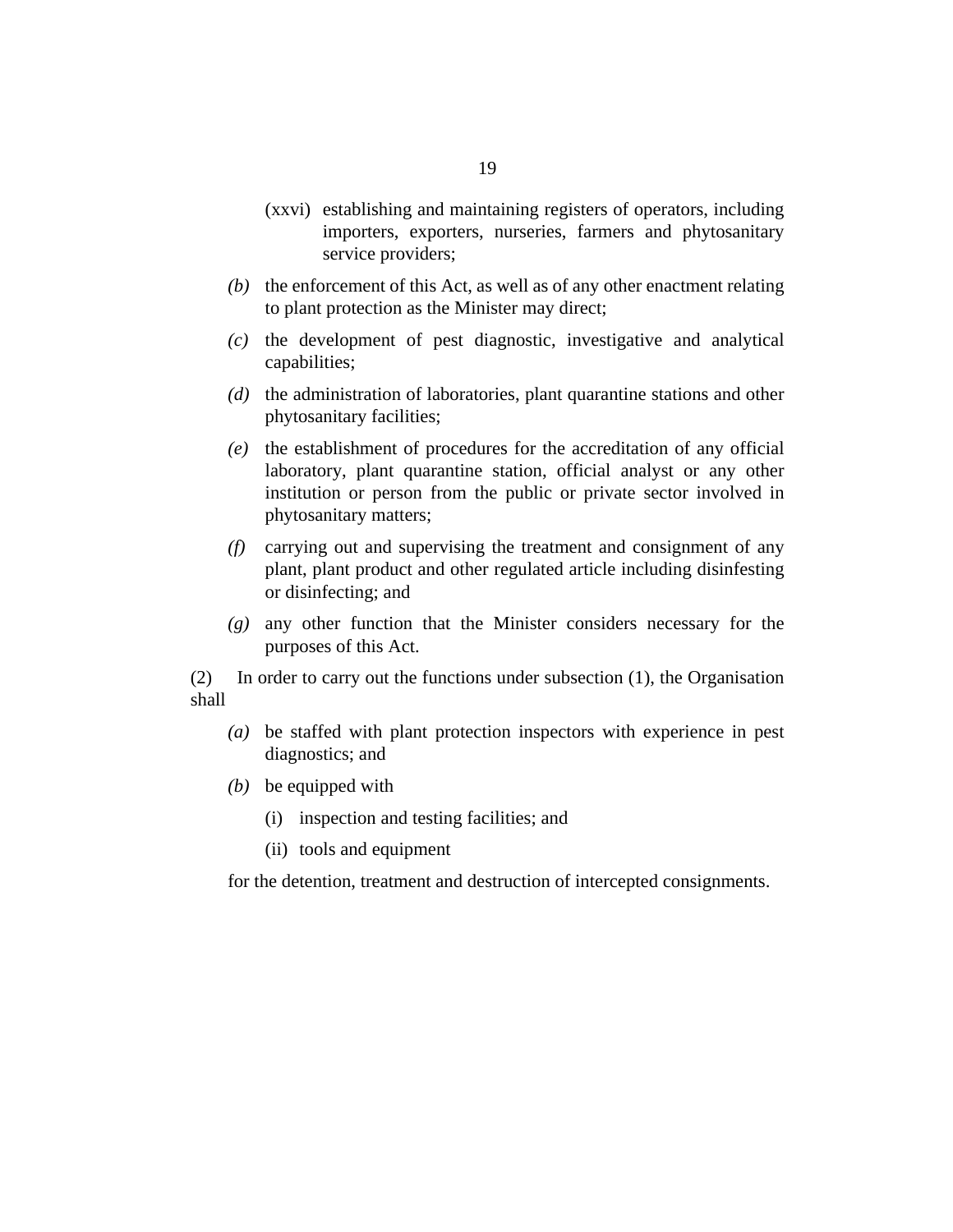#### <span id="page-19-0"></span>**Delegation of functions of Organisation**

The Chief Agricultural Officer may, by instrument in writing, and with the approval of the Minister, designate any person with the prescribed qualifications to perform the functions of the Organisation but shall not delegate the following functions: **7.**(1)

- official liaison duties with other ministries or foreign authorities or any *(a)* notification responsibilities to other ministries or foreign authorities;
- (b) granting approval of phytosanitary measures or requirements.

Notwithstanding subsection (1), the issuance of phytosanitary certificates shall not be delegated to a private person. (2)

The Chief Agricultural Officer may delegate any qualified public officer who is not a member of staff of the Organisation to issue phytosanitary certificates under the direct supervision of the Organisation. (3)

Where the Chief Agricultural Officer delegates functions of the Organisation, in accordance with subsection (1), to an individual or public or private entity, the instrument shall include the following: (4)

- (a) the duration of the delegation;
- $(b)$  the specific tasks to be covered by the delegation;
- $\alpha$  the control, supervision and financing of the delegation;
- (d) the competencies and skills required by the person or entity to whom the function has been delegated; and
- (e) the conditions of withdrawal of delegations.

#### **Appointment of Plant Protection Inspectors**

The Minister may, on the advice of the Chief Agricultural Officer by instrument in writing, appoint an officer of the Organisation who meets the **8.**(1)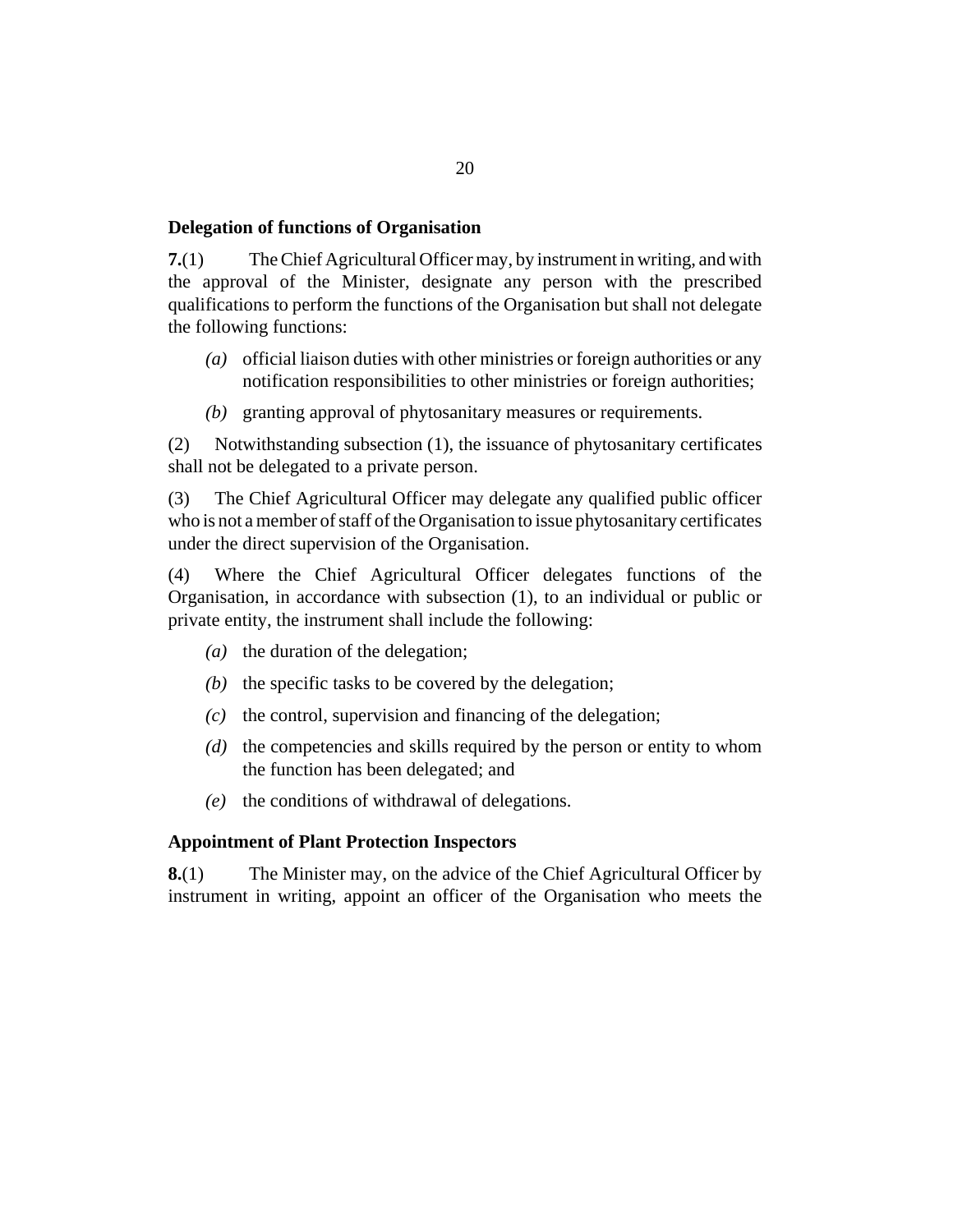<span id="page-20-0"></span>prescribed qualifications, to be a Plant Protection Inspector for the purposes of this Act.

Where an officer designated as a Plant Protection Inspector in accordance with subsection (1) has any actual or reasonably perceived interest in a matter or other action to be taken by the Organisation, whether that interest is direct or indirect, he shall communicate that interest to the Chief Agricultural Officer, and where that interest is in conflict with the impartiality and independence of an inspector, the Chief Agricultural Officer shall recommend to the Minister to withdraw the appointment of that officer as a Plant Protection Inspector. (2)

#### **Designation of official laboratory and official analyst**

For the purposes of this Act, the Minister shall on the recommendation of the Chief Agricultural Officer designate **9.**(1)

- (a) a laboratory to be an official laboratory; and
- an analyst to be an official analyst; *(b)*

An official laboratory or official analyst designated under subsection (1) shall be impartial and independent. (2)

#### **Advisory Working Group**

There is established an Advisory Working Group which shall advise the Minister and the Organisation on issues of plant protection and shall be responsible for **10.**(1)

- advising on phytosanitary policy; *(a)*
- making recommendations for the enactment of legislation; *(b)*
- assisting in the determination of criteria for the declaration of a *(c)* phytosanitary emergency under sections 24*(c)* and 41;
- serving as a mechanism through which emergencies can be co-*(d)* ordinated under the technical leadership of the Chief Agricultural Officer; and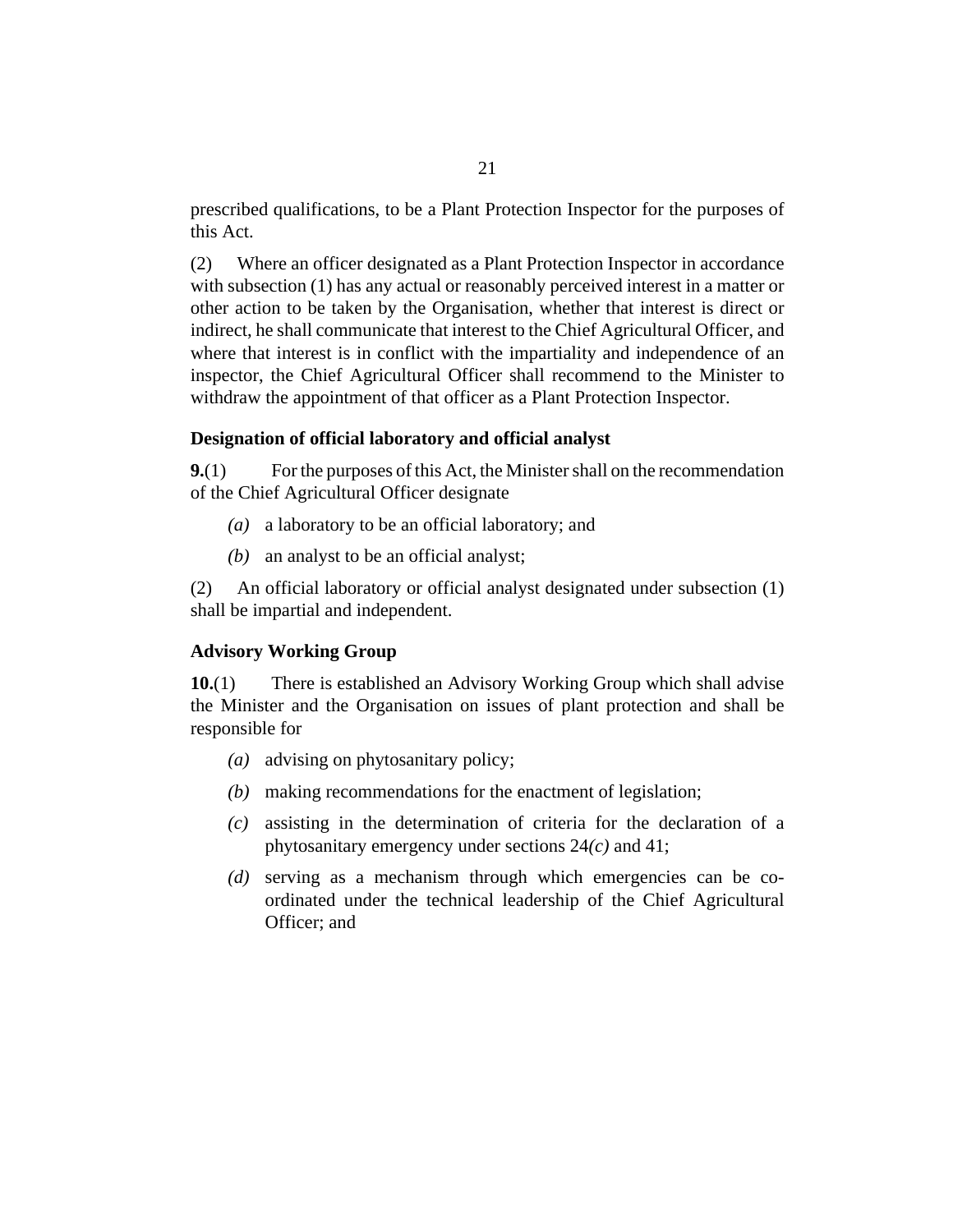serving as a mechanism for the co-ordination and consultation among *(e)* public entities or between public and private entities for the purposes of scientific advice on phytosanitary matters.

The Advisory Working Group shall consist of 15 members comprised as follows: (2)

- $(a)$  three staff members of the Ministry, including the head of the Organisation; and
- $(b)$  one person from each of the following:
	- the Ministry responsible for the environment; (i)
	- the Ministry responsible for trade;  $(ii)$
	- the Ministry responsible for legal affairs;  $(iii)$
	- the Customs Department; (iv)
	- the Royal Barbados Police Force; (v)
	- the University of the West Indies or other tertiary institution; (vi)
	- (vii) the Barbados Chamber of Commerce; and
	- (viii) a farmers' organisation;
- two persons representing the interests of importers; and *(c)*
- (d) two persons representing the interest of exporters.
- The members of the Advisory Working Group shall (3)
	- be remunerated as the Minister may determine from time to time; and *(a)*
	- serve for a period not exceeding 3 years and be eligible for re-*(b)* appointment.
- nine members of the Advisory Working Group shall constitute a quorum. (4)
- The Advisory Working Group shall meet at least 3 times each year. (5)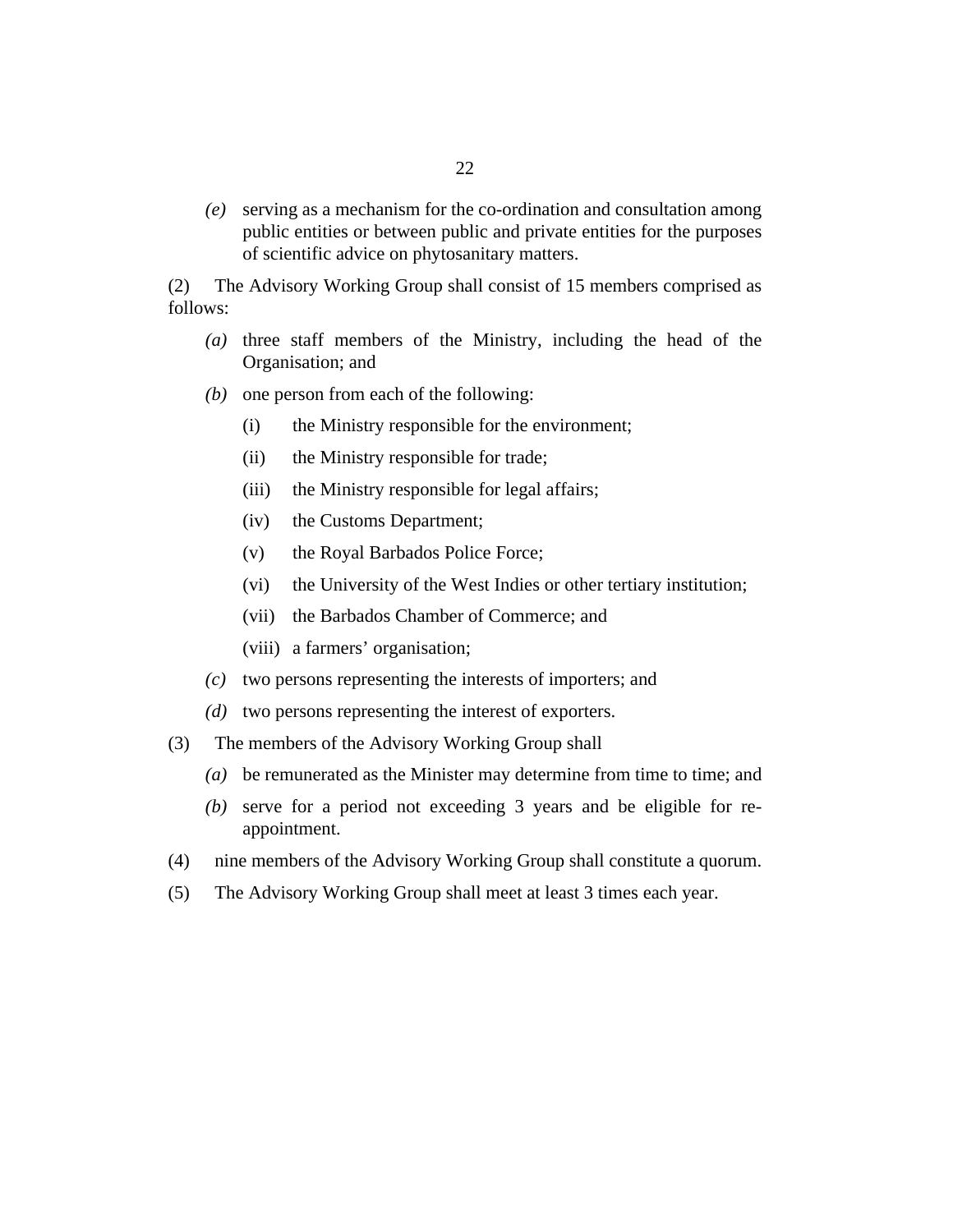<span id="page-22-0"></span>The Advisory Working Group shall elect a Chairman at its first meeting, which shall take place within 3 months from the date of commencement of this Act. (6)

The Advisory Working Group shall regulate its own procedure. (7)

# **Resignation or removal of members of Advisory Working Group**

The Chairman or a member of the Advisory Working Group may at any time resign his office by instrument in writing addressed to the Minister and from the date of receipt of the instrument that person shall cease to be a member of the Advisory Working Group. **11.**(1)

The Minister may terminate the appointment of the Chairman or any other member of the Advisory Working Group. (2)

# **Phytosanitary Emergency Fund.**

There shall continue to be a Phytosanitary Emergency Fund which shall be administered by the Ministry and into which funds, donations, grants, awards and endowments given to the Advisory Working Group shall be paid to facilitate the work of the Organisation. **12.**(1)

All monies collected or received in accordance with subsection (1) shall be paid into the general account of the Fund in a bank approved by the Minister of Finance and administered in accordance with the Financial Rules. (2)

The resources of the Fund shall be made available to the Organisation on thee declaration of a phytosanitary emergency in accordance with sections 24*(c)* and 41. (3)

# **Register**

The Organisation shall establish a register of operators and shall keep records relating to imports, exports, domestic producers and nurseries of plants, plant products and other regulated articles. **13.**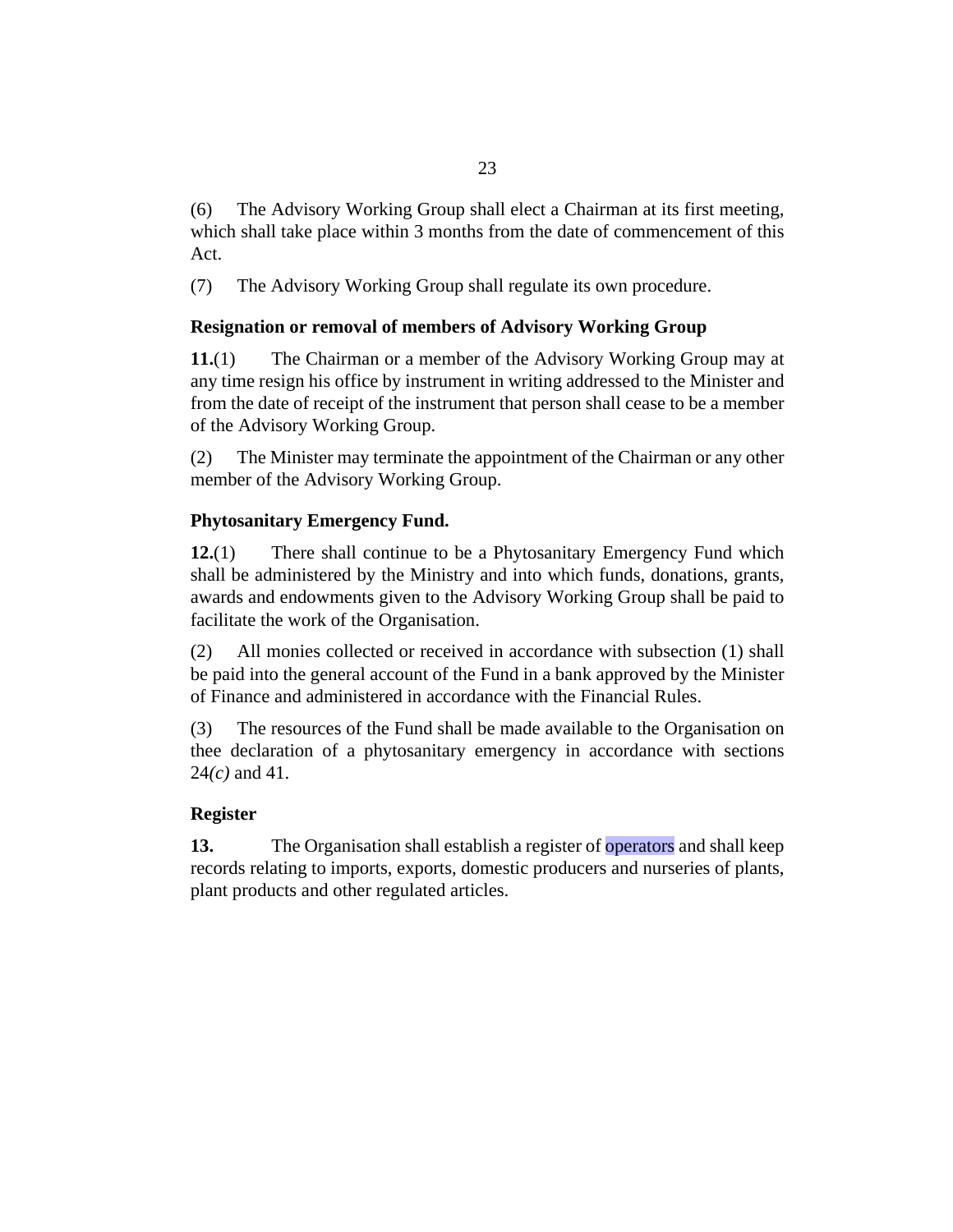# <span id="page-23-0"></span>**Principles for the approval and implementation of phytosanitary measures**

In accordance with the principles contained in the SPS Agreement, the Organisation shall develop and implement phytosanitary measures for Barbados which shall be **14.**(1)

- harmonized with the international standards; *(a)*
- (b) technically justified through pest risk analysis or risk assessment and science-based decisions;
- least trade restrictive, necessary and proportional to the risk. *(c)*

The phytosanitary measures developed in accordance with subsection (1) shall be regularly reviewed, updated and published. (2)

#### **Duty to assist and co-operate**

The Organisation may submit a request to a ministry or department of Government, statutory body or private organisation for the use of its facilities and services to assist a Plant Protection Inspector in the performance of his functions and the exercise of his powers. **15.**(1)

Where a request is submitted in accordance with subsection (1), the ministry or department of Government, statutory body or private organisation, to whom the request is made, shall assist a Plant Protection Inspector in the performance of his functions and in the exercise of his powers. (2)

## **Review and audit**

The Organisation shall arrange for its own performance to be subject to review, evaluation and audit by an external body or shall carry out a self-audit. **16.**(1)

The Organisation shall periodically review the effectiveness of phytosanitary measures issued under this Act. (2)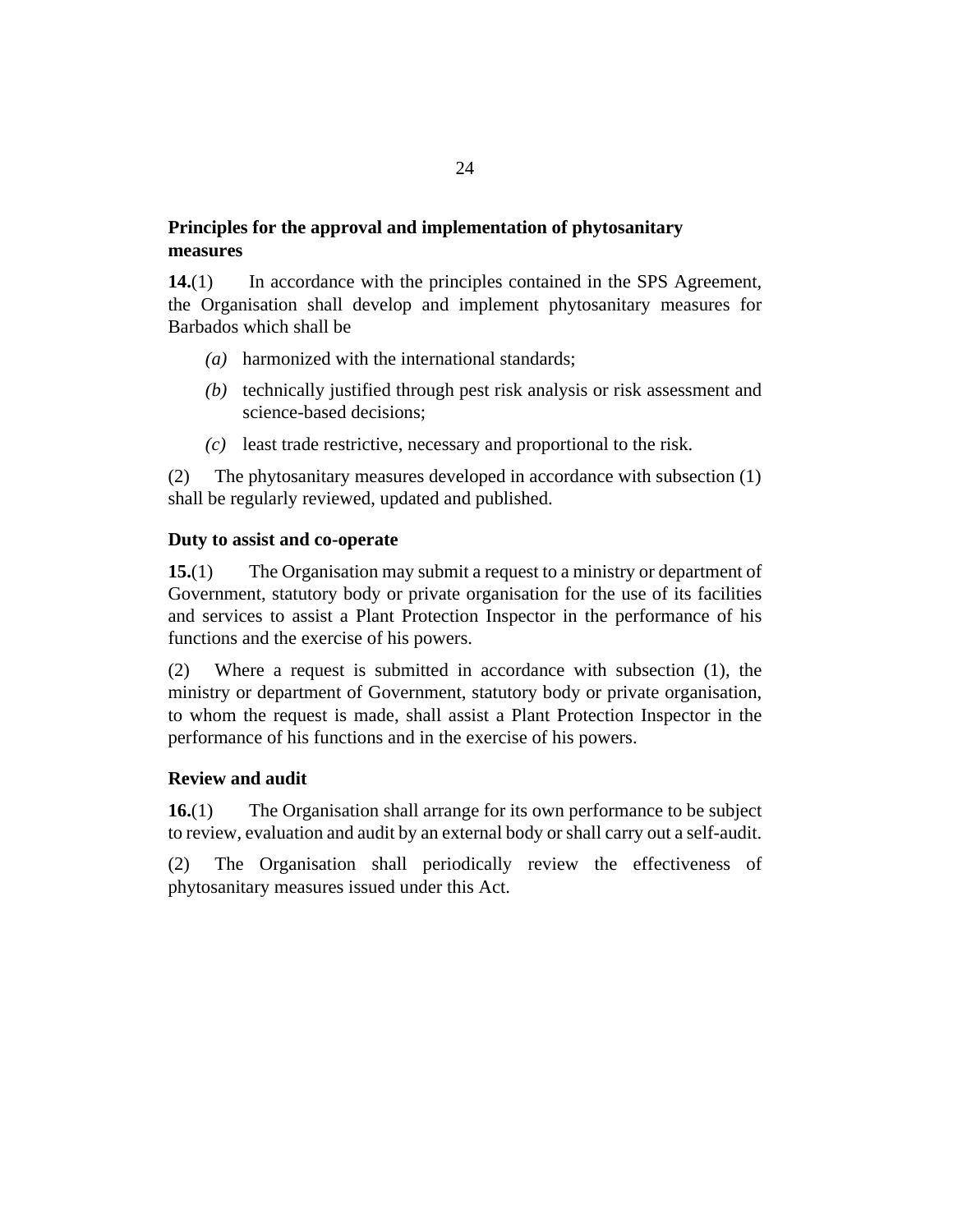<span id="page-24-0"></span>The Organisation shall, with the support of the Department for Coordination of Agricultural Health and Food Control (3)

- monitor and evaluate the implementation of this Act; and *(a)*
- (b) set out the conclusions based on the monitoring and evaluations under paragraph *(a)*, in a report.

The first report prepared under this section shall be published no later than 5 years after this Act comes into force and thereafter shall be published at intervals not exceeding 3 years. (4)

#### PART III

#### IMPORTS

#### **Restrictions on import**

A plant, plant product and other regulated article shall be imported into Barbados only at a designated port of entry. **17.**(1)

No person shall import a plant, plant product or other regulated article into Barbados except (2)

- by virtue of an import permit granted under section 18(2); *(a)*
- where the plant, plant product or other regulated article is accompanied *(b)* by
	- (i) an original phytosanitary certificate issued by the country of export, where required; and
	- (ii) any other documentation that may be prescribed; or
- where all the prescribed requirements under section 18(3) are satisfied. *(c)*

A plant, plant product or other regulated article that does not comply with the requirements under subsection (2) shall be prohibited from entry into Barbados. (3)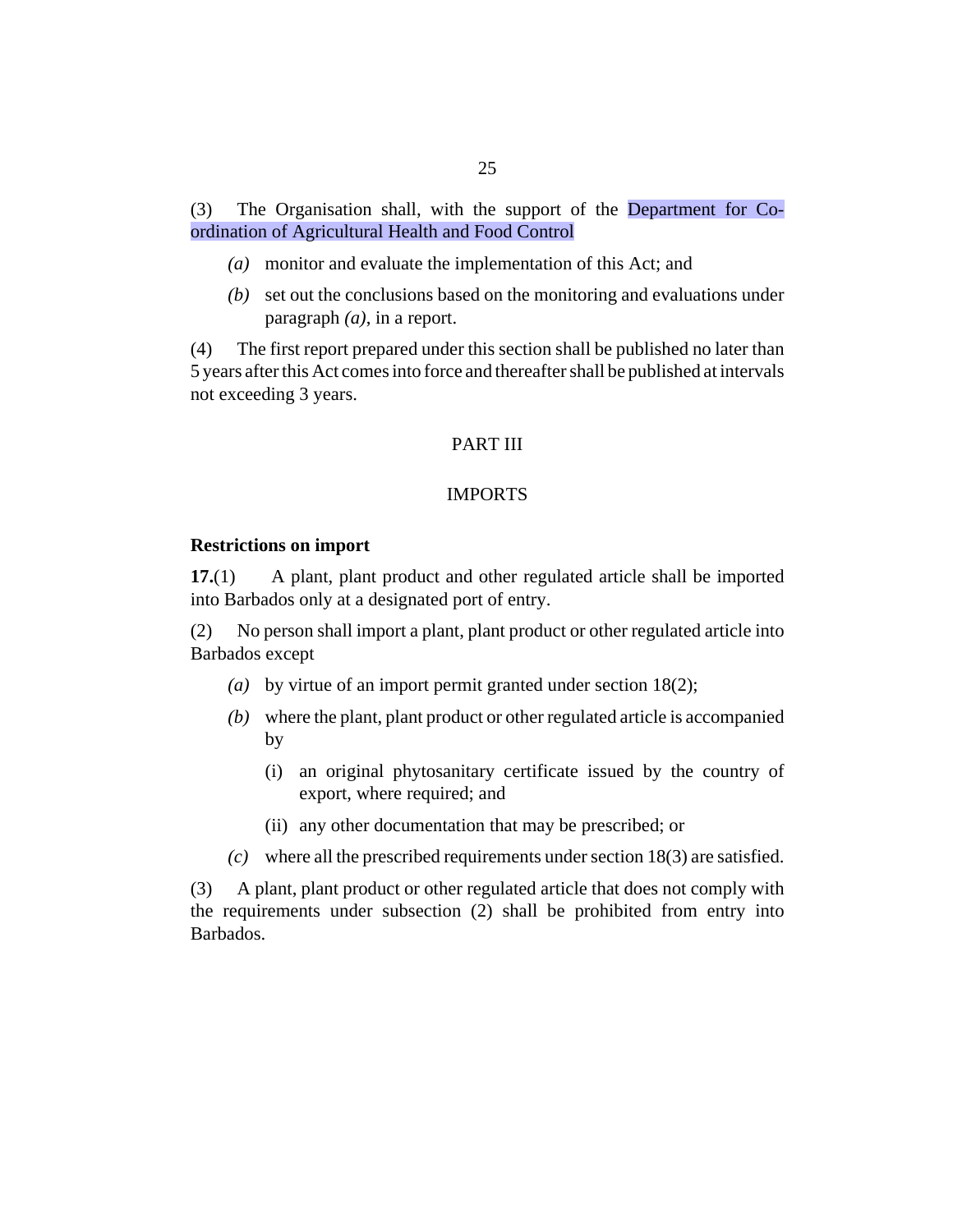<span id="page-25-0"></span>The Organisation shall issue phytosanitary import requirements and measures for plants, plant products and other regulated articles which shall (4)

- (a) apply to regulated pests;
- be based on a pest risk analysis or existing international standards; and *(b)*
- be subject to periodic review and modified, updated or revoked as *(c)* conditions change or as new facts become available.

Where the Organisation has modified, updated or revoked a phytosanitary import requirement or measure, the Minister shall publish those changes by Notice published in the *Official Gazette* for the benefit of an importer. (5)

The Organisation may negotiate bilateral and multilateral agreements for the evaluation and acceptance of alternative phytosanitary measures proposed by the national plant protection organisation of the exporting country as being equivalent to the phytosanitary measures required under this Act. (6)

The Minister shall publish by Notice in the *Official Gazette*, the phytosanitary requirements, measures and prohibitions under this Act and a copy of the Notice shall be placed at the designated ports of entry. (7)

#### **Import permit**

A person who intends to import a plant, plant product or other regulated article into Barbados shall require a plant import permit issued by the Organisation where that plant, plant product or other regulated article **18.**(1)

- (a) is from a country of origin where there are confirmed or suspected quarantine pests;
- (b) is subject to post-entry quarantine requirements;
- is for a prescribed end use or for research purposes; *(c)*
- (d) is required in response to a humanitarian crisis or natural disaster;
- is required to be traced over a period of time; or *(e)*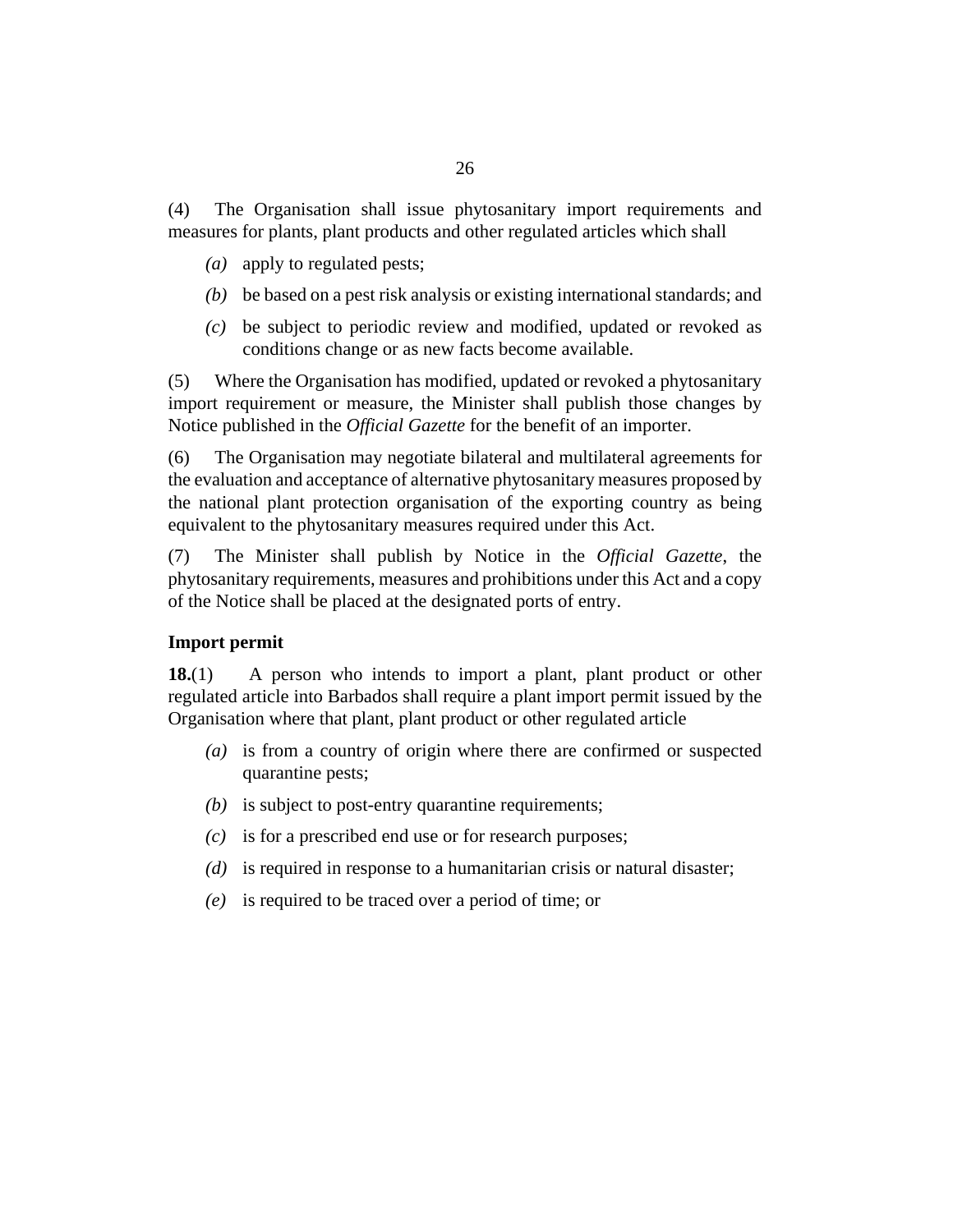<span id="page-26-0"></span>is determined by the Organisation to require a plant import permit on *(f)* the basis of a pest risk analysis.

Where an import permit is required under paragraph *(a)* of section 17(2), an importer shall apply to the Organisation in the prescribed manner and may be granted a permit on the payment of the prescribed fee. (2)

In evaluating an application for an import permit, the Organisation shall consider existing international standards or conduct a pest risk analysis to determine the phytosanitary requirements that would apply. (3)

The Organisation may review, modify or revoke an import permit for a plant, plant product or other regulated article issued under subsection (4) of section 17 at any time by written notice in circumstances where (4)

- (a) the type or quantity of the plant, plant product or other regulated article has changed;
- $(b)$  there is a change in pest status of the country of export;
- $(c)$  the country of origin has changed; or
- $(d)$  the period of validity of the import permit has been exceeded.

#### **Duty to declare regulated articles brought in person**

Every person who arrives in Barbados at a designated port of entry and has in his possession any plant, plant product or other regulated article, shall declare that plant, plant product or other regulated article to a Plant Protection Inspector and if there is no inspector present, the declaration shall be made to a customs officer. **19.**(1)

The customs officer referred to in subsection (1) shall take custody of the regulated article until such time as a Plant Protection Inspector is available to inspect the regulated article. (2)

The master of every vessel arriving in Barbados shall inform passengers that they have a duty to declare any plant, plant product, or other regulated article on arrival at a designated port of entry. (3)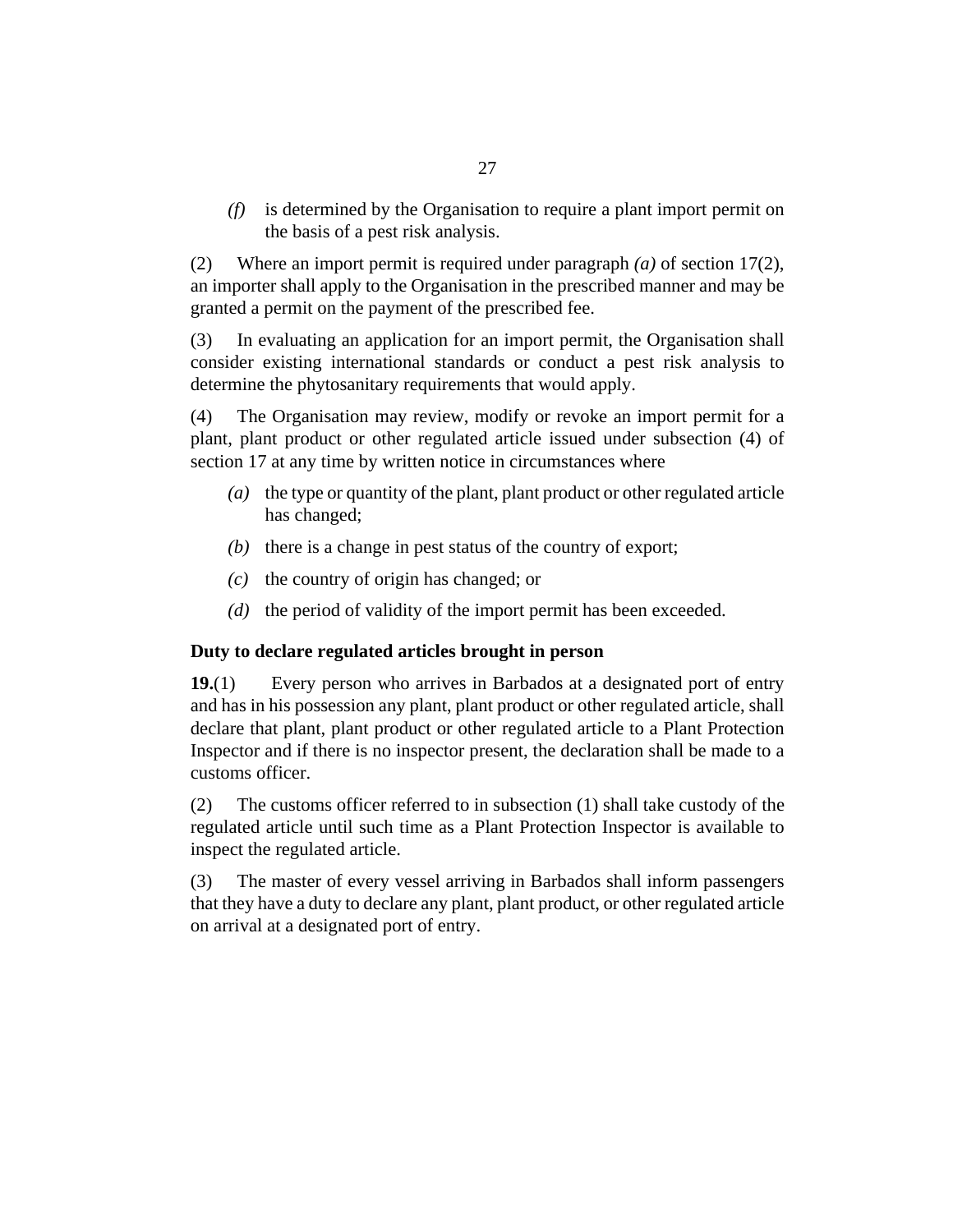#### <span id="page-27-0"></span>**Inspection on importation**

A person who has imported a plant, plant product or other regulated article into Barbados, shall present it for inspection to a Plant Protection Inspector at a designated port of entry. **20.**(1)

Notwithstanding subsection (1) and where Barbados is not the final port of destination, a plant, plant product or other regulated article may be inspected by an inspector at its final port of destination: (2)

- (a) on the application by an importer; and
- (b) if the container has been sealed and marked as prescribed.

An inspection carried out under subsection (1) or (2) is subject to the payment of the prescribed fee. (3)

An inspection referred to in subsection (1) or (2) shall be carried out during regular business hours, except where the plant, plant product or other regulated article (4)

- (*a*) is in transit;
- (b) is extremely perishable;
- is delayed in its arrival, *(c)*

in which case, on application by the importer and on payment of the prescribed fee, the Organisation may grant permission for the inspection to be carried out at any other time.

Every plant, plant product or other regulated article imported into Barbados shall be under the phytosanitary detention of the Organisation until it is officially released by the Organisation to the importer. (5)

- The Organisation may enter into a bilateral or other agreement (6)
	- for the arrangements relating to pre-shipment inspections in the country *(a)* of origin; and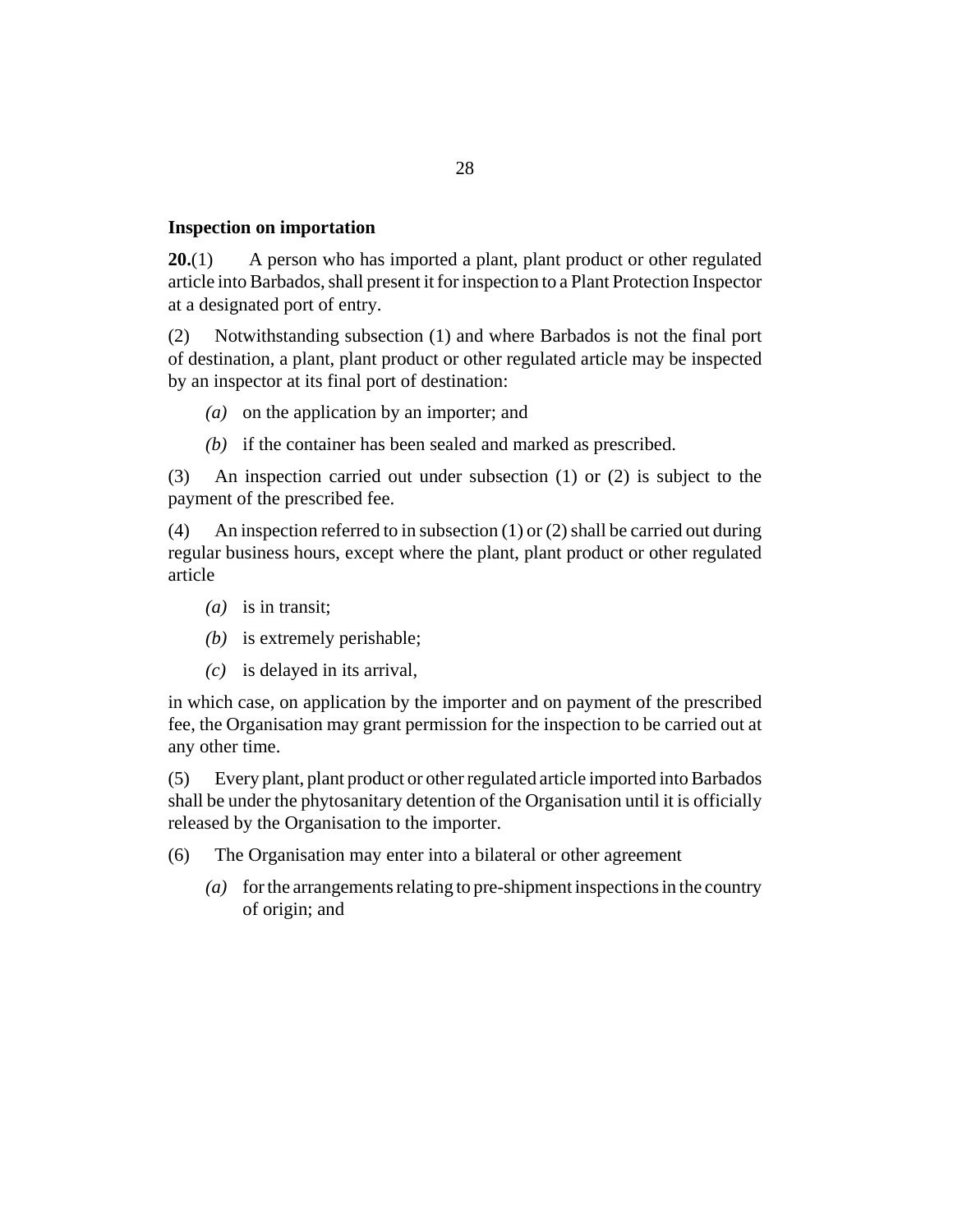<span id="page-28-0"></span> $f(b)$  for the evaluation, and where feasible, the acceptance of alternative phytosanitary measures proposed by an exporting country's national plant protection office as being equivalent to the phytosanitary measures required by the Organisation.

## **Border inspection facility**

The Minister shall establish standards and requirements for border inspection facilities on the advice of the Chief Agricultural Officer. **21.**(1)

The responsible authorityor owner or operator of a border inspection facility shall provide and maintain adequate areas and offices, including buildings, furnishings and fixtures, for the purpose of inspecting a plant, plant product or other regulated article or for any other purpose related to the administration of this Act, where required in writing by the Minister. (2)

- The Minister may (3)
	- cause to be made, improvements he considers desirable to any area, *(a)* office, or other facility provided pursuant to subsection (1);
	- post, on or about the area, office, or other facility for as long as is *(b)* required, a notice of the requirements of this Act.

Where the owner or operator of a border inspection facility fails to comply with a request made under subsection  $(2)$ , the Minister may cause the construction or repairs to be carried out and the owner or operator shall be liable for all reasonable costs incurred. (4)

#### **Detention or destruction of imports**

If, on an inspection carried out in accordance with section 20, the inspector determines that the imported plant, plant product or other regulated article **22.**(1)

(a) is not accompanied by the relevant documentation required under section 17(2); or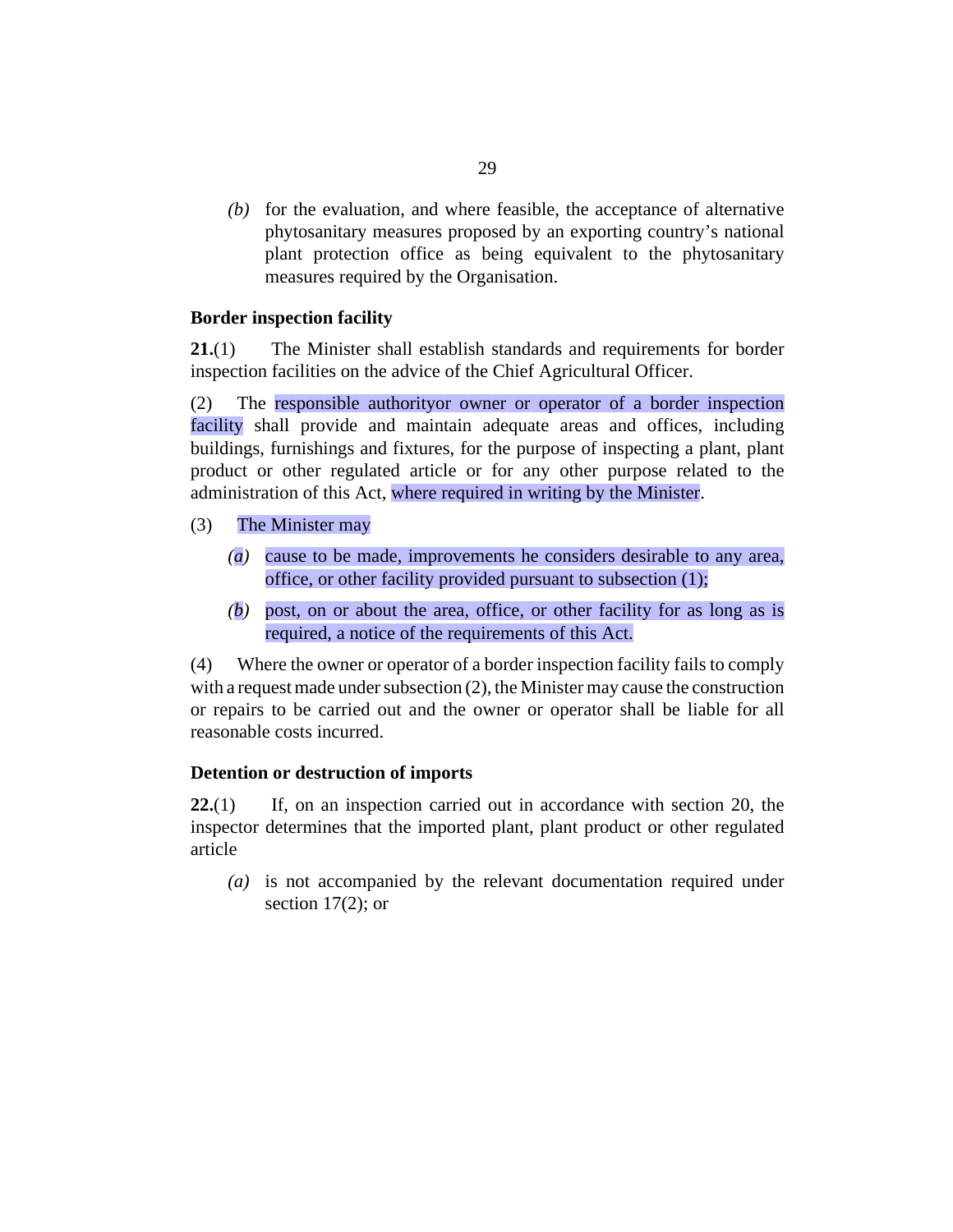presents any risk for the introduction or spread of pests, *(b)*

the inspector shall detain the item and immediately serve written notice on the importer that part or all of the imported plant, plant product or other regulated article may be subject, within the time period specified in the notice, to

- (i) detention until the receipt of the relevant documentation is presented within a reasonable time;
- (ii) appropriate treatment in order to remove the risk;
- (iii) re-exportation;
- (iv) confiscation; or
- (v) destruction.

The inspector may forego notice and carry out any of the actions listed under subsection (1) where in his opinion the destruction of the imported plant, plant product or other regulated article is urgently required or the giving of notice is impracticable. (2)

Where, after its entry into Barbados or after treatment, any imported plant, plant product or other regulated article remains unclaimed for a period of time, as may be prescribed, the Organisation may take action to destroy the imported plant, plant product or other regulated article. (3)

The costs and responsibility for any action taken under subsection (1), (2) or (3) shall be borne by the importer, except where in exceptional cases the Organisation determines that the Crown should take responsibility for the associated costs. (4)

The Crown may assume financial responsibility under subsection (4) without prejudice to its right to recover costs from the importer as a debt. (5)

Where any action is taken under subsection  $(1)$ ,  $(2)$  or  $(3)$ , the method used to calculate costs charged shall be in accordance with the prescribed procedure. (6)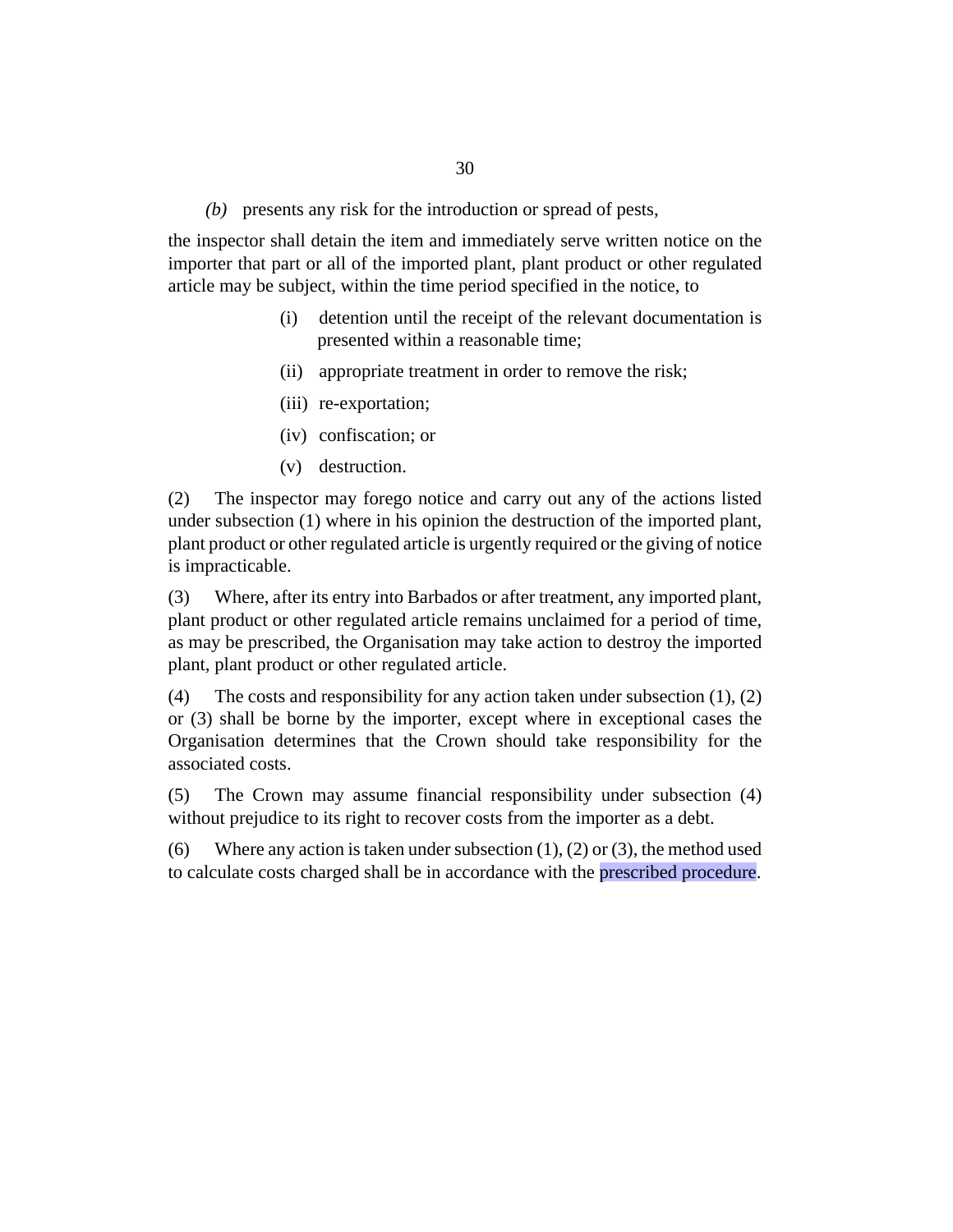<span id="page-30-0"></span>The Crown shall not be liable for the confiscation, destruction or disposal of any plant, plant product or other regulated article carried out in accordance with this section. (7)

Where the Organisation intercepts a pest or where emergency action is required, the Organisation shall notify the exporting country of the action taken and the grounds for such action. (8)

## **Release of imports**

Where on an inspection carried out under section 20, the inspector determines that the imported plant, plant product or other regulated article does not present any risk for the importation and spread of pests, the inspector shall release the consignment to the importer. **23.**

#### **Minister may restrict certain imports**

The Minister, on the advice of the Chief Agricultural Officer and in order to protect plant resources, human health, animal health or the environment, may **24.**

- permit the entry into Barbados of any plant, plant product or other *(a)* regulated article for scientific or experimental purposes, subject to such terms and conditions that the Minister, considers appropriate;
- (b) prohibit or restrict the entry of any plant, plant product or other regulated article;
- declare a phytosanitary emergency; or *(c)*
- (d) take any other necessary action to prevent the introduction or spread of a quarantine pest and regulated non-quarantine pest.

#### **Plant quarantine stations**

- The Organisation may **25.**
	- designate certain places as plant quarantine stations where a plant, plant *(a)* product or other regulated article may be kept for phytosanitary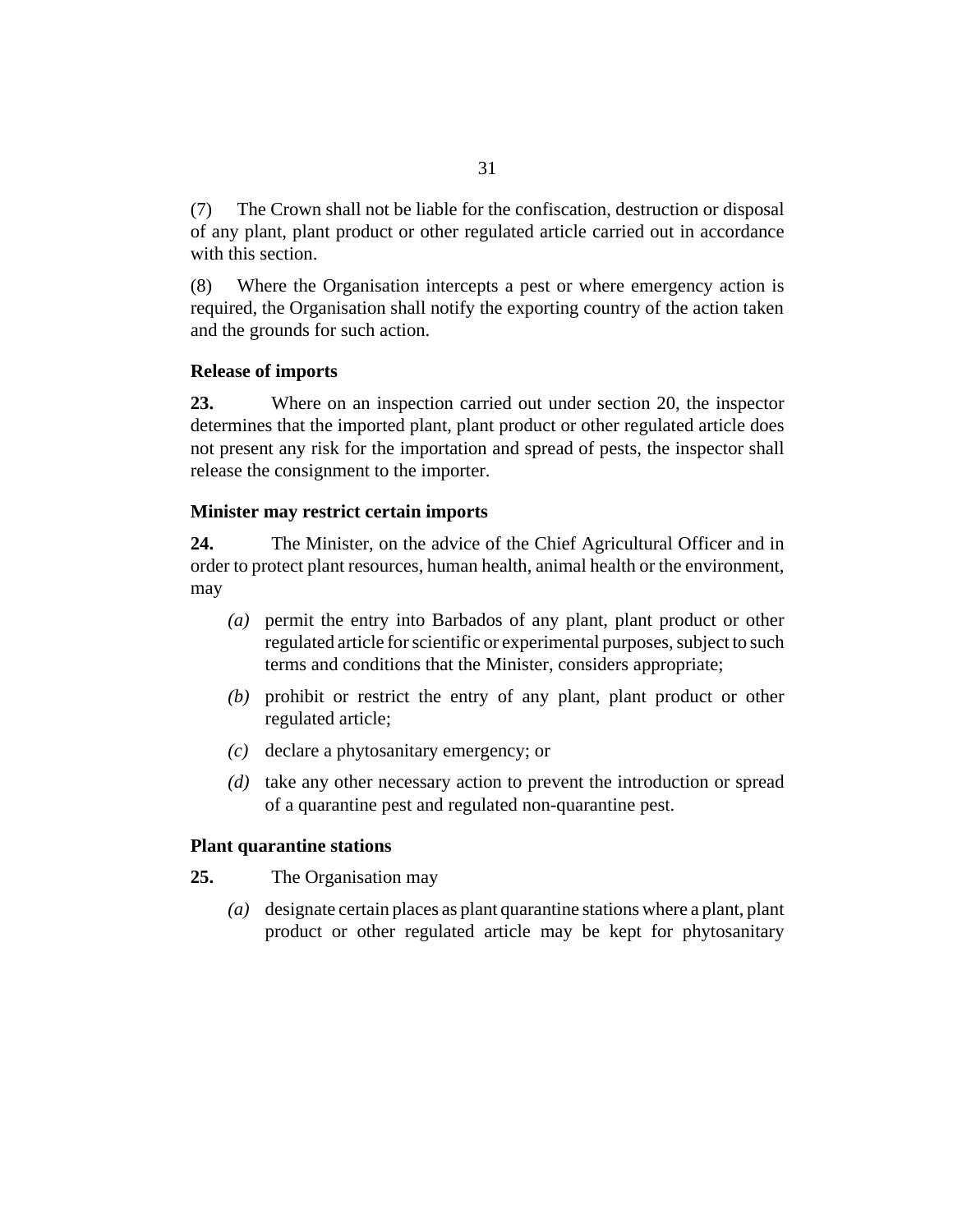<span id="page-31-0"></span>observation, research, inspection, testing, treatment, detention or destruction;

(b) require that imported material be kept or cultivated at a plant quarantine station, or at any other location identified by the Organisation, and kept under the Organisation's supervision for such time as the Organisation considers necessary.

#### **Duty to report and seize certain imports**

A postal officer, customs officer, a member of the Police Force, a member of the Defence Force, a postal courier or any other person who has knowledge of the arrival or importation of any plant, plant product or other regulated article into Barbados shall, in the absence of an inspector **26.**(1)

- (a) detain the plant, plant product or other regulated article for inspection by an inspector;
- as soon as practicable, notify the arrival or importation to the *(b)* Organisation.

A detention carried out under subsection (1) shall be deemed to be an action taken by or on delegation from the Organisation. (2)

The Organisation shall take custody of any item detained under subsection (1) within 3 days of its detention. (3)

#### PART IV

#### EXPORTS AND CONSIGNMENTS IN TRANSIT

#### **Restriction on exports**

A person shall not export a plant, plant product or other regulated article from Barbados unless that person **27.**(1)

(a) applies to the Organisation in the prescribed manner;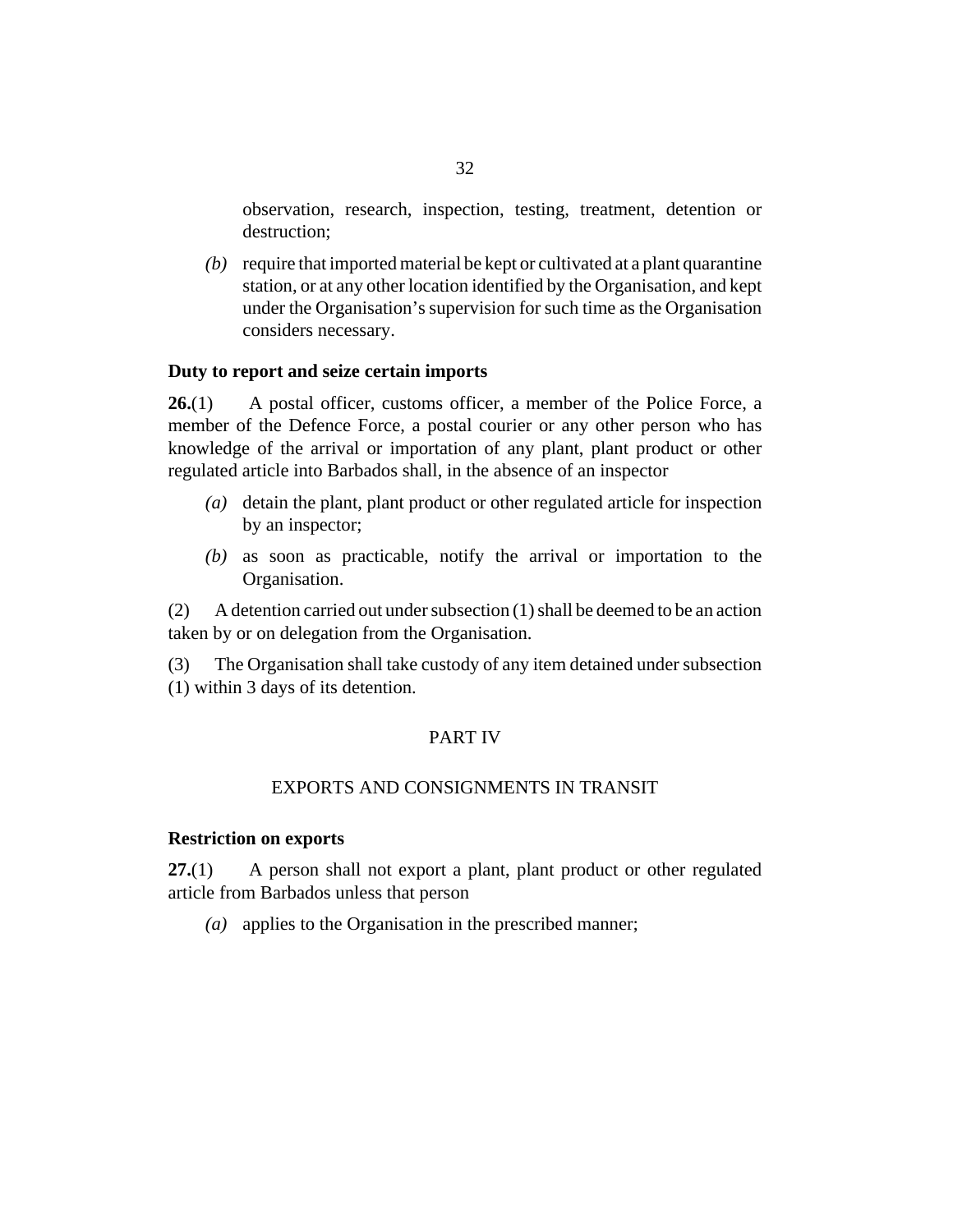- <span id="page-32-0"></span>(b) provides to the Organisation all documentations that are prescribed;
- makes the consignment available for inspection under section 28; *(c)*
- (*d*) pays the prescribed fees

and has been granted a phytosanitary certificate.

Where a person intends to export a plant, plant product or other regulated article from Barbados, the Organisation shall (2)

- have the sole authority for the control, issuance and revocation of the *(a)* phytosanitary certificate; and
- $(b)$  be responsible for the phytosanitary security and integrity of a consignment after it has been certified.

Where a phytosanitary certificate has been issued to an exporter, the exporter shall export the consignment in accordance with the instructions of the Organisation in order to maintain the phytosanitary security and physical integrity of the consignment. (3)

#### **Issuance of a phytosanitary certificate**

The Organisation shall, on an application by an exporter under section 27 and on the payment of the prescribed fee, cause an inspection of the consignment to be carried out and **28.**

- issue a phytosanitary certificate, in a form as may be prescribed, where *(a)* the consignment
	- meets the documentary and other requirements for import of the (i) country to which the consignment is to be exported; and
	- (ii) satisfies any other requirement for export specified by the Organisation or under any applicable law in Barbados; or
- (b) deny the issue of a phytosanitary certificate where the requirement specified in paragraph *(a)* has not been met.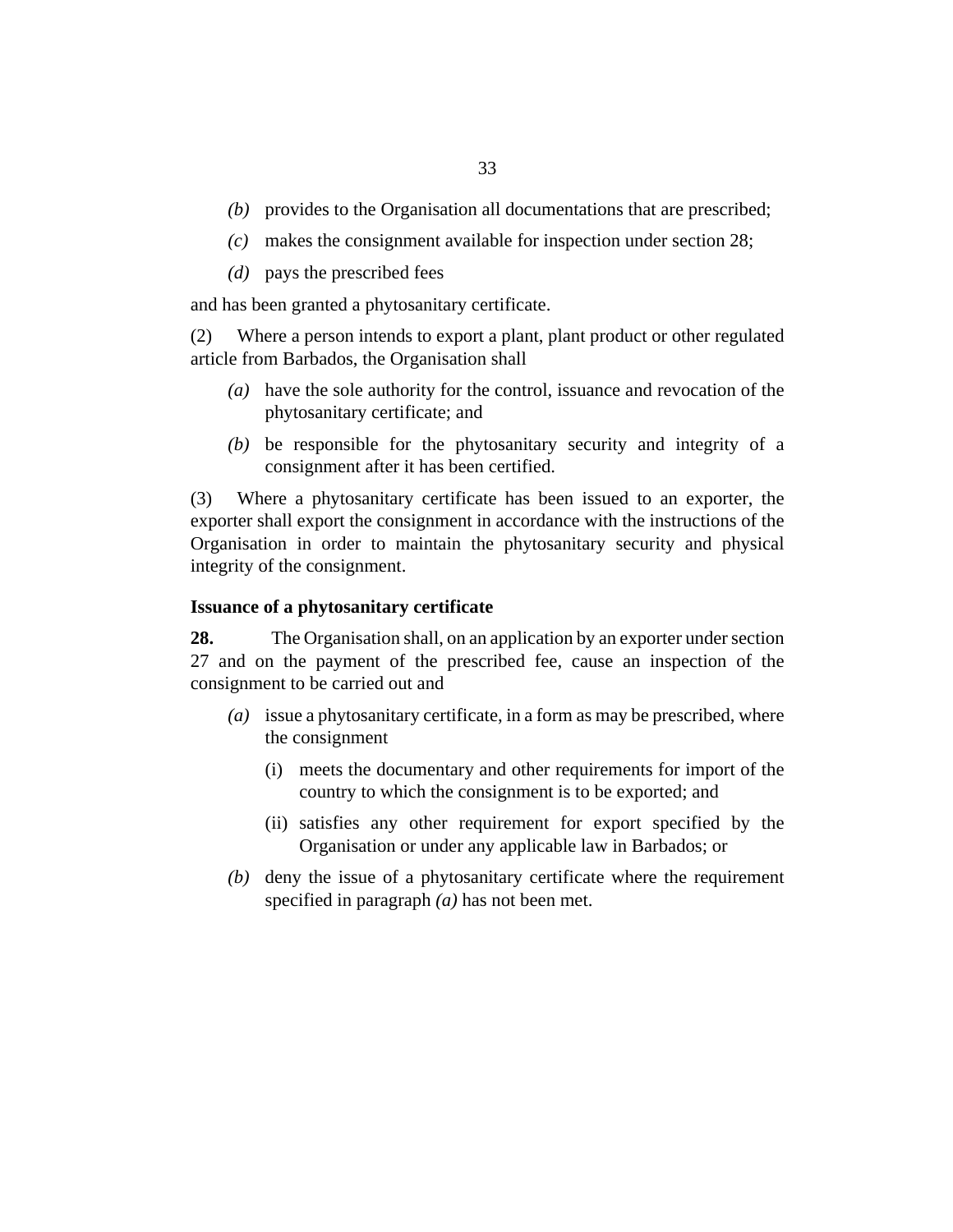#### <span id="page-33-0"></span>**Re-export**

Where a consignment of plants, plant products or other regulated articles is imported into Barbados and thereafter exported to a third country of destination, the exporter shall **29.**(1)

- apply to the Organisation for a re-export phytosanitary certificate; *(a)*
- provide all prescribed documentation; *(b)*
- make the consignment available for phytosanitary inspection; and *(c)*
- (*d*) pay the prescribed fee.

Where an exporter makes an application in accordance with paragraph *(a)* of subsection (1), the Organisation shall, immediately on the receipt of the application, carry out a phytosanitary inspection of the consignment. (2)

- Where the inspection reveals that (3)
	- (a) the consignment is not infested; and
	- $(t)$  the documents comply with the phytosanitary requirements of the country of destination,

the Organisation shall issue a re-export phytosanitary certificate in the prescribed form.

The exporter shall re-export the consignment in accordance with any instructions or directives issued by the Organisation for maintaining the phytosanitary security of the consignment. (4)

A consignment for re-export shall be accompanied by the original documentation and phytosanitary certificates issued from the country of origin. (5)

- Where a consignment for re-export has, while in Barbados, (6)
	- been exposed to infestation or contamination by a pest; *(a)*
	- (b) lost its phytosanitary security or integrity; or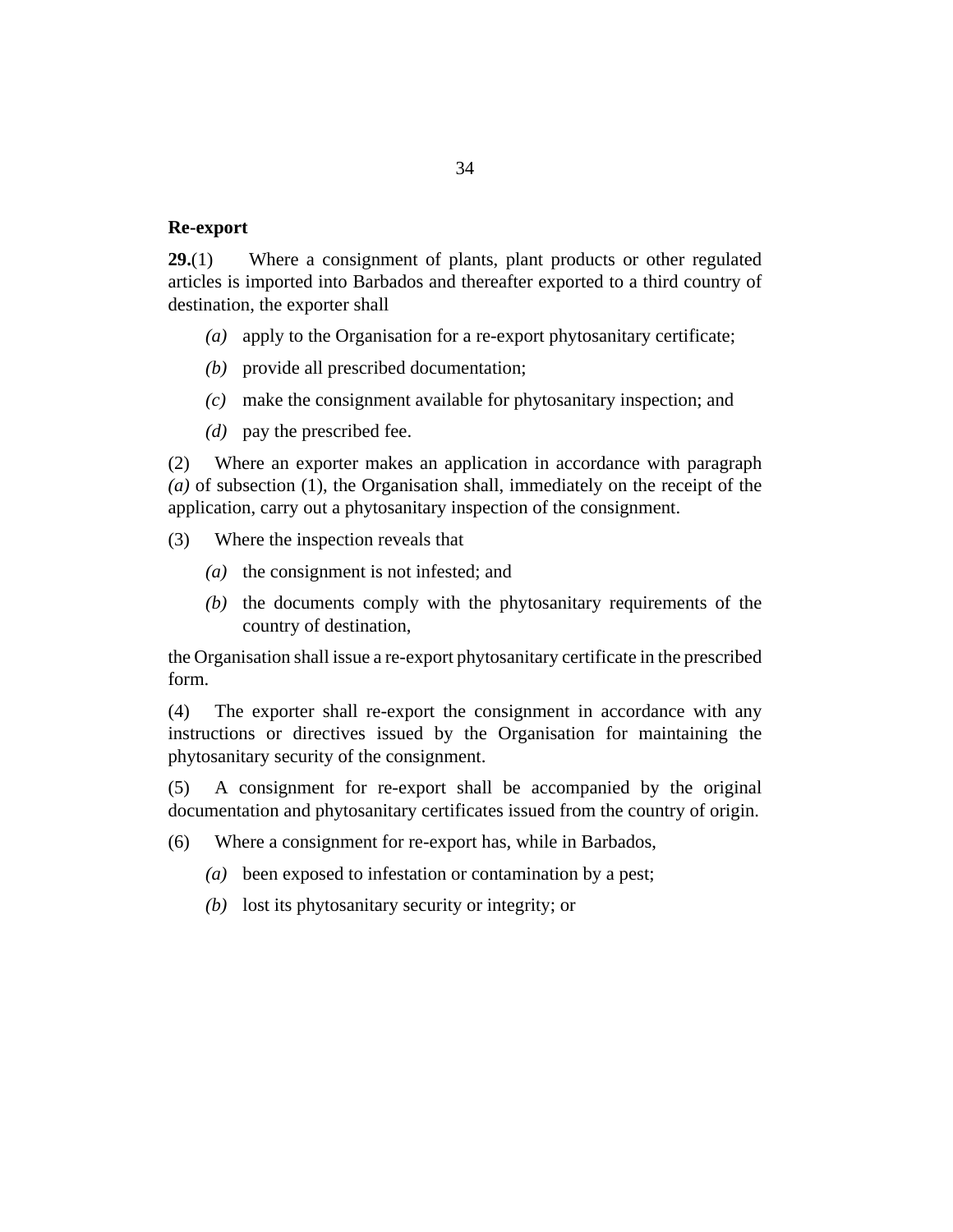been processed to change its nature, *(c)*

<span id="page-34-0"></span>the Organisation shall issue a phytosanitary certificate which indicates the country of origin and shall include the original documentation relating to the consignment.

Where a re-export phytosanitary certificate has been issued to an exporter, the exporter shall re-export the consignment in compliance with instructions of the Organisation concerning the maintenance of the phytosanitary security of a consignment. (7)

#### **Transit**

A person who intends to transit a consignment of plants, plant products or other regulated articles through Barbados shall apply to the Organisation in the prescribed form and pay the prescribed fee for transit authorization. **30.**(1)

Where the Organization receives an application for transit authorization, the Organisation shall apply existing international standards and conduct a risk assessment to determine whether to grant authorization for the transit of a consignment of plants, plant products or other regulated articles through Barbados. (2)

- The Organization shall (3)
	- approve the application where it meets the prescribed requirements; or *(a)*
	- (b) deny the application where it fails to meet the prescribed requirements and inform the applicant in writing of the decision.

Phytosanitary requirements shall not apply to a consignment in transit through Barbados where (4)

- (a) the consignment has been packed so as not to permit any risk of the spread of regulated pests that might be present in the consignment;
- $(b)$  the consignment as well as the accompanying documents comply with the phytosanitary requirements of the country of destination; and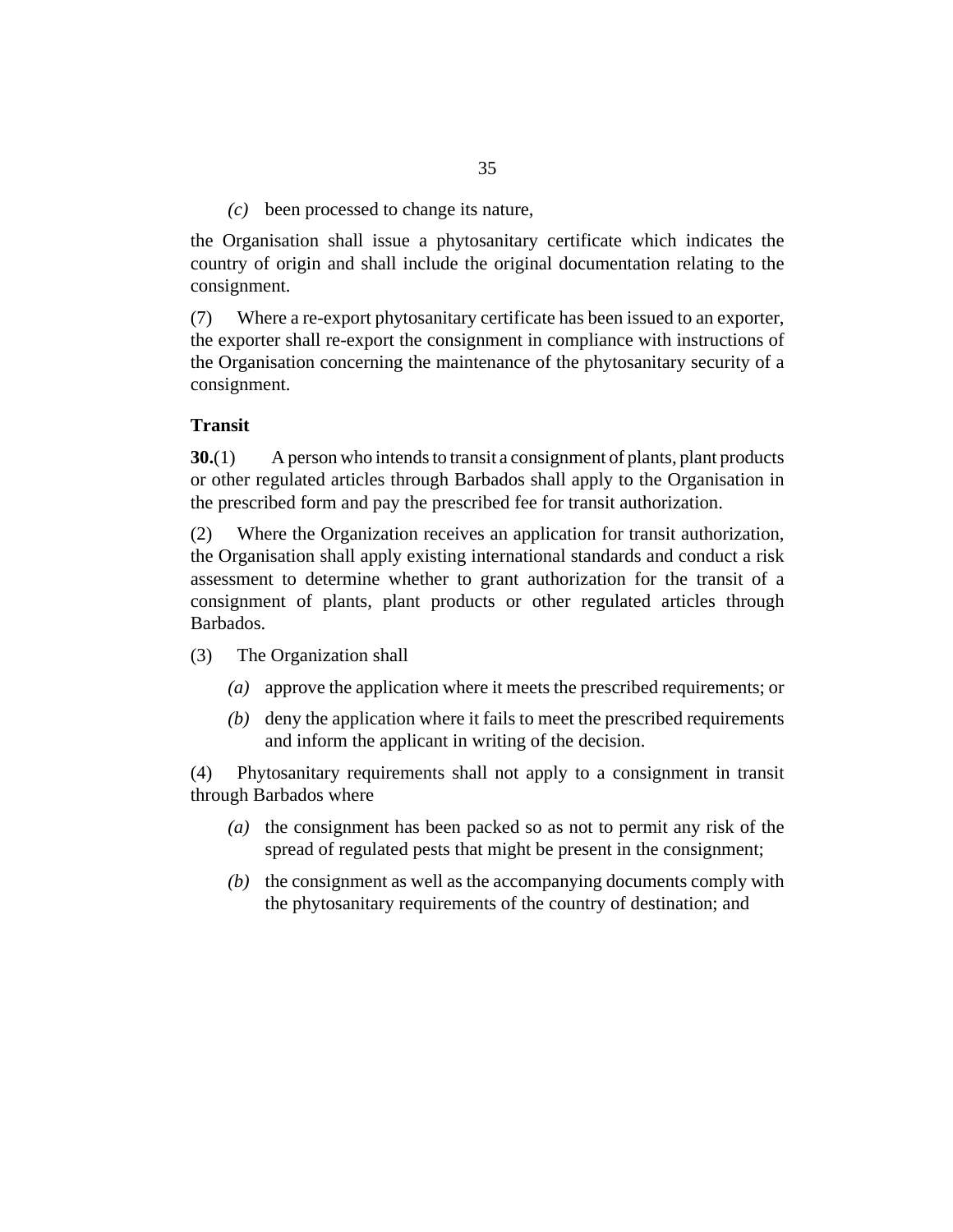<span id="page-35-0"></span> $(c)$  the consignment is accompanied by the phytosanitary certificate of the country of origin.

#### **Arrival notifications**

A customs officer shall notify the Organisation of the arrival of a regulated article in Barbados and shall not release or dispose of that article unless authorized to do so by the Organisation. **31.**

#### PART V

#### CONTAINMENT AND ERADICATION OF PESTS

#### **Phytosanitary control measures**

A pest free area, area of low pest prevalence, buffer zone or an area or premises infested or suspected of being infested by a regulated pest may be subject to the following phytosanitary control meansures: **32.**(1)

- (a) treatment or disposal of plants, plant products or other regulated articles, including the treatment of vehicles whether or not they have been found to be infested;
- mandatory pest control treatment; *(b)*
- prohibition or restriction of the movement of any plant, plant product *(c)* or other regulated article within, from or to the area or zone;
- prohibition of planting or replanting specific plants in a specified *(d)* location; or
- any other phytosanitary action which the Organisation thinks is *(e)* necessary.

The phytosanitary control measures specified in subsection (1) may be applied to other pests of national concern based on the economic impact of such pests and the potential intra-island or inter-island movement of such pests. (2)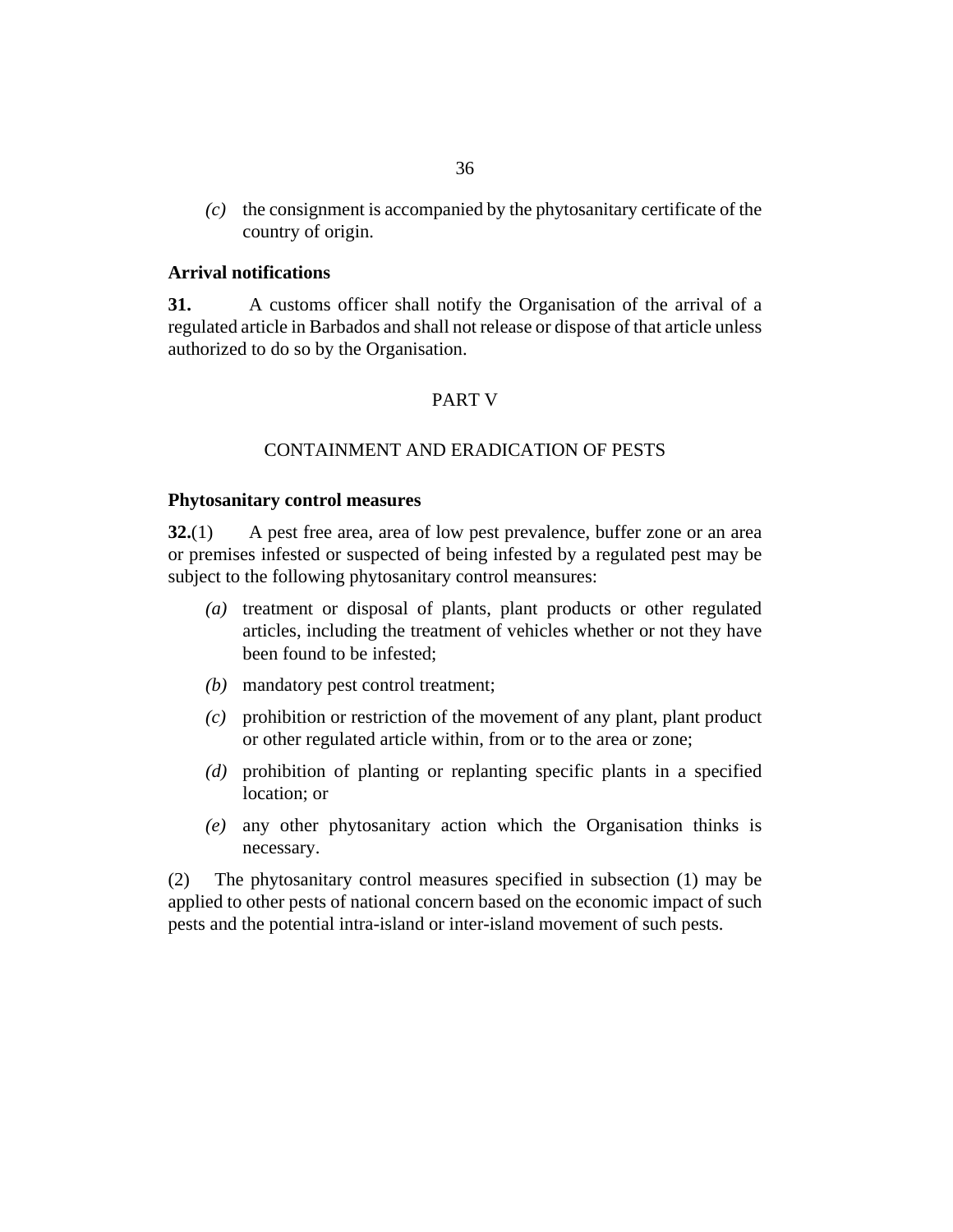#### <span id="page-36-0"></span>**List of pests**

The Organisation may declare a pest to be **33.**(1)

- a regulated pest based on a pest risk analysis; or *(a)*
- a national pest of concern, based on surveillance and the potential local *(b)* economic impact of the pest.

Where the Organisation has declared a pest under subsection (1), the Organisation shall (2)

- prepare a list of regulated pests and national pests of concern; *(a)*
- maintain and periodically review the lists of regulated pests and *(b)* national pests of concern;
- submit the lists of regulated pests and national pests of concern and *(c)* any subsequent amendments to the same, to the Minister for approval;
- publish the lists of regulated pests and national pests of concern in *(d)* the *Official Gazette*; and
- submit the lists of regulated pests and national pests of concern to the *(e)* IPPC Secretariat.

The Organisation shall provide the list of regulated pests to an international or regional Organisation or other national plant protection organisation, where a request for the list is made from such a body. (3)

#### **Duty to notify Organisation**

An occupier or owner of any premises who has knowledge of or reasonably suspects the presence of a quarantine pest on the premises shall immediately notify the Organisation. **34.**(1)

Any person who has knowledge of or reasonably suspects the presence of a new pest or a regulated pest, shall immediately notify the Organisation. (2)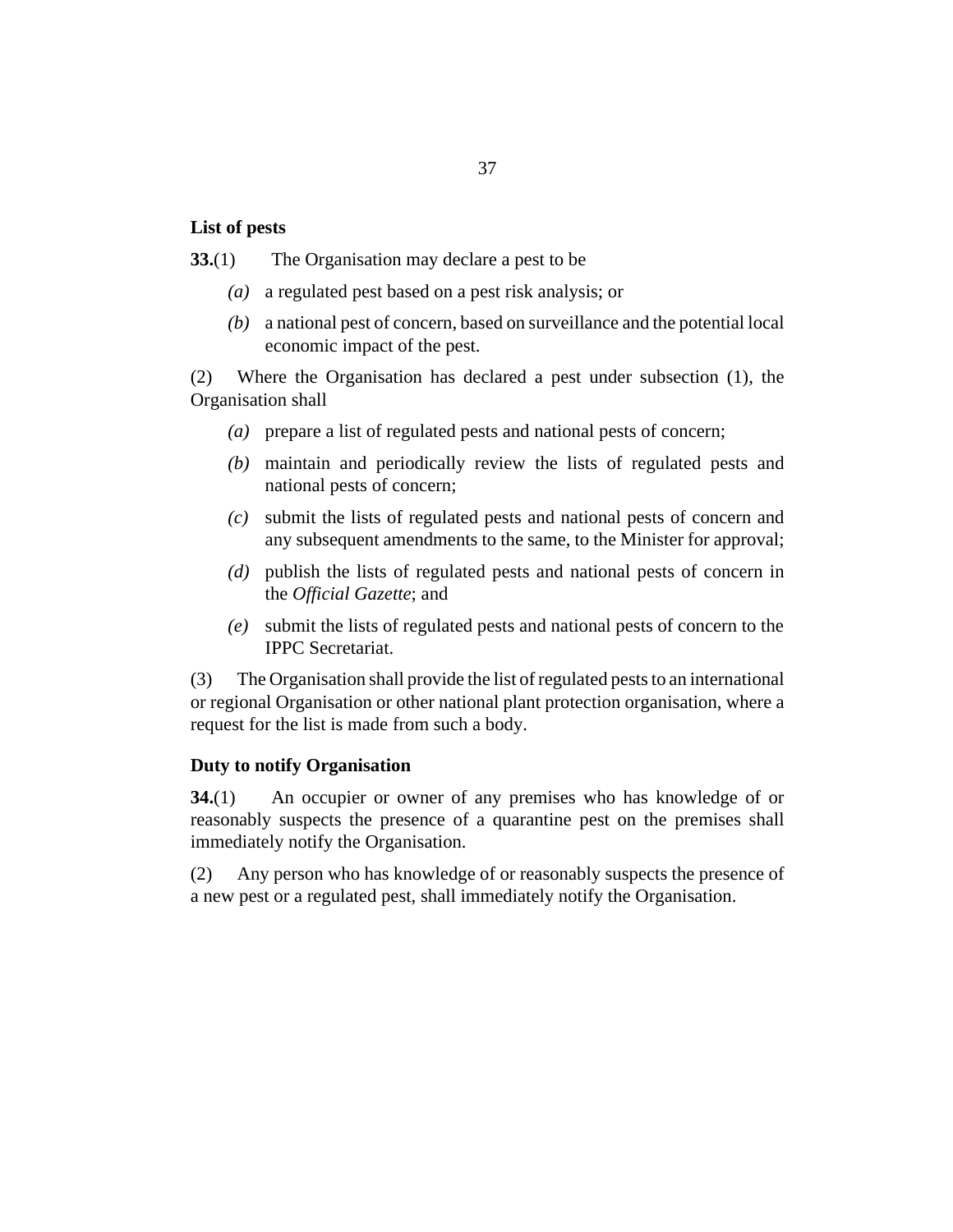#### <span id="page-37-0"></span>**Surveillance**

The Organisation, through general and specific surveillance, shall gather the following data for regulated pests and pests of national concern: **35.**

- (a) the biology of the pest;
- $(b)$  the distribution of the pest; and
- $(c)$  the potential impact of the pest.

#### **Declaration of provisional quarantine**

Where a Plant Protection Inspector believes that a quarantine pest may be present in any area or premises, he may **36.**(1)

- (a) enter into such area or premises;
- (b) inspect any plants, plant products or other regulated articles; and
- take such samples as he may consider necessary to verify the presence *(c)* of the quarantine pest.

Where an inspection under subsection (1) provides further grounds for the inspector to believe that a quarantine pest is present in the area or premises, he may declare that area or premises to be under provisional quarantine. (2)

Where an inspector has declared an area or premises to be under provisional quarantine he shall inform the Organisation in writing of the proposed measures to limit the spread of any quarantine pest and the justification for those measures. (3)

Where the Organisation has considered the proposed measures referred to in subsection (3), the Organisation may (4)

(a) take emergency measures to limit the spread of any quarantine pest; and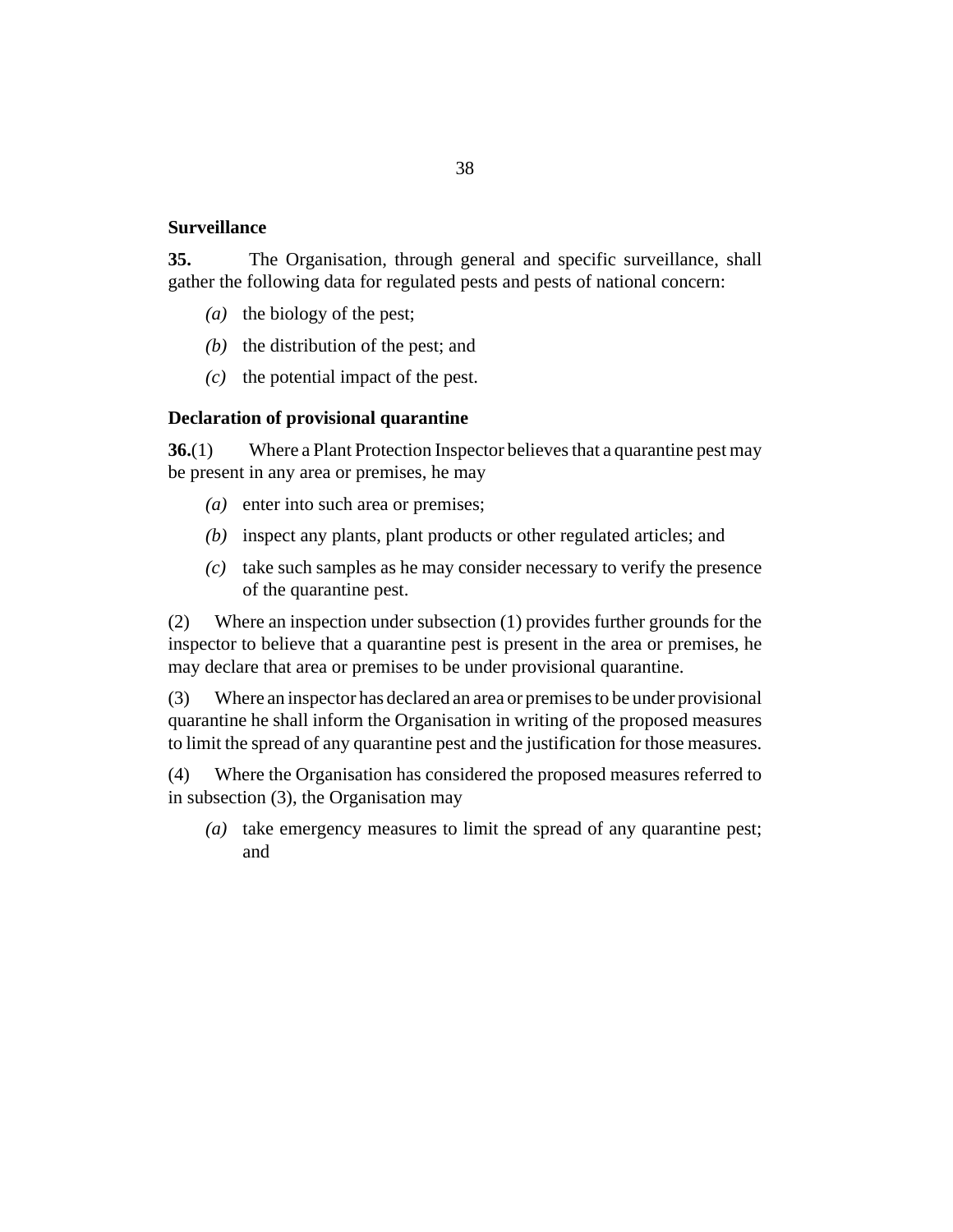- <span id="page-38-0"></span>advise the Minister *(b)*
	- (i) to declare the premises or area that is affected or is suspected of being affected with a quarantine pest to be under quarantine in accordance with section 37; or
	- (ii) to revoke the declaration of provisional quarantine made under subsection (2),

within the prescribed period.

#### **Declaration of quarantine**

- The Minister may, on the advice of the Chief Agricultural Officer, **37.**
	- (a) declare any premises or area that is affected or is suspected of being affected with any quarantine pest to be under quarantine;
	- (b) prescribe measures for the treatment or disposal of a plant, plant product or other regulated article, and the treatment of a conveyance whether or not it has been found to be affected, in order to limit the spread of any quarantine pest;
	- prescribe the period of quarantine; and *(c)*
	- (d) set any conditions for subsequent renewals of the declaration.

#### **Procedure when quarantine pest on premises**

When the Organisation believes that a quarantine pest is present on any premises, the Organisation may, subject to section 45(2), **38.**(1)

- authorise an inspector to *(a)*
	- enter the premises at any reasonable time, (i)
	- (ii) inspect any plant, plant product or other regulated article on the premises;
	- (iii) take a sample as he may consider necessary; and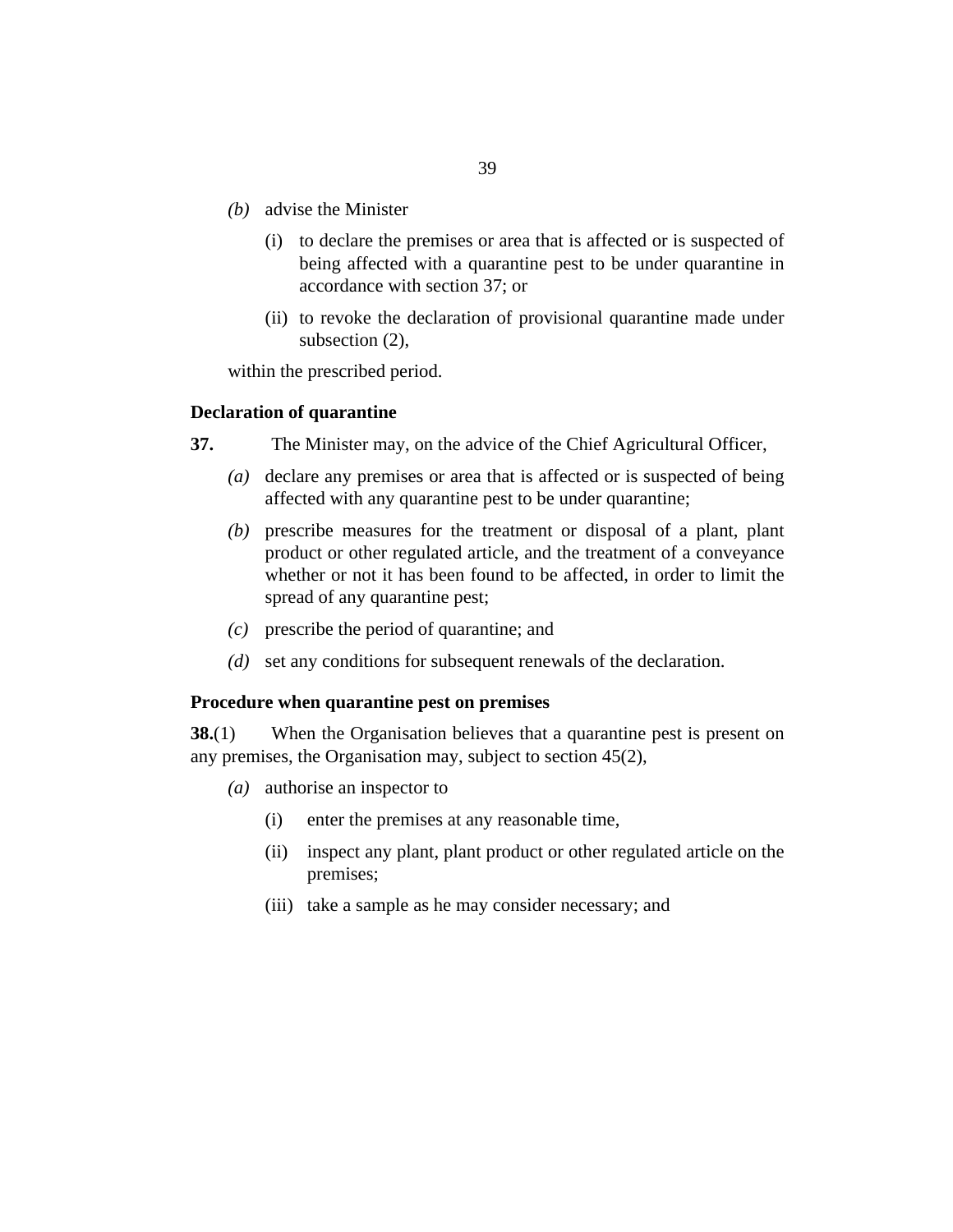- <span id="page-39-0"></span>(iv) destroy any plants that may not be affected but may have been exposed to the quarantine pest in buffer zones surrounding the affected plants; and
- $(b)$  require, by notice in writing, the owner or occupier of the premises, and where the Organisation deems it appropriate, the owner or occupier of any premises in the vicinity, to take within a specified period such measures on his premises as the Organisation considers appropriate to eradicate, contain or restrict the spread of the pest.

If any owner or occupier of premises fails to comply with any term of a notice issued under paragraph *(b)* of subsection (1), the Organisation may direct an inspector or other authorised person to enter the premises in question in order to carry out the requirements of the notice and, where necessary, destroy the plant, plant product or other regulated article in order to eradicate, contain or restrict the spread of the pest. (2)

The owner shall be liable to pay the costs for any action taken under subsection (2), except where in exceptional cases the Organisation determines that the Crown should take responsibility for the associated costs. (3)

The Crown may assume financial responsibility under subsection (3) without prejudice to its right to recover costs from the owner as a civil debt. (4)

Where the Organisation takes any action under subsection (2), the method used to calculate the costs shall be as prescribed. (5)

Without prejudice to subsections (3) and (4), the Crown shall not be liable for the destruction or disposal of any plant, plant product or other regulated article carried out in accordance with this section. (6)

# **Service of quarantine notice in absence of occupier**

Where a person is not in actual occupation of any premises, or if the occupier cannot be found, service of any notice under this Act may be made by affixing the same in a conspicuous place on the premises, and such affixing shall be deemed to be sufficient service of notice. **39.**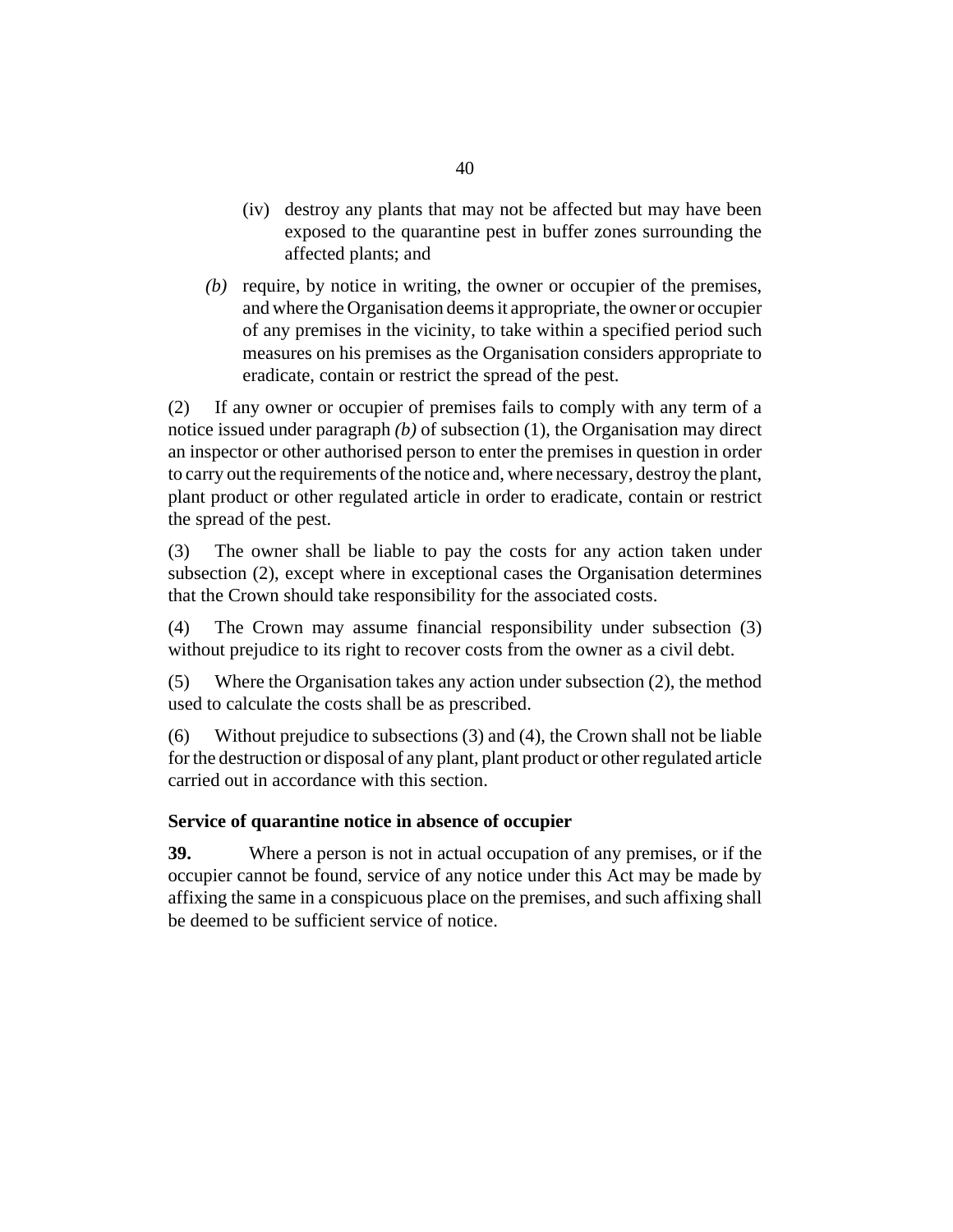#### <span id="page-40-0"></span>**Duration of quarantine notice**

Any notice issued under section 38 or 39 shall remain in force until an inspector gives any affected owner or occupier a certificate in writing that the premises or area is free from pests. **40.**(1)

A person shall not remove, or allow or cause to be removed, any plant, plant product or other regulated article from the premises or area under quarantine while a notice issued under section 38 or 39 is in force. (2)

#### **Declaration of phytosanitary emergency**

The Minister may declare a phytosanitary emergency on the recommendation of the Chief Agricultural Officer based on **41.**(1)

- an inspection carried out under this Act; or *(a)*
- (b) an analysis of a sample taken under section  $38(1)(a)(iii)$ .
- A phytosanitary emergency declaration made under this section shall (2)
	- enable the application of emergency measures and responses by the *(a)* Organisation in the manner prescribed in a phytosanitary emergency plan;
	- be time-bound and subject to periodic review and evaluation as shall *(b)* be prescribed by regulations and in the phytosanitary emergency plan;
	- $(c)$  trigger the Organisation to request assistance from the Advisory Working Group and other authorities or persons as may be required to carry out an effective response.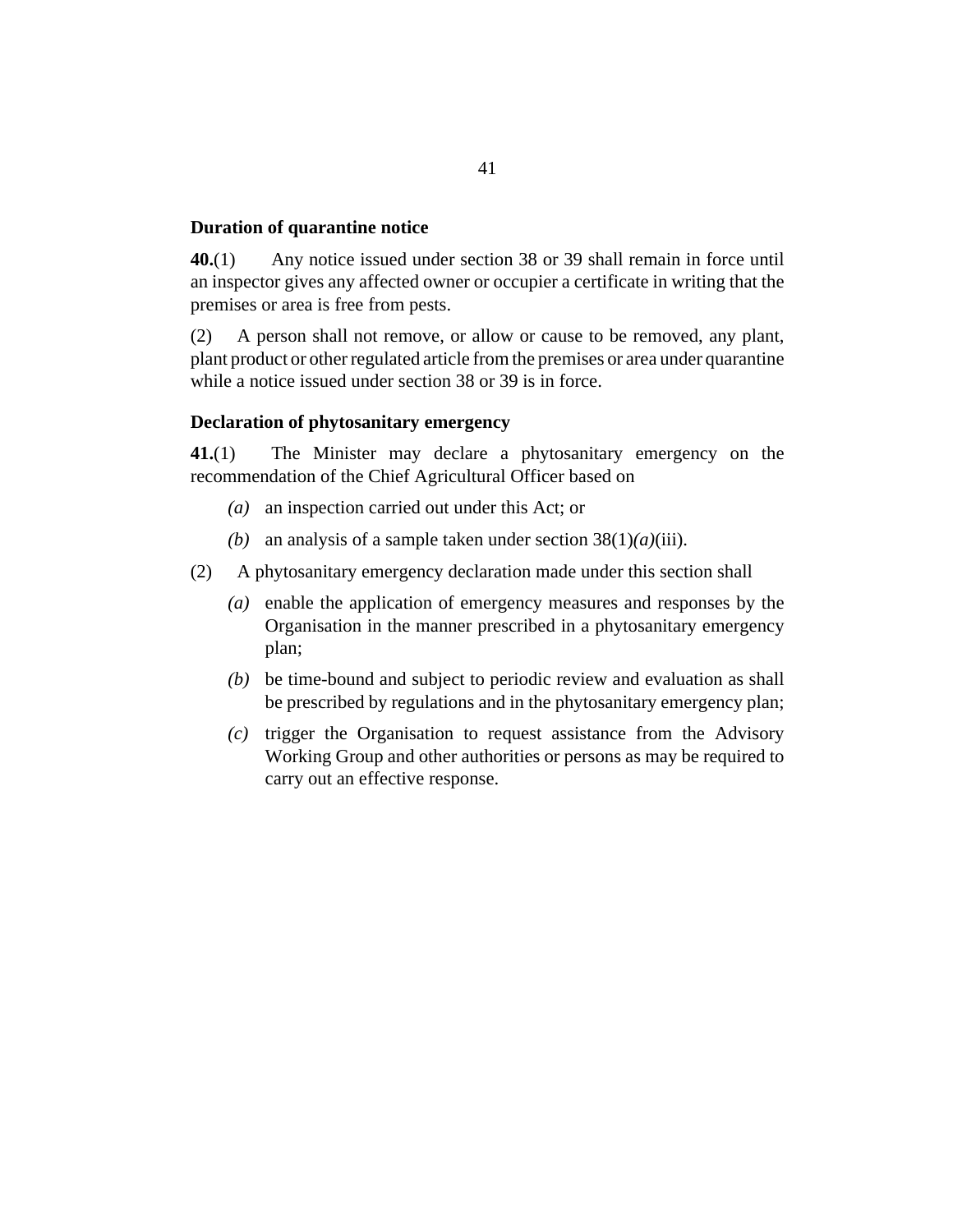#### <span id="page-41-0"></span>**Lifting of quarantine**

The Minister shall, on the advice of the Chief Agricultural Officer, serve written notice on all owners or occupiers of affected premises, lifting the quarantine where **42.**

- (a) the Minister determines that the relevant quarantine pest is no longer considered to be present; or
- $(b)$  the Organisation determines that it is no longer appropriate for the quarantine to be maintained in respect of some or all of the affected premises.

#### **Declaration of pest free or low pest prevalence area**

The Chief Agricultural Officer may, on the recommendation of the Organisation, **43.**

- (a) declare an area pest free where the Chief Agricultural Officer is satisfied that
	- a pest is not present in the area; (i)
	- (ii) phytosanitary measures have been implemented to keep the area free of the pest; and
	- (iii) a surveillance system has been instituted to verify that the area remains free of the pest;
- (b) declare an area of low pest prevalence where he is satisfied that
	- a pest is present at low levels in the area; (i)
	- (ii) phytosanitary measures have been implemented to keep the pest levels low; and
	- (iii) a surveillance system has been instituted to verify that the pest levels remain low.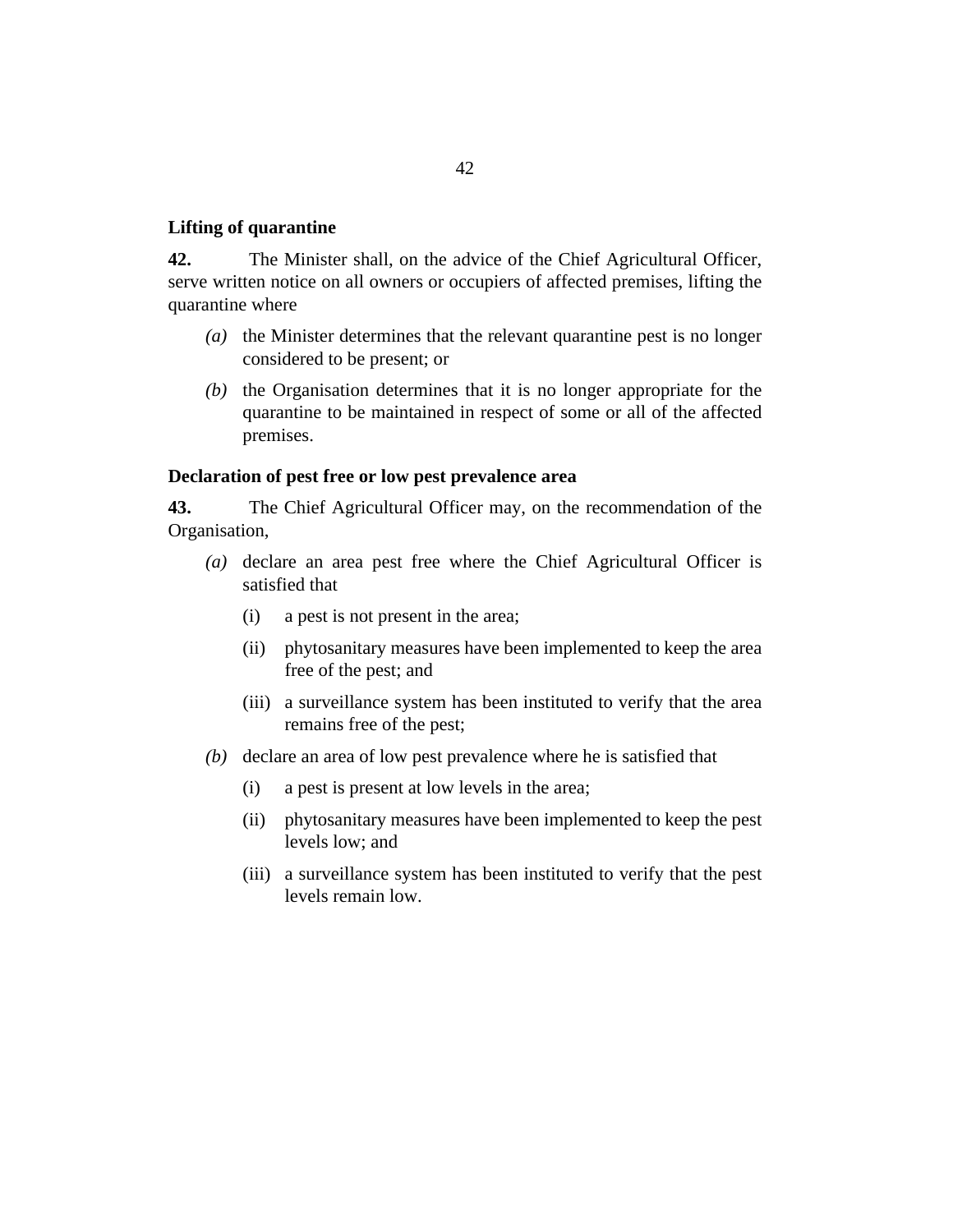#### <span id="page-42-0"></span>**Pest free places of production and pest free production sites**

The Organization may declare a place of production or production site pest free where the Organisation is satisfied that, **44.**(1)

- (a) a pest is not present in the area;
- (b) phytosanitary measures have been implemented to keep the place of production or production site free of the pest; and
- a surveillance system has been instituted to verify that the place of *(c)* production or production site remains free of the pest.

For the purpose of this section, a place of production or production site is pest free where a specific pest is absent as demonstrated by scientific evidence and in which, where appropriate, the condition is being officially maintained for a defined period. (2)

#### PART VI

#### ENFORCEMENT

#### **Powers of a Plant Protection Inspector**

For the purpose of detecting a regulated pest or ensuring compliance with the provisions of this Act, an inspector may **45.**(1)

- stop and, without a warrant, search a person, vehicle, container or *(a)* conveyance entering or moving within Barbados that the inspector believes on reasonable grounds is harbouring a regulated pest;
- subject to subsections (2) and (3), at a reasonable time enter any *(b)* premises to inspect plants, plant products and other regulated articles under cultivation, in storage or in transport in order to report the presence of regulated or regulated non-quarantine pests;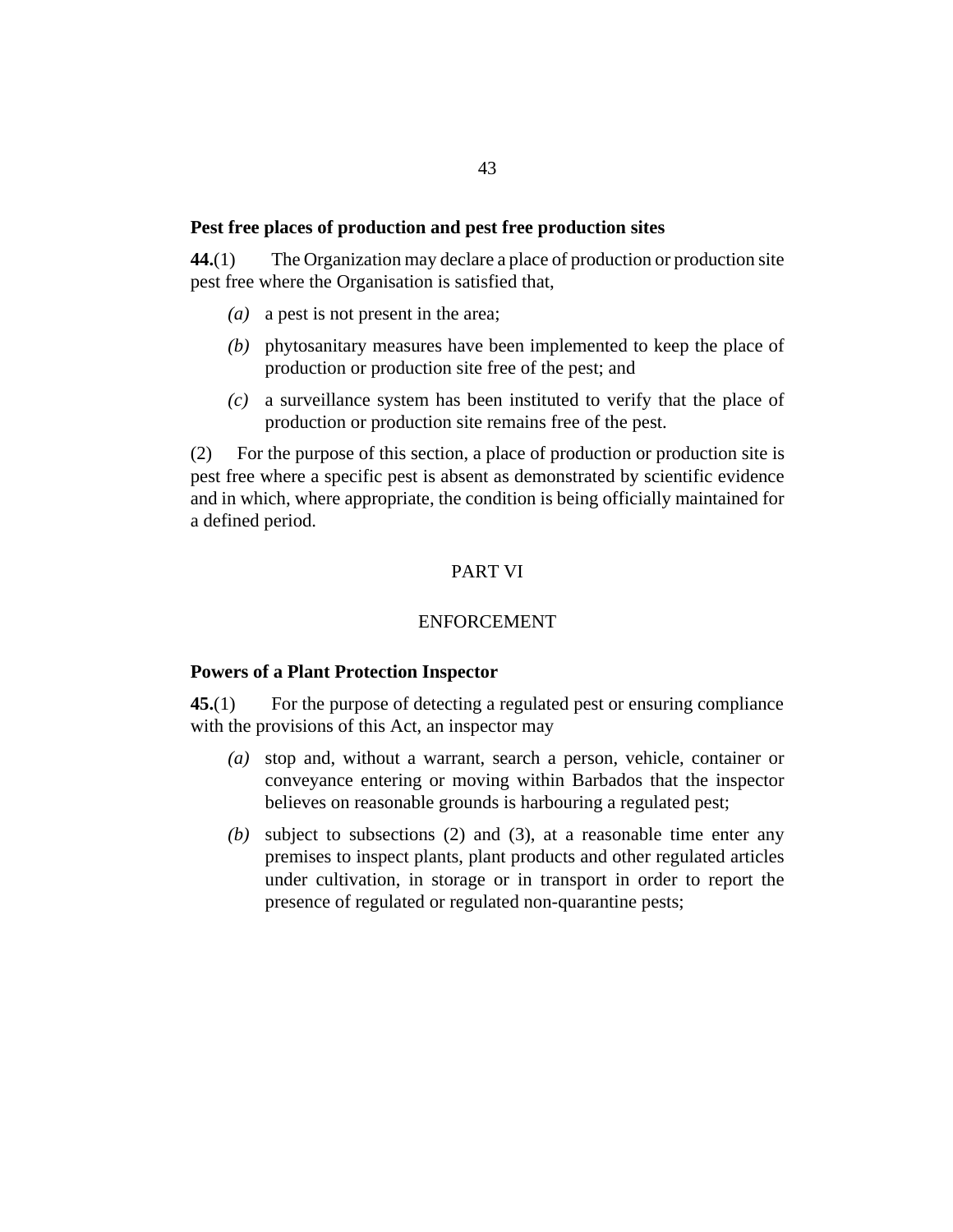- open any container, receptacle or other thing that the inspector believes *(c)* on reasonable grounds contains anything in respect of which this Act applies;
- (d) examine any thing in respect of which this Act applies and take a sample of it;
- request any information, including documents, regarding any plants, *(e)* plant products and other regulated articles from the owner or person in charge of the area or premises;
- examine, make copies of or take extracts from any book, statement or *(f)* other document found at the area or premises, and request from the owner or any person in charge, an explanation relating to an entry found in any book, statement or other document;
- take phytosanitary action such as but not limited to treatment, disposal, *(g)* reshipment, or confinement of plants, plant products or other regulated articles in such area or on such premises;
- $(h)$  take any photographs;
- seize any plant, plant product, other regulated article, object, book, *(i)* statement or document which appears to provide proof of a contravention of any provision of this Act providing a signed receipt in the prescribed form which shall be countersigned immediately by the owner or person in charge;
- ensure that the treatment of plants, plant products or other regulated *(j)* articles for import into Barbados is undertaken in accordance with the phytosanitary import requirements;
- issue phytosanitary certificates and re-export phytosanitary certificates *(k)* on the behalf of the Organisation to ensure compliance with the import requirements of other countries, and where necessary, carry out any required treatment;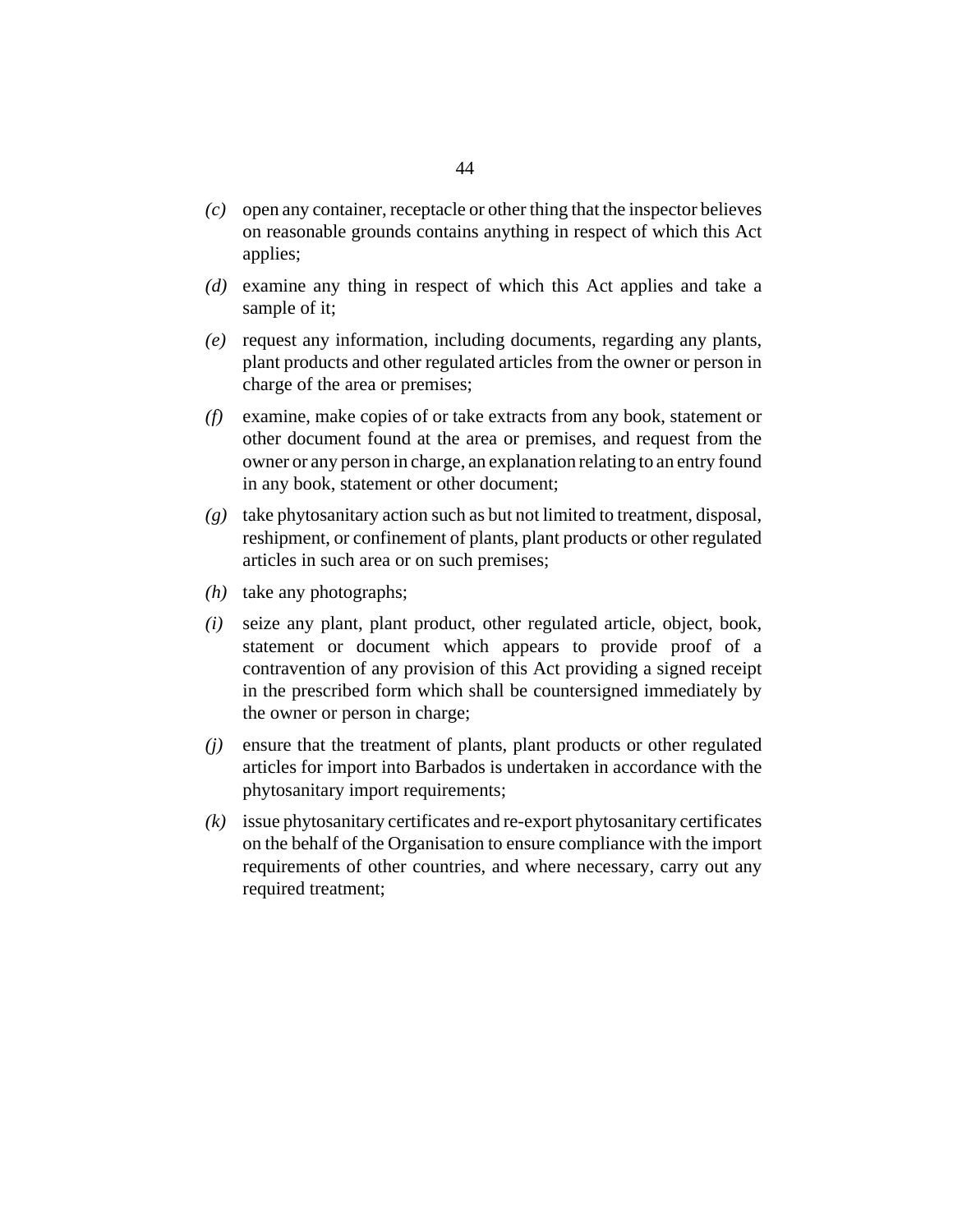- order the treatment, disposal, reshipment, or confinement in a *(l)* quarantine station, of pests, any plant, plant product or other regulated article, imported into Barbados or in transit, whether or not covered by a phytosanitary import permit or a phytosanitary certificate;
- (*m*) stop the distribution, sale or use of any plant, plant product or other regulated article for a prescribed period, where the inspector believes that a plant, plant product or other regulated article is being distributed, sold or used in contravention of the provisions of this Act;
- seize any plant, plant product or other regulated article where the *(n)* inspector believes that a plant, plant product or other regulated article is being distributed, sold or used in contravention of the provisions of this Act;
- conduct inquiries and request information or documentation where the *(o)* inspector suspects that the provisions of this Act have been or are being contravened; and
- carry out any other necessary phytosanitary action. *(p)*

An inspector may not enter a dwelling except with the consent of the occupier or under the authority of a warrant issued by a Magistrate. (2)

Subject to subsection (2), an inspector may enter and search any premises where there is reasonable cause to believe that an offence under this Act has taken place or is taking place. (3)

Where the seal on a sealed container containing a plant, plant product or other regulated article is to be broken, an inspector shall be present. (4)

An inspector may, in the performance of his duties under this section, be accompanied and assisted by a member of the Police Force. (5)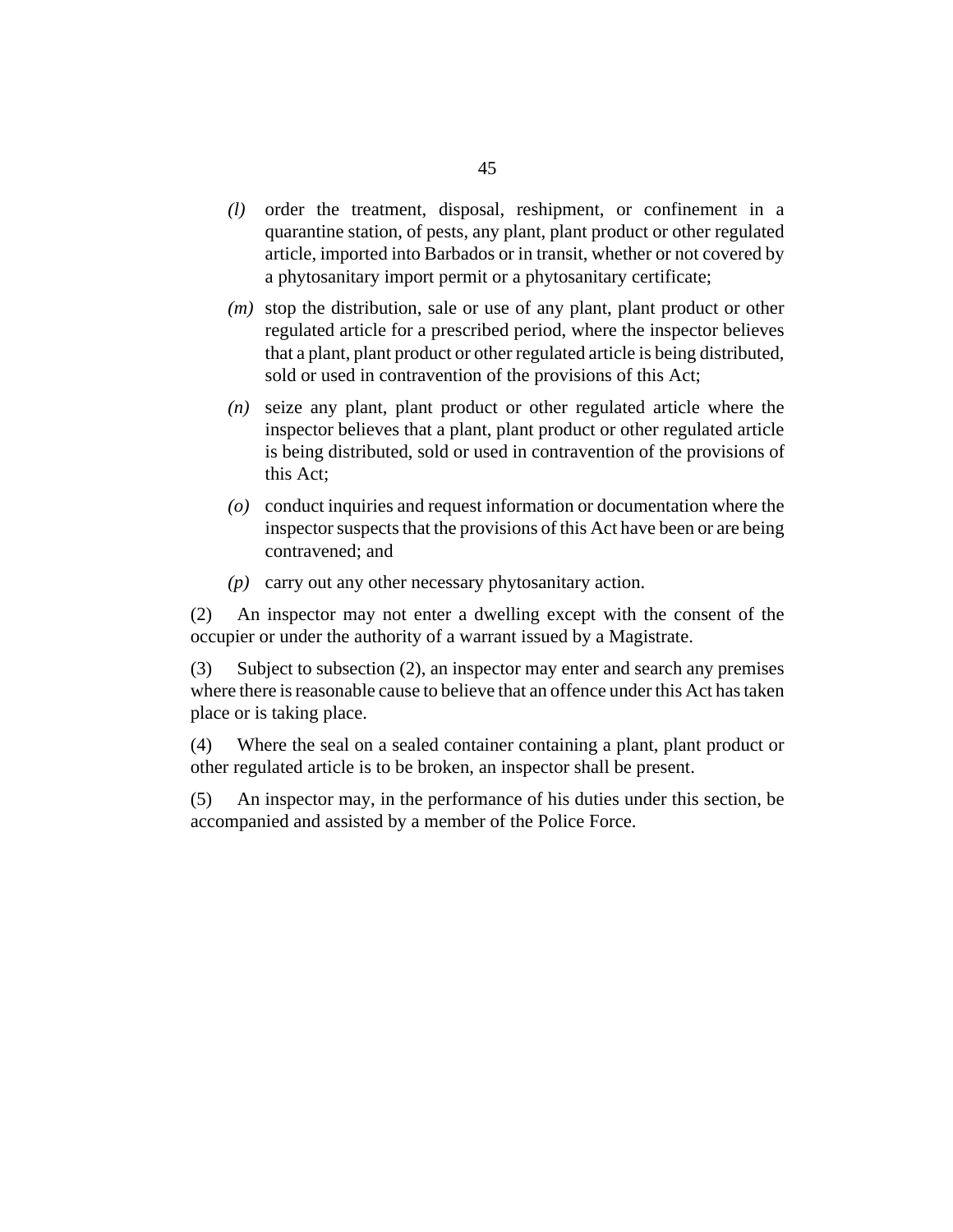In the course of an inspection carried out under subsections (1), (2) and (3), an inspector may, as he considers necessary, (6)

- seize, destroy, detain, treat or otherwise dispose of any plant, plant *(a)* product or other regulated article, or order that any such action be taken, at the expense of the owner; and
- serve a written notice on the owner with a description of the action *(b)* taken and the reasons for so doing.

An inspector may carry out an inspection on the territory of an exporting country, as a pre-shipment inspection, at the invitation of the exporting country. (7)

An inspector shall, in the course of performance of his duties under this Act, (8)

- identify himself as an inspector by showing his identification card or *(a)* other proof of his appointment or designation as an inspector;
- maintain and secure any proprietary or confidential information, *(b)* received or uncovered during the execution of his function;
- be accompanied and assisted by one or more members of the Police *(c)* Force or such other persons as may reasonably be required for the performance of that function; or
- use any aids, including any equipment or device, subject to compliance *(d)* with any applicable enactment regarding the use of such aids.

Where no person is in actual occupation of a premises, or where the occupier or owner cannot be located, service of any notice under this Act shall be made by affixing the notice to a conspicuous place on the premises and such affixing shall be considered as good service of the notice. (9)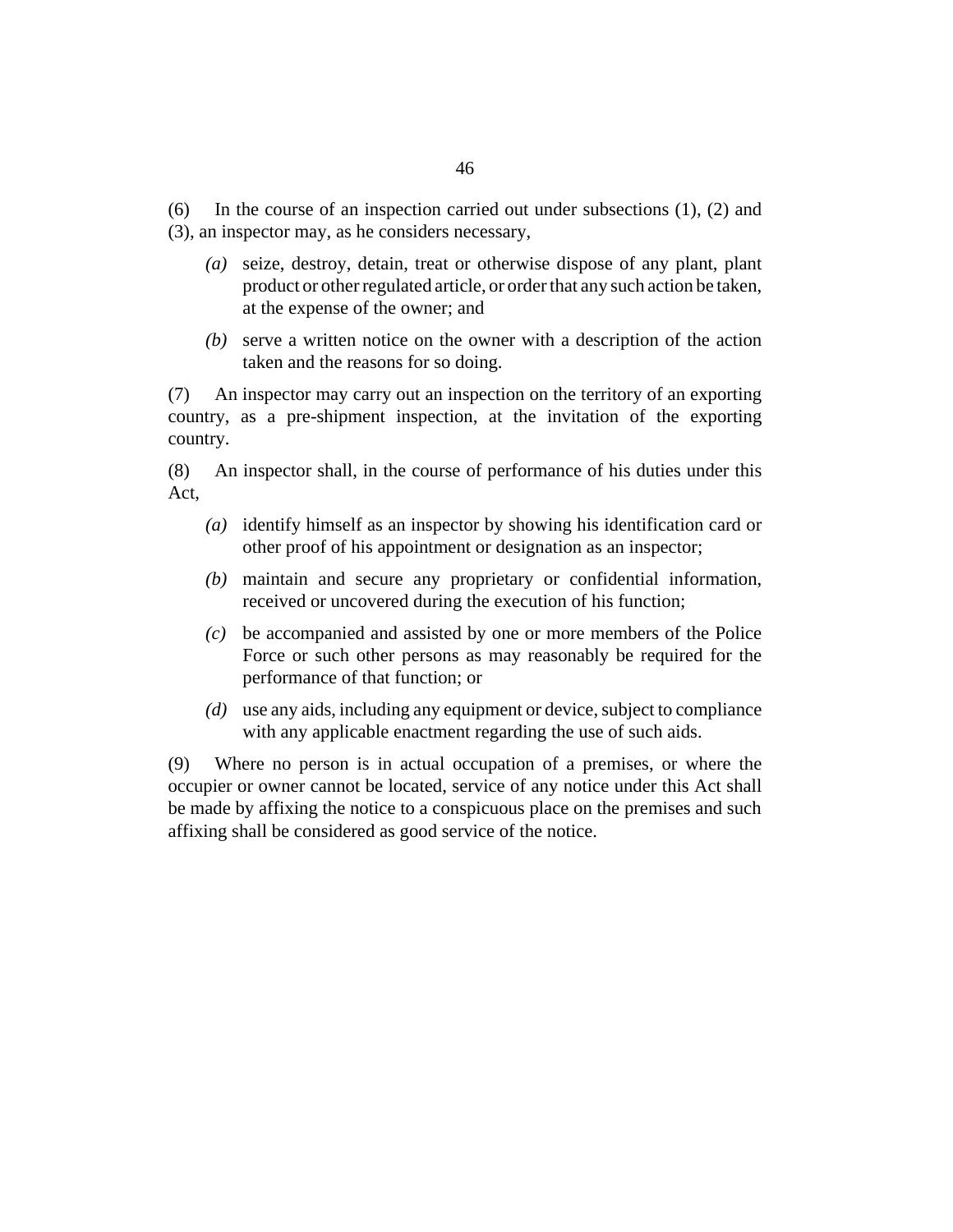#### <span id="page-46-0"></span>**Notice of seizure.**

An inspector who seizes and detains a plant, plant production or other regulated article under this Act **46.**

- shall immediately provide to the owner of the plant, plant product or *(a)* other regulated article a detention certificate in the prescribed form and shall, as soon as practicable, advise the owner that part or all of the plant, plant product or other regulated article may be subject within a specified time to any action specified in section 48; or
- may forego advising the owner of the plant, plant product of other *(b)* regulated article of the reason for the seizure if, in the opinion of the inspector, it is urgently required to destroy the plant, plant product or other regulated article or the given reason for the seizure is impractical.

## **Storage or removal of affected items.**

Where an inspector seized and detained a plant, plant product or other regulated article under this Act, the inspector or any other person designated by the Organisation, may **47.**

- store, treat, quarantine or dispose of the plant, plant product or other *(a)* regulated article at the place where it was seized or move it to any other place for storage, treatment, quarantine or disposal; or
- (b) require its owner to store, treat, dispose of, export or move it to any other place.

# **Confiscation and disposal of unclaimed items**

- An inspector may confiscate and dispose of **48.**(1)
	- any plant, plant product or other regulated article that, after treatment *(a)* following its entry into Barbados, remains unclaimed for a prescribed time; or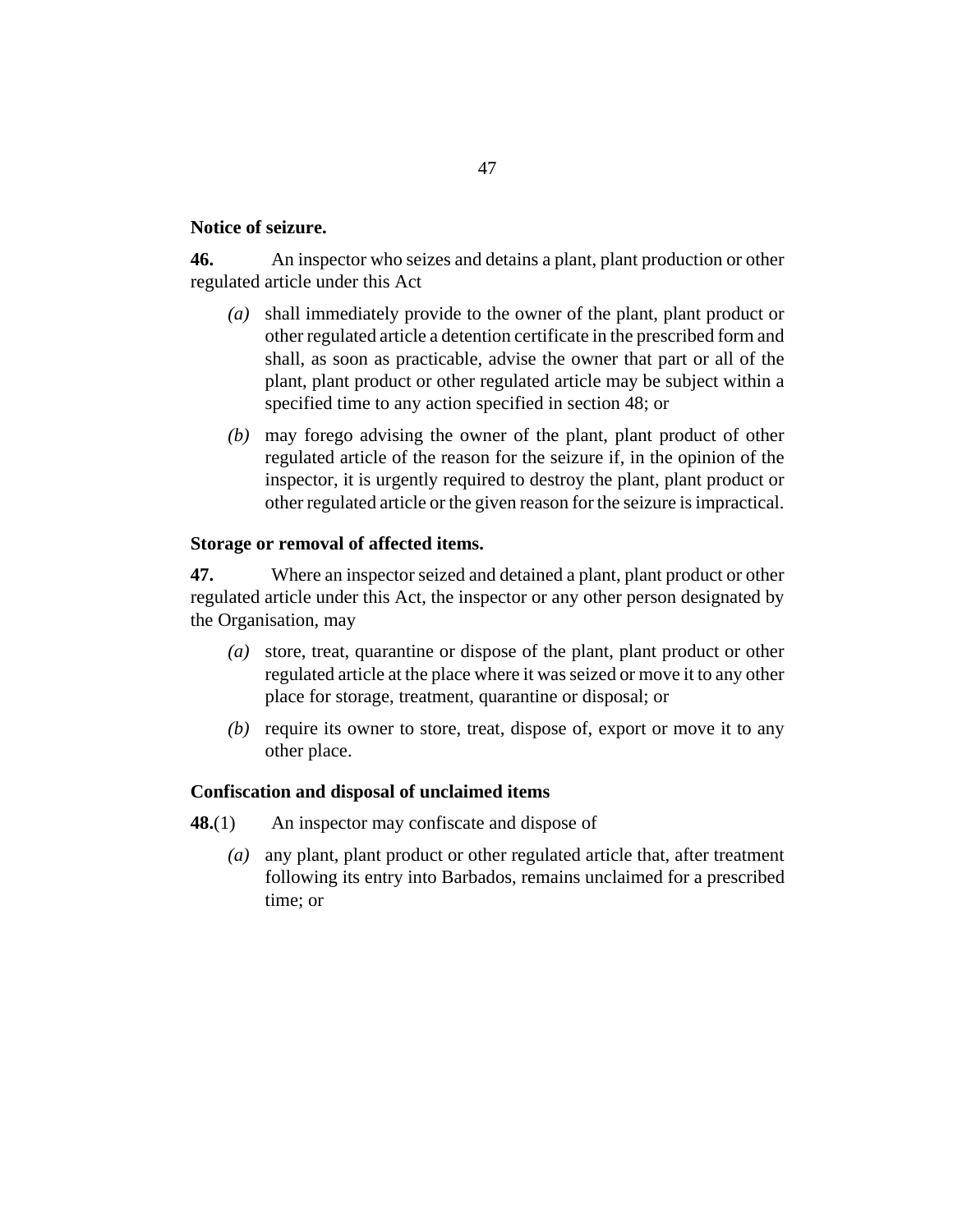<span id="page-47-0"></span>anything that the inspector believes on reasonable grounds contains or *(b)* harbours a quarantine pest or regulated non-quarantine pest.

An inspector who confiscates a plant, plant product or other regulated article or a quarantine pest or regulated non-quarantine pest (2)

- shall, as soon as is practicable, advise the owner of the reason for its *(a)* confiscation; or
- may forego advising the owner of the plant, plant product or other *(b)* regulated article or pest of the reason for the confiscation if the giving of reason for the confiscation is impractical.

## **Appeals**

Any person aggrieved by an action or decision of a Plant Protection Inspector or an official analyst may, within 7 days appeal in writing to the Chief Agricultural Officer. **49.**(1)

The Chief Agricultural Officer shall give a final decision within 14 days of receiving the appeal , on technical matters but this technical decision shall not prejudice the right of an aggrieved party to appeal to a Judge in Chambers on a matter of law. (2)

Notwithstanding subsection (1) and (2), the Organisation shall act in a timely manner in response to a regulated pest. (3)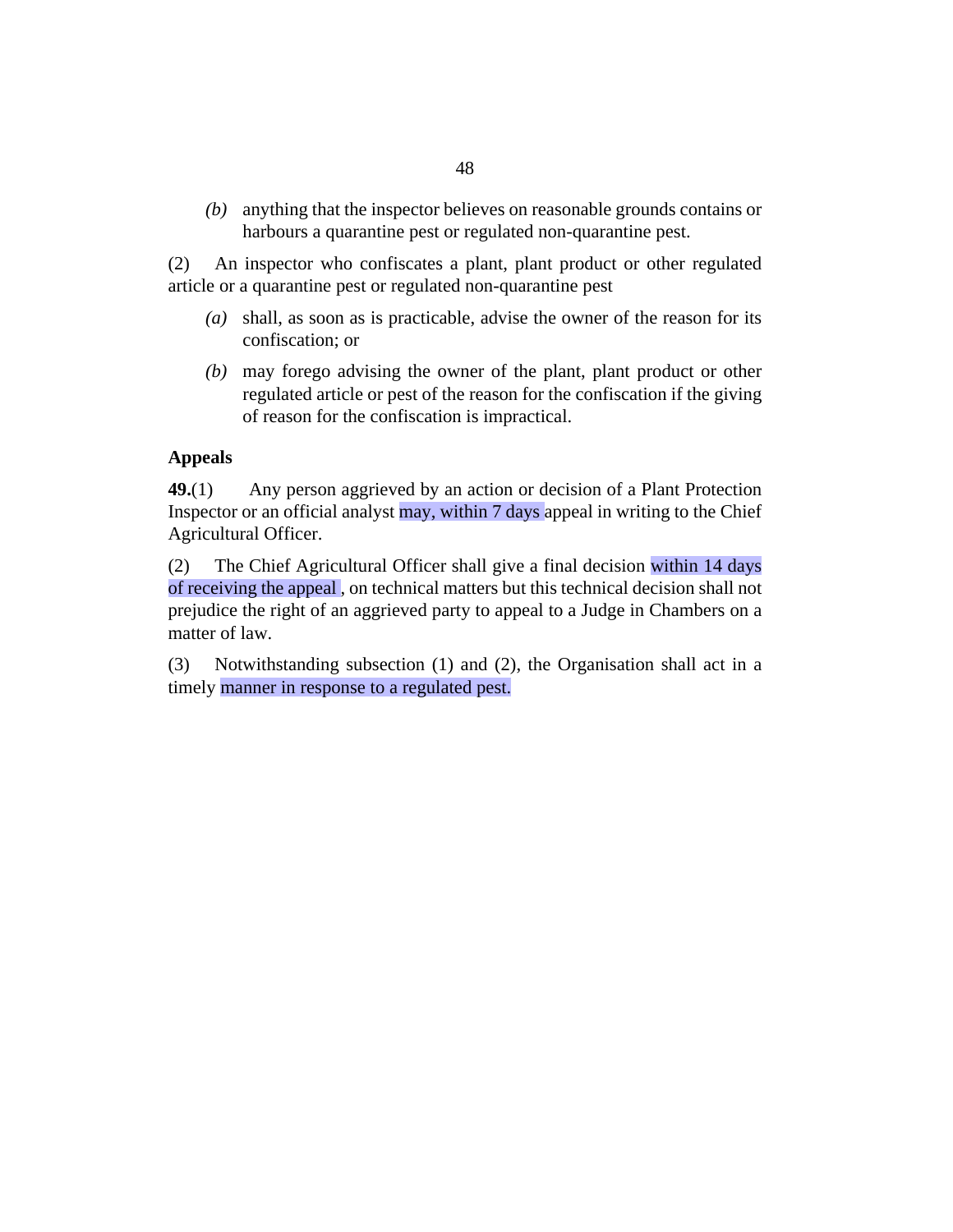#### PART VII

# OFFENCES AND PENALTIES

## <span id="page-48-0"></span>**Offences.**

A person who **50.**(1)

- grows, sells, offers for sale, transports or distributes in any manner any *(a)* plant, plant product or other regulated article knowing that it is affected by a quarantine pest;
- assaults, resist, intimidates, threatens, abuses in any manner *(b)* whatsoever, or obstructs an inspector exercising lawful powers under this Act;
- $(c)$  tampers with any sample taken pursuant to this Act;
- (d) fails to comply with any order or direction lawfully made or given under this Act;
- imports any plant, plant product or other regulated article at a port of *(e)* entry that is not prescribed;
- imports any plant, plant product or other regulated article contrary to *(f)* any other requirement that is prescribed;
- intentionally permits, introduces or caused the introduction or spread *(g)* of a quarantine pest;
- exports any plant, plant product or other regulated article except in *(h)* accordance with Part IV;
- $(i)$  fails to safeguard the phytosanitary security of a consignment after the issuance of a phytosanitary certificate under section 28*(a)*;
- $(j)$  fails to allow a search or inspection of the taking of any sample authorised under this Act;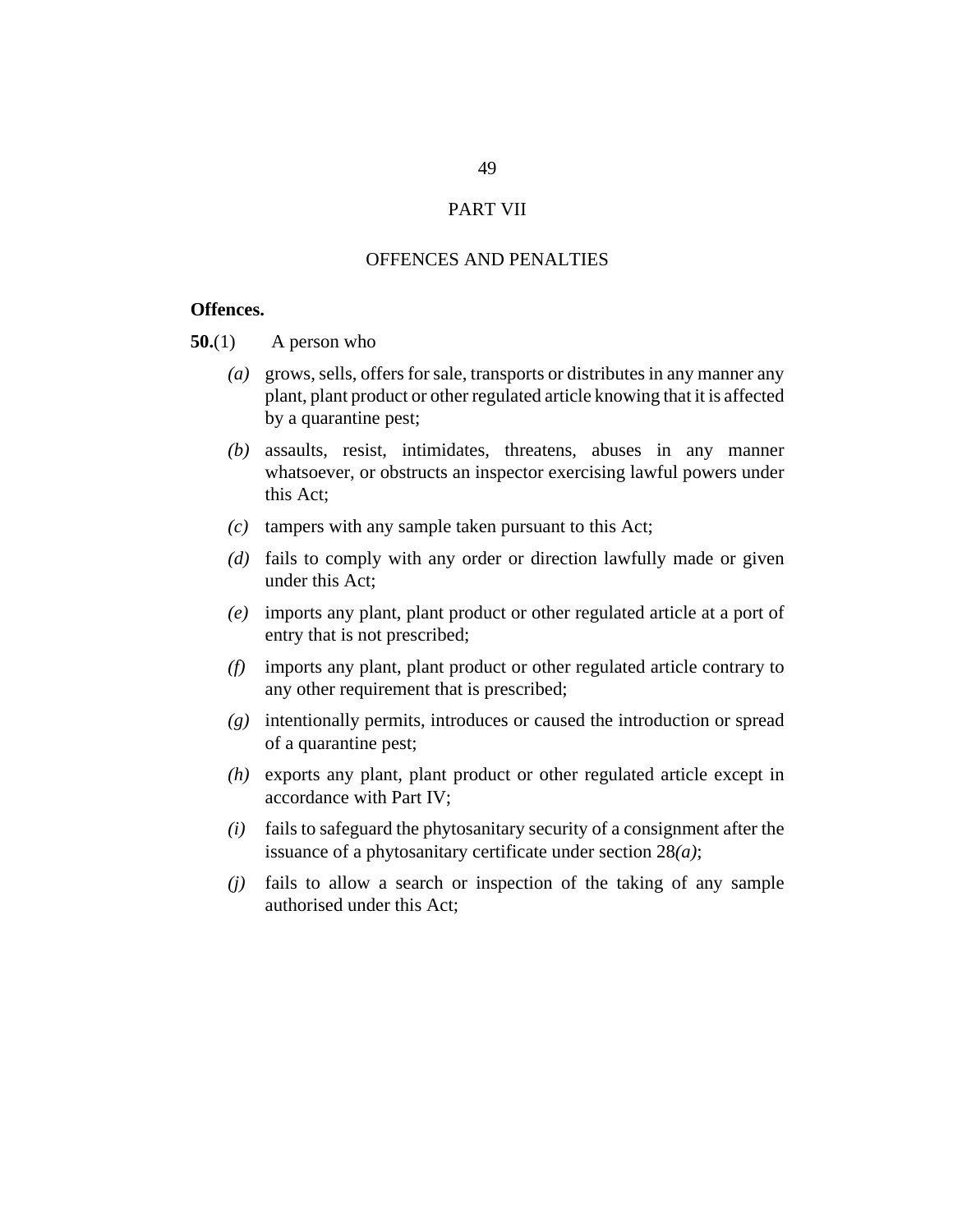- <span id="page-49-0"></span>breaks the seal on a sealed container containing a plant, plant product *(k)* or other regulated article except in the presence of an inspector;
- knowingly or recklessly provides information which is false; *(l)*
- (*m*) alters, forges, defaces or destroys any document issued under this Act;
- submits any written material for publication referring to the occurrence *(n)* of a quarantine pest in Barbados without prior or simultaneous communication of the existence of the pest to the Organisation; or
- $(o)$  otherwise contravenes a provision of this Act,

is guilty of an offence.

Where an offence under this Act has been committed by a body corporate and is proved to have been committed with the consent or connivance of, or to be attributable to any neglect or default on the part of, any director, manager, secretary or other similar officer of the body corporate, or any person who is purporting to act in any such capacity, such director, manager, secretary or other officer as well as the body corporate is guilty of that offence. (2)

#### **Liability of officials.**

An inspector, official analyst or other Organisation staff or the representative of the Organisation who **51.**

- (a) directly or indirectly asks for or takes any personal payment or other reward in connection with any official duties;
- agrees to do, abstains from doing, permits, conceals or connives at any *(b)* act or thing which is contrary to the proper execution of official duties under this Act, or otherwise contrary to the laws of Barbados;
- discloses any information acquired in the performance of his official *(c)* duties relating to any person, firm or business, except when required by his supervisor in the course of official duties, or where ordered to do so by any court; or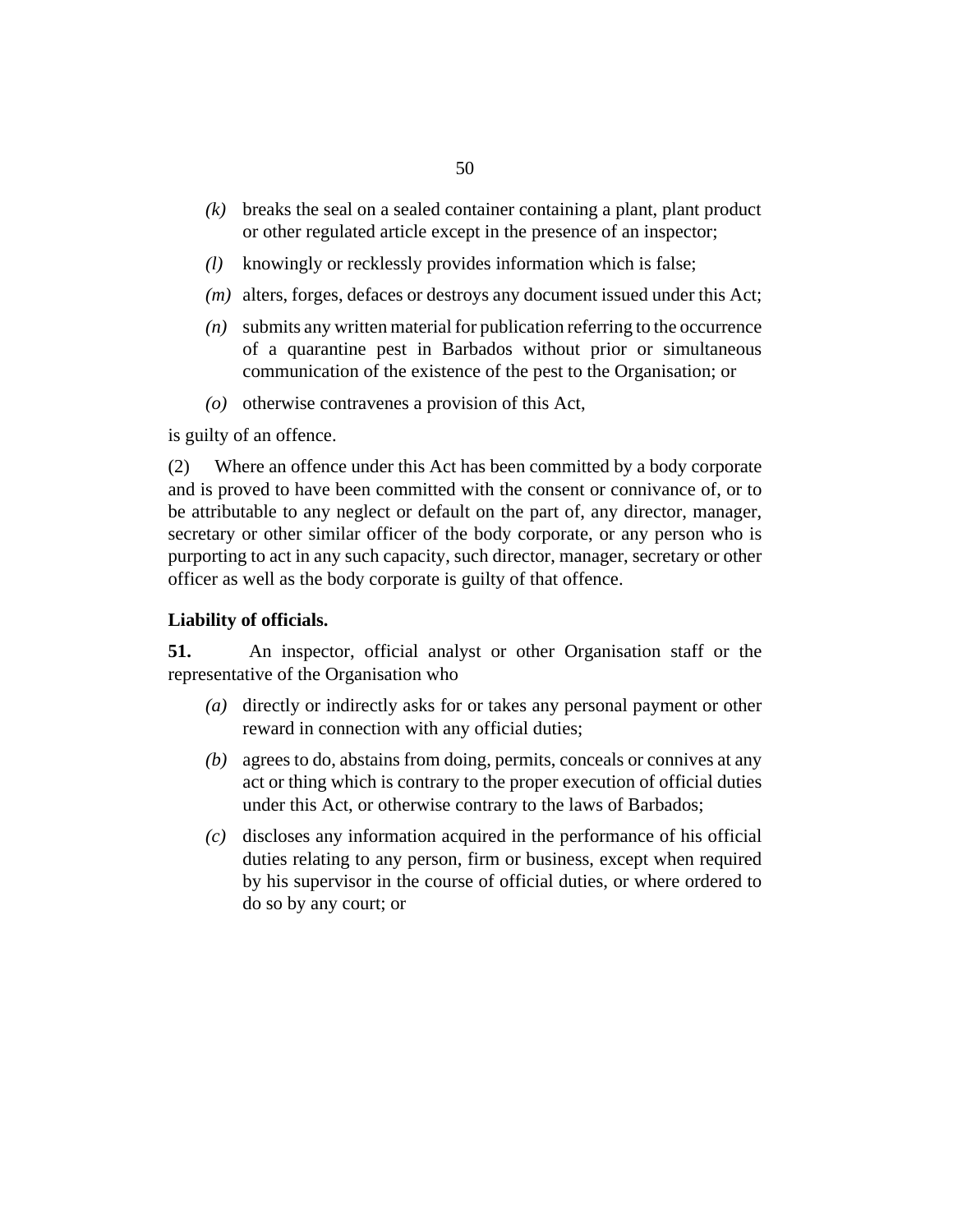(d) otherwise abuses his powers granted under this Act,

<span id="page-50-0"></span>is guilty of an offence if and shall be liable to be dismissed by the Organisation or to such other penalty that may apply in accordance with the *[Public Service](http://barbadosparliament-laws.com/en/showdoc/cs/29) Act*[, Cap. 29.](http://barbadosparliament-laws.com/en/showdoc/cs/29)

#### **Procedure for offences**

Where a Plant Protection Inspector reasonably believes that a person has contravened any of the provisions of this Act, he shall provide such information to the Chief Agricultural Officer. **52.**(1)

The Chief Agricultural Officer shall determine whether the matter shall be subject (2)

- (a) to criminal prosecution;
- (b) to an administrative penalty; or
- to both criminal prosecution and administrative penalty. *(c)*

#### **Evidence**

In any prosecution for an offence under this Act **53.**

- a declaration, certificate, report or other document of the Organisation *(a)* or an official analyst, inspector or member of the Police Force, purporting to have been signed on behalf of the Organisation or the official analyst, inspector or member of the Police Force, is in the absence of evidence to the contrary, proof of the matters asserted in it;
- a copy of an extract from any record or other document that is made *(b)* by the Organisation, an official analyst, inspector or member of the Police Force, as a true copy or extract, is admissible in evidence.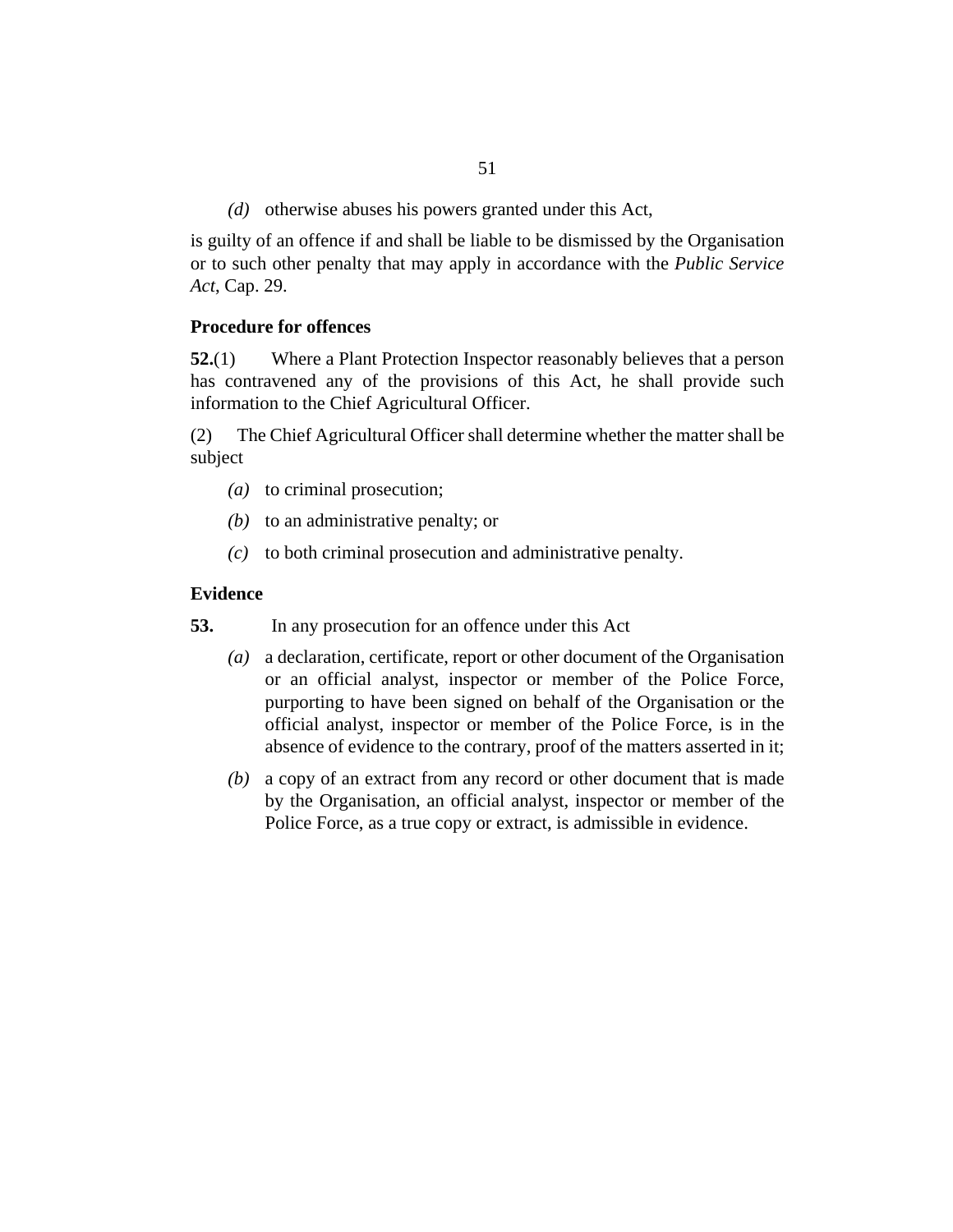# <span id="page-51-0"></span>**Forfeiture**

Where a person is convicted of an offence under this Act the court may, in addition to any other penalty imposed, order that anything used in the perpetration of the offence be forfeited to the Crown. **54.**(1)

Where the owner or person in charge of a plant, plant product, other regulated article, or other thing is convicted of an offence under this Act and a fine is imposed, the plant, plant product, other regulated article or other thing may be (2)

- (a) detained until the fine is paid; or
- sold in satisfaction of the fine. *(b)*

Where the court does not order the forfeiture of a regulated article, that regulated article, or any proceeds realized from its disposition shall be returned to the owner or person in charge at the time of its seizure. (3)

The Organisation shall determine the appropriate holding of a regulated article seized or forfeited under this Act, prior to its disposition by a magistrate (4)

Any plant, plant product, other regulated article or other thing ordered to be forfeited under this Act, at the expiry of the time limited for appeal and if no appeal is lodged, may be destroyed, sold, leased or donated to a charitable Organisation. (5)

The proceeds of any sale of an item forfeited in accordance with this section shall be paid into the Consolidated Fund. (6)

#### **Limitation on liability**

The costs of any action taken by an inspector under section 46 shall be borne by the owner, except where in exceptional cases the Organisation determines that the Crown shall bear the costs. **55.**(1)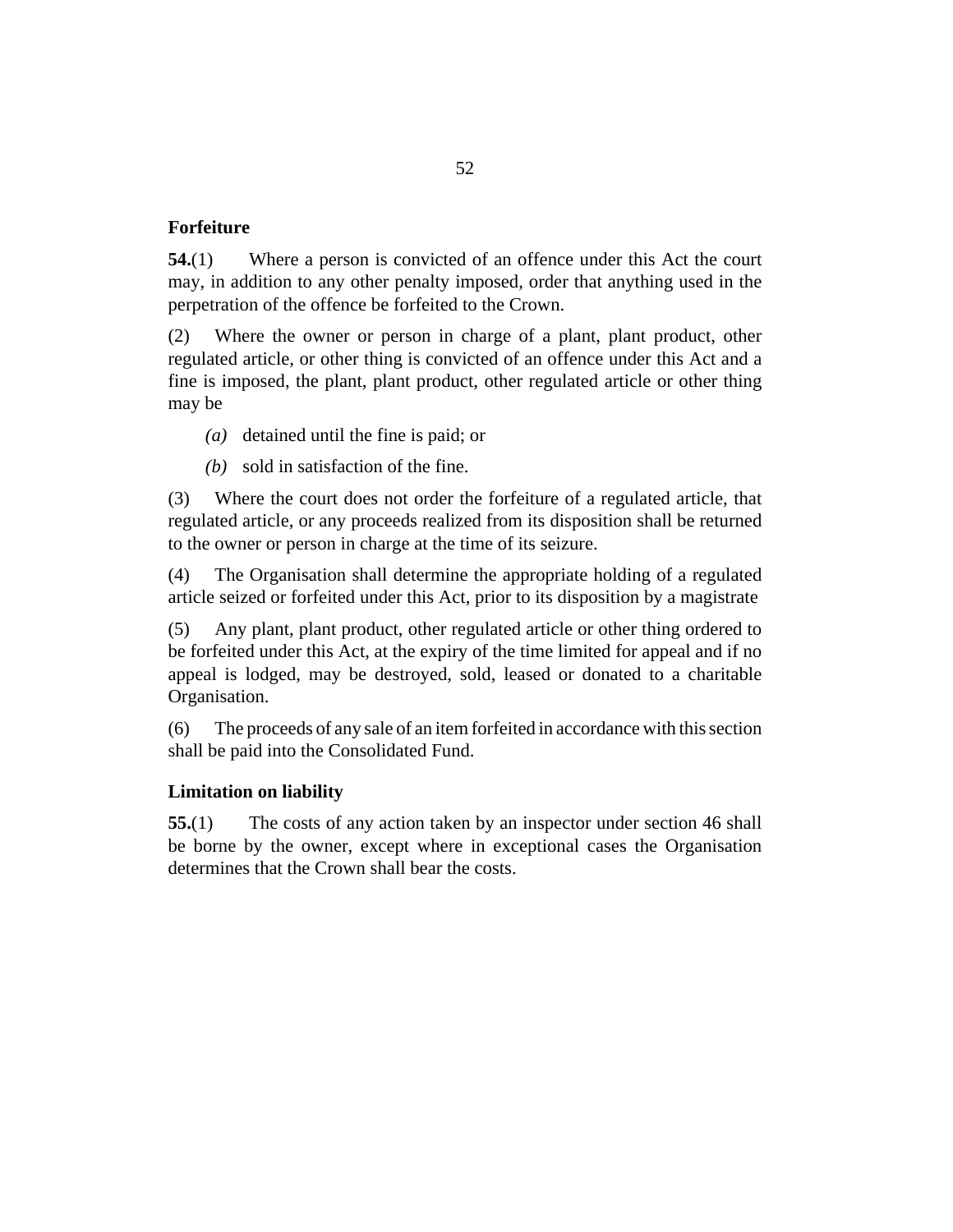<span id="page-52-0"></span>Subject to section 61, the Crown is not liable for loss resulting from the destruction or disposal of any plant, plant product or other regulated article carried out under this Act. (2)

# **Good faith defence**

No member of the Organisation, inspector, official analyst, official or reference laboratory or any other government entity with a role in phytosanitary matters shall be liable to prosecution in respect of anything done in good faith in the performance of their official functions under this Act. **56.**(1)

Subsection (1) shall not apply to civil or criminal liability for personal injury or death. (2)

# **Administrative penalty**

The Organisation may issue an administrative penalty notice in the prescribed form to any person where the Organisation is satisfied that that person has committed an act which does not warrant criminal prosecution. **57.**(1)

The Organisation may suspend or revoke any licence or other authorisation issued by the Organisation under this Act or issue a fine or issue any other administrative penalty. (2)

An administrative penalty notice shall specify the nature of the act constituting the contravention and the penalty to be paid and shall require the person to whom it is addressed to pay the administrative penalty within a period of 14 days from the date of the notice. (3)

A person who is in receipt of an administrative penalty notice issued under subsection (1) shall, in the manner prescribed, pay the amount of the administrative penalty and comply with any additional requirement contained in the notice on or before the date specified in the notice. (4)

A person to whom an administrative penalty notice is addressed and who wishes to challenge the alleged non-prosecutable breach, may instead of paying (5)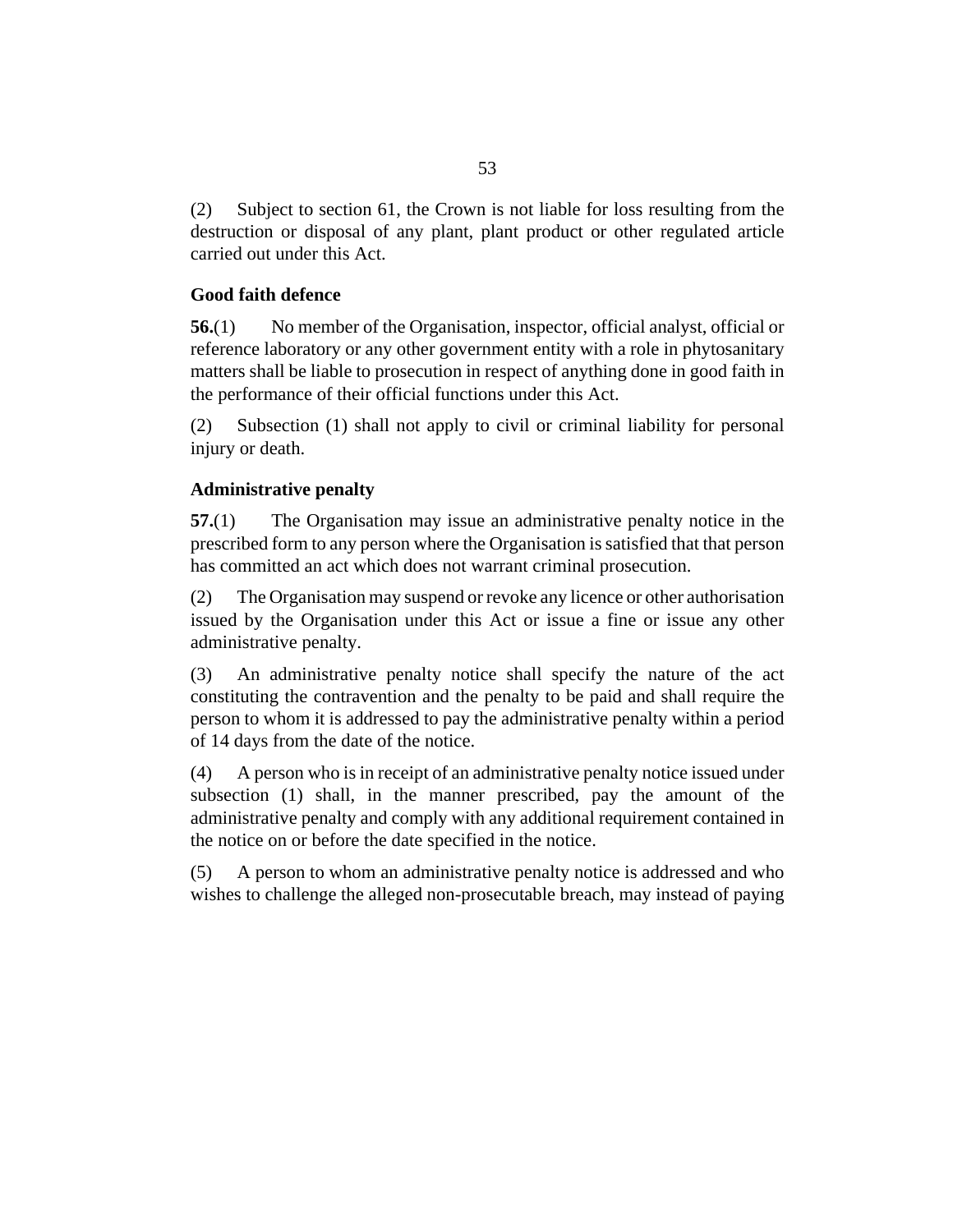<span id="page-53-0"></span>the amount of the administrative penalty, follow the appeals process set out in section 49.

In cases of serious or repeated violations of this Act, a licence or other authorisation issued by the Organisation, the Organisation shall recommend to the ministry responsible for industry and commerce, the revocation of the business operating license. (6)

On receipt of such recommendation to revoke the business license, the ministry responsible for industry and commerce shall suspend or revoke the business license within seven days of receipt of the recommendation. (7)

#### **Fixed penalty notice for prescribed offences**

This section applies to any offence as may be prescribed by regulation as a fixed penalty offence. **58.**(1)

For the purposes of this Act a fixed penalty offence is any offence for which the maximum penalty, excluding any additional fines if the offence is a continuing one, does not exceed \_\_\_\_\_. (2)

Where on any occasion an inspector finds a person who he has reason to believe is committing, or has committed, a fixed penalty offence, he may on the spot, issue that person a fixed penalty notice, and shall inform the person (3)

- (a) to appear before the magistrate on the date specified; or
- $(b)$  pay the fixed penalty, in lieu of appearance before a magistrate.

Where a person is issued a fixed penalty notice in respect of a fixed penalty offence and he (4)

pays the fine within the time prescribed in the fixed penalty notice, no *(a)* proceedings shall be instituted for that offence and he shall be treated for all purposes in law as a person who has not committed, been charged with, prosecuted for, convicted of or sentenced for the offence in respect of which the payment was made; or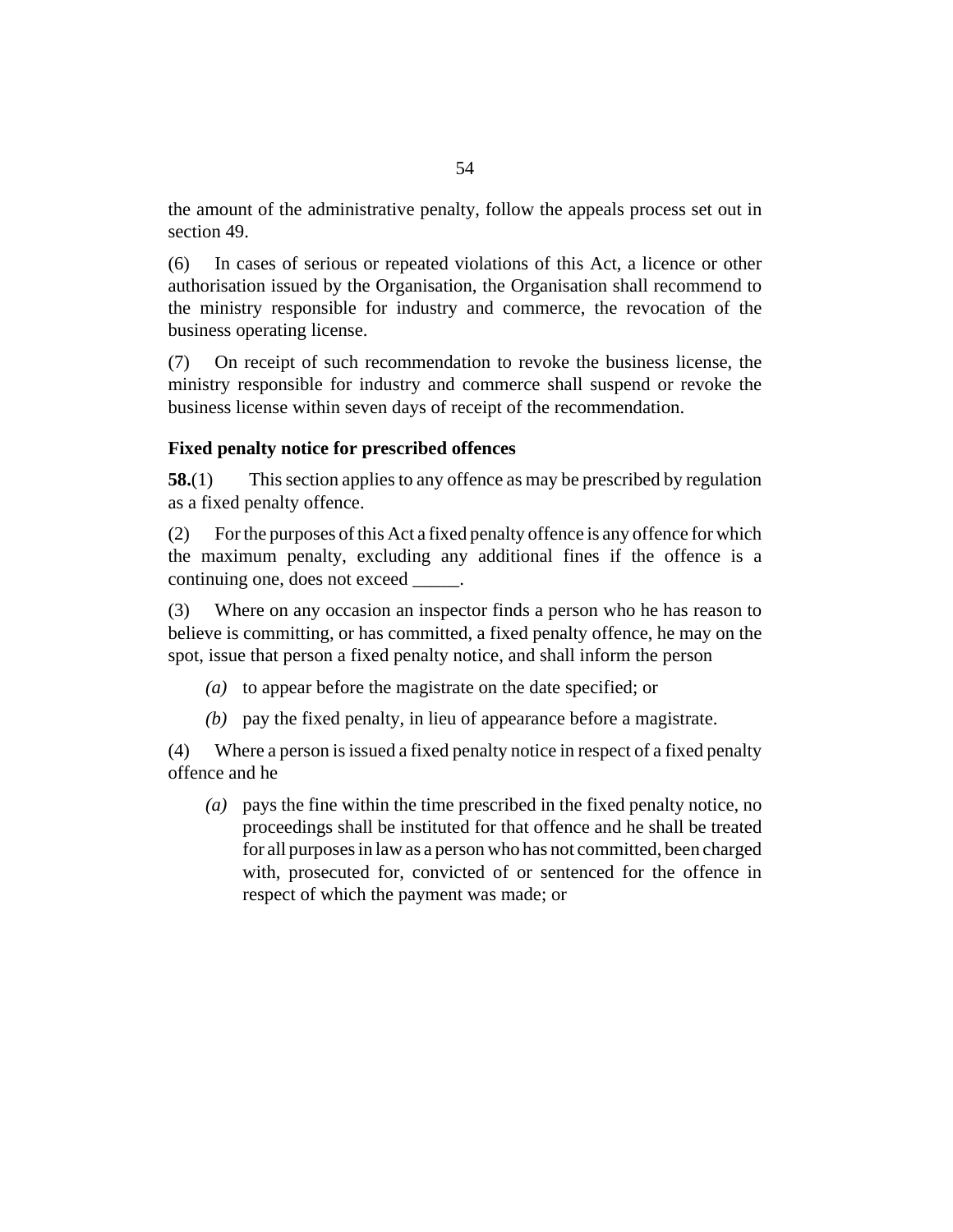- (b) does not pay the fine within the time prescribed in the fixed penalty notice, the Organisation shall decide whether to
	- (i) increase the fine to be paid through written notice, specifying a new time period for payment; or
	- (ii) take other action as established under this Act.
- A fixed penalty notice shall (5)
	- be in the form set out in regulations; *(a)*
	- give such reasonable particulars of the circumstances alleged to *(b)* constitute the offence to which the notice relates; and
	- state *(c)*
		- the amount of the fixed penalty, which shall not exceed twenty per cent of the maximum amount of any fine or fines that are specified under this Act in respect of the offences to which the fixed penalty notice relates; (i)
		- (ii) the period for paying the fixed penalty, which shall not exceed twenty-one days upon receipt of the fixed penalty notice; and
		- (iii) the person to whom, and the address at which
			- (A) the fixed penalty may be paid, and
			- (B) any correspondence relating to the fixed penalty notice maybe sent;
			- (C) the method or methods by which payment may be made; and
			- (D) the consequences of not making a payment within the period for paying the fixed penalty.

The Chief Agricultural Officer may extend the period for paying the fixed penalty in any particular case if he considers it appropriate to do so by sending notice to the person to whom the fixed penalty notice was given. (6)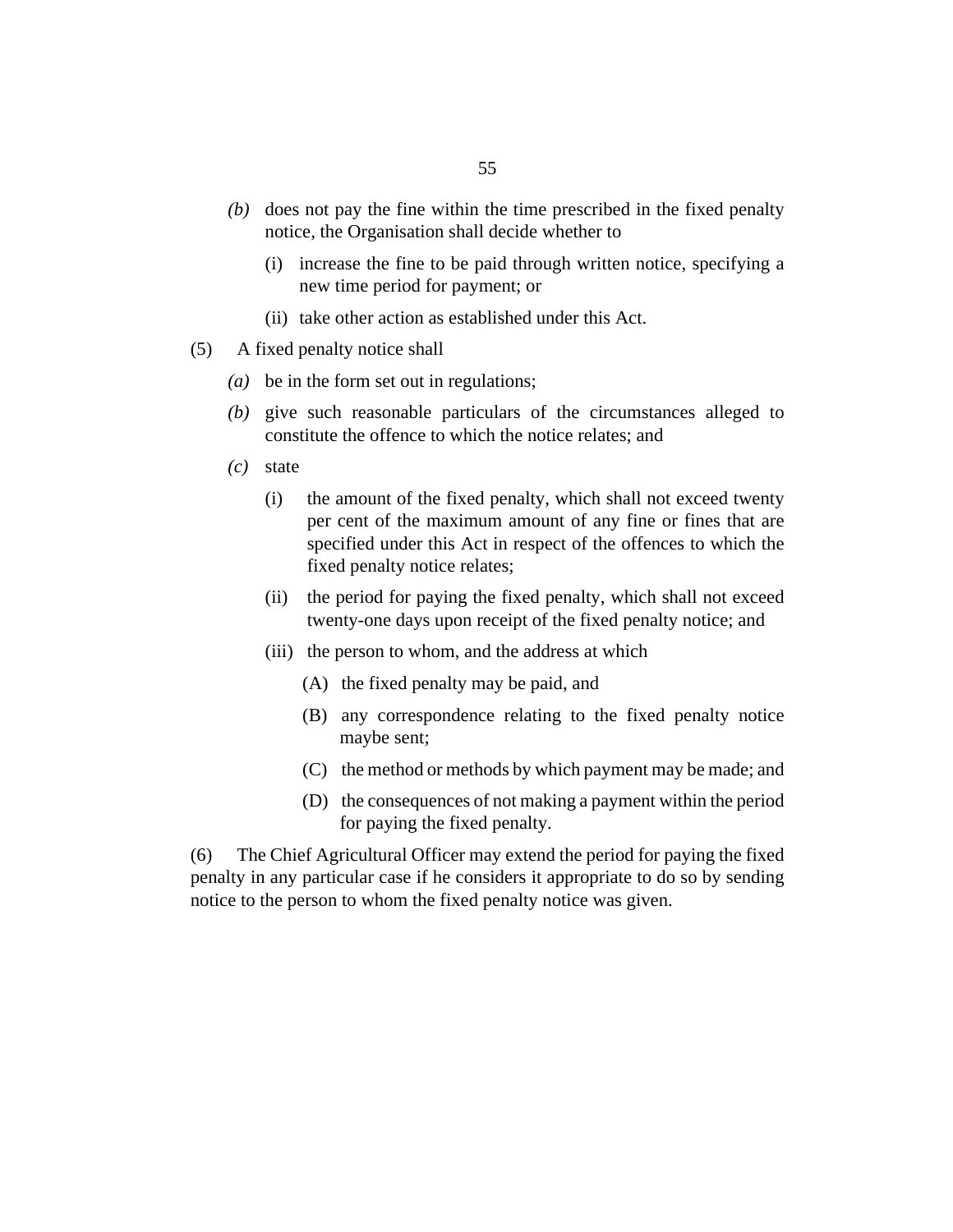<span id="page-55-0"></span>The admission of guilt and the fixed penalty paid under this section shall be dealt with by the magistrate in the same manner as adjudication in Court of an offence punishable on summary conviction and for which no conviction is recorded. (7)

# **Unpaid administrative fine or fixed penalty to constitute a debt to the Crown**

The amount of an outstanding administrative penalty shall be a debt due to the Crown and is recoverable in accordance with the *[Debtors Act](http://barbadosparliament-laws.com/en/showdoc/cs/196)*, [Cap. 196](http://barbadosparliament-laws.com/en/showdoc/cs/196). **59.**

# **Powers of the Chief Agricultural Officer in administrative proceedings**

Where a matter is to be dealt with administratively by the Chief Agricultural Officer, the Chief Agricultural Officer may in writing **60.**

- stay the proceedings for condemnation of anything forfeited under this *(a)* Act;
- (b) restore anything seized under this Act, subject to conditions, if any;
- impose, reinstate or revoke penalties or fines as the case may be, in *(c)* respect of non-prosecutable breaches or offences dealt with administratively under this Act;
- (*d*) seize a regulated article; or
- mitigate or remit any fine or penalty imposed; or *(e)*
- $(f)$  restore anything seized under this Act.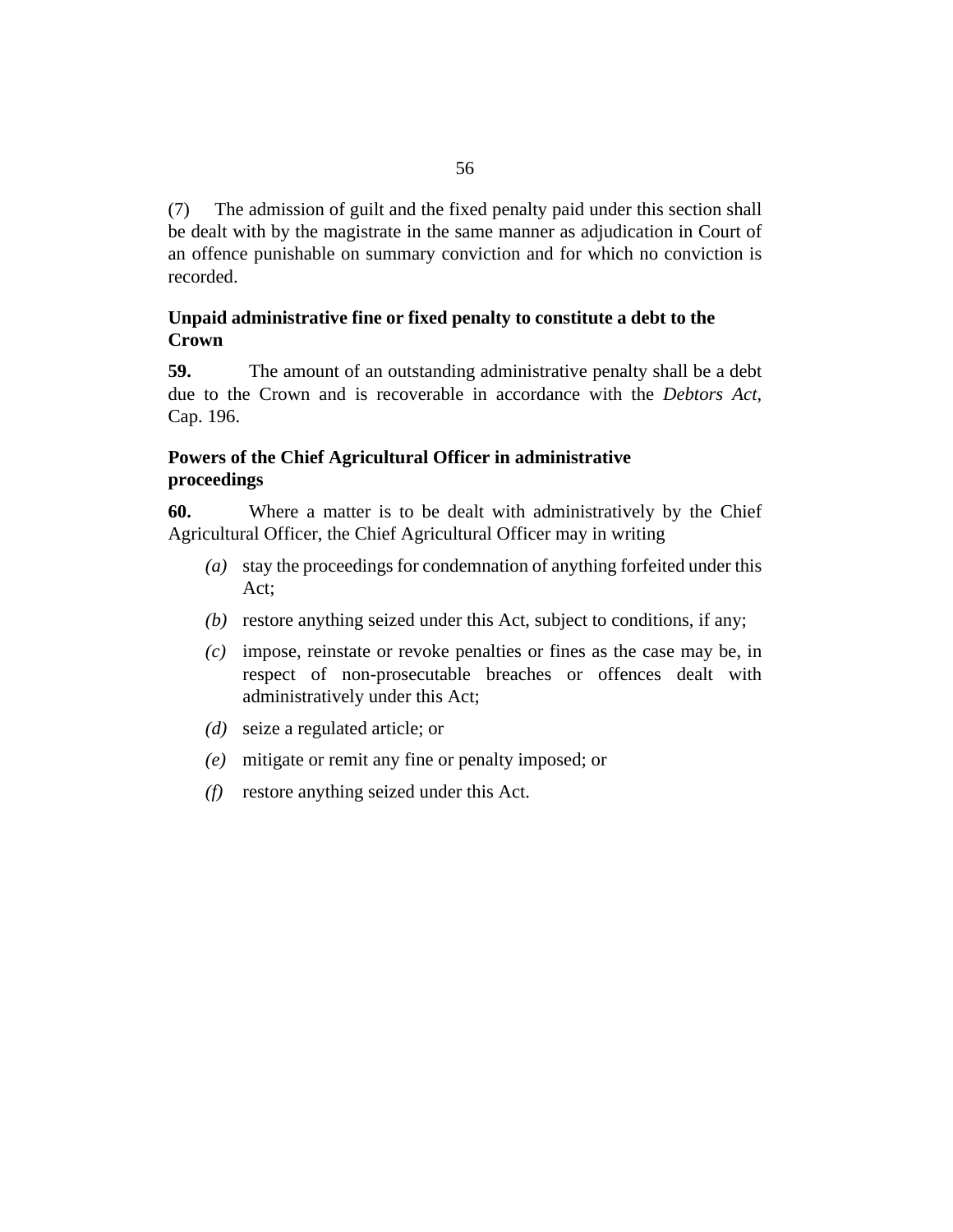#### <span id="page-56-0"></span>**Compensation.**

The Minister may, on the recommendation of the Advisory Working Group, out of money voted for that purpose by Parliament, order compensation to be paid in respect of **61.**(1)

- ( $a$ ) the treatment required of affected premises;
- $(b)$  the prohibition or restriction imposed under this Act on the use of premises;
- owners affected by pest eradication procedures implemented by the *(c)* Organisation.

Compensation is not payable to a person who is guilty of an offence under this Act and claims compensation in respect of any premises or things by means of or in relation to which the offence was committed. (2)

#### PART VII

#### **MISCELLANEOUS**

#### **Control of waste from vessels**

The Organisation shall set the requirements for the handling and disposal of waste from any vessel. **62.**

#### **Charging of fees**

The Organisation shall charge fees for the following services in accordance with the *[Agricultural, Diagnostic & Other Services \(Fees\) Act](http://barbadosparliament-laws.com/en/showdoc/cs/252A)*, [Cap. 252A](http://barbadosparliament-laws.com/en/showdoc/cs/252A): **63.**(1)

- (*a*) inspections;
- (b) the treatment of xxx;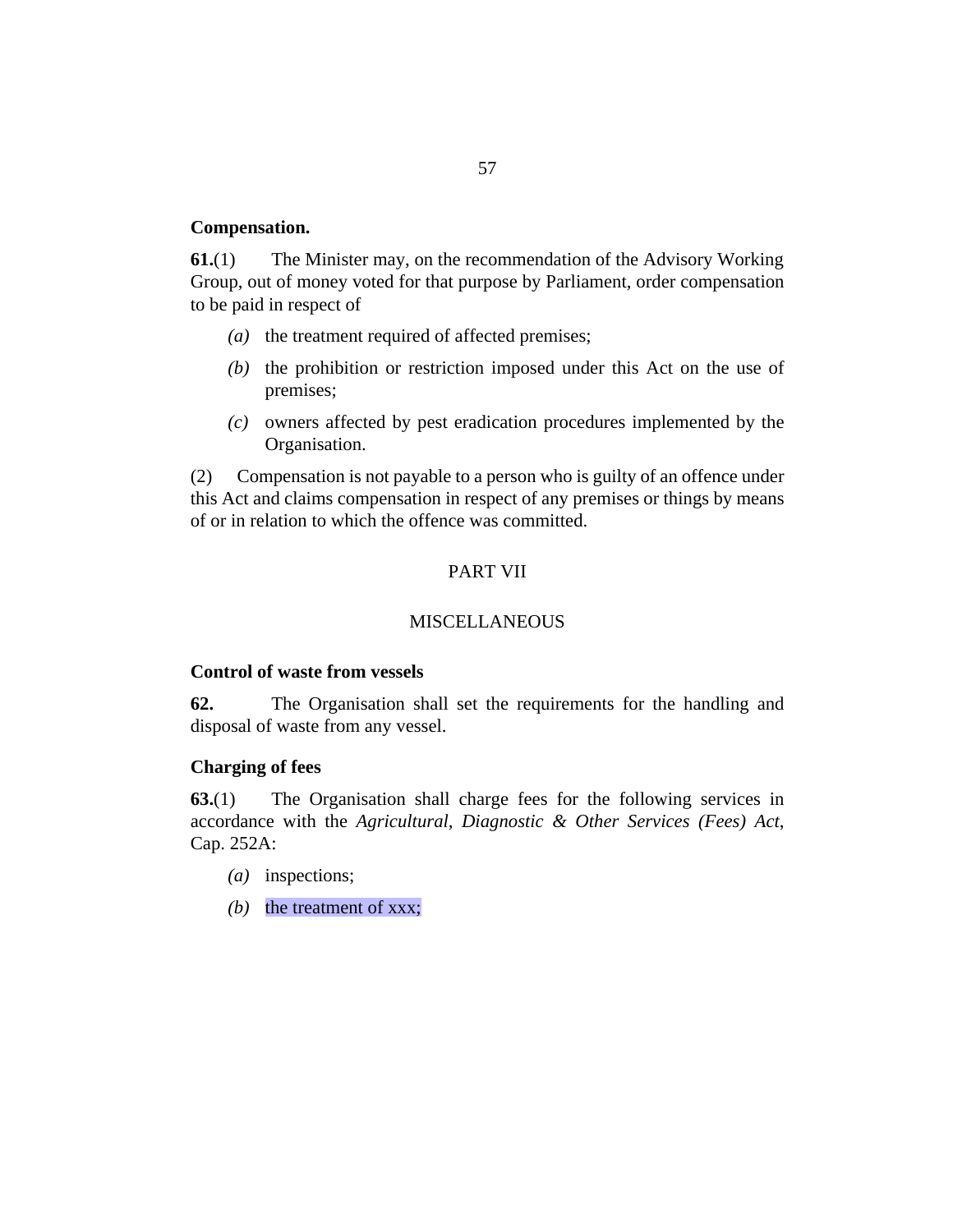- <span id="page-57-0"></span>sampling and analysis of; *(c)*
- (d) the issuance of phytosanitary certificates;
- (e) the issuance of permits; and
- any other services specified under this Act. *(f)*

The fees charged under this Act shall be based on the cost of the service only and shall be prescribed in regulations. (2)

# **Documents**

A document required to be furnished to the Minister or an inspector under this Act or any regulation or order made thereunder may be furnished in electronic form. **64.**(1)

Where a document referred to in subsection (1) is furnished in electronic form, an original hard copy of the document shall be furnished to the Minister or an inspector, where required, within a reasonable period after the documents are furnished in electronic form. (2)

# **Regulations**

The Minister may, on the advice of the Advisory Working Group and the Chief Agricultural Officer, make regulations to give effect to the provisions of this Act, to reflect phytosanitary developments within or outside the country. **65.**(1)

In particular and without prejudice to the generality of subsection (1), regulations made under subsection (1) may provide for all or any of the following matters: (2)

- procedures to be followed by an inspector in the exercise of his duties *(a)* under this Act;
- (b) conditions for the import of any plant, plant product or other regulated article;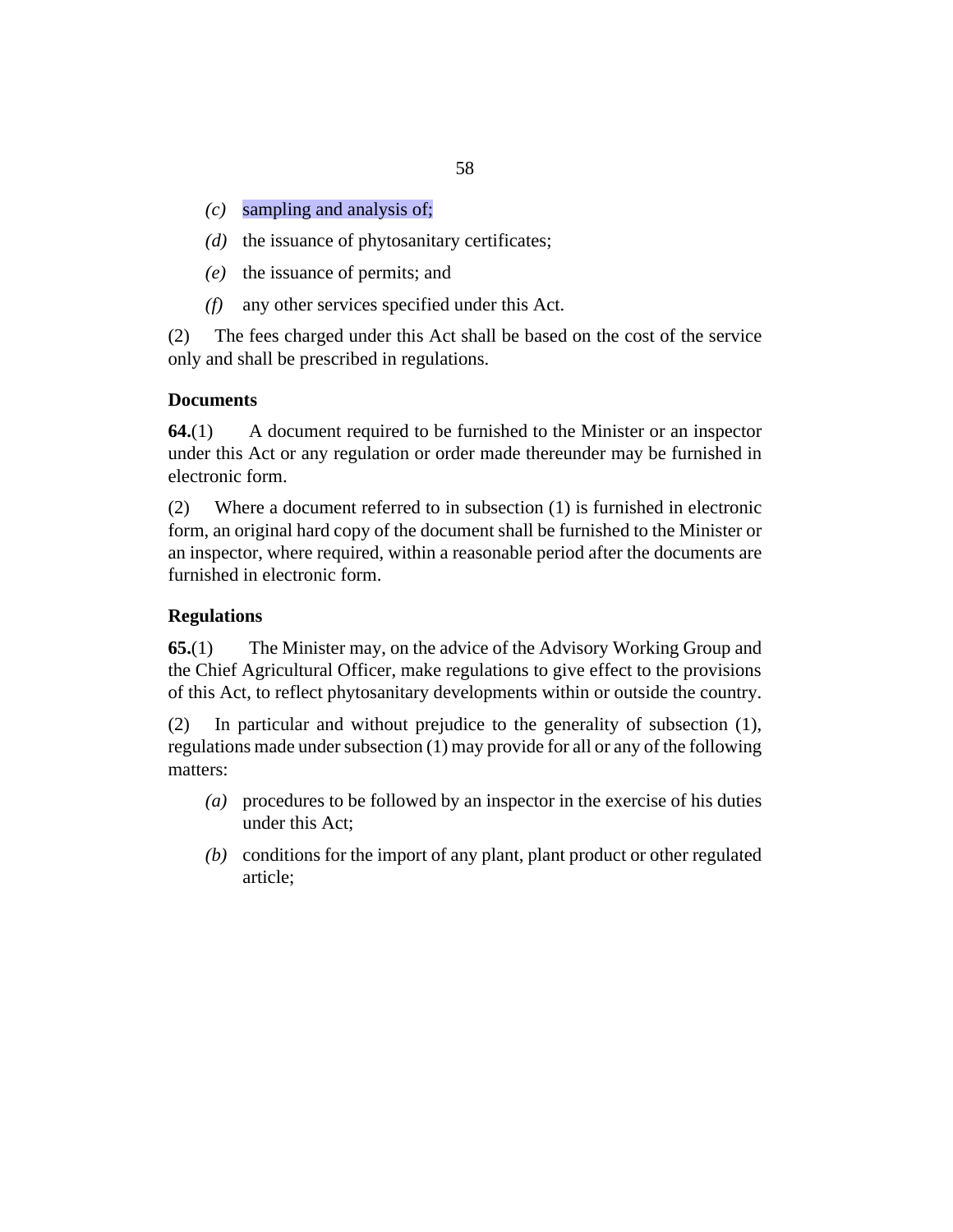- $\alpha$  the designation of the ports of entry in Barbados that are appropriate for the import and export of any plant, plant product and other regulated article;
- (d) the circumstances under which phytosanitary requirements for import may be modified based on a pest risk analysis;
- procedure and guidelines for pre-shipment inspections; *(e)*
- $(f)$  the manner in which permits and certificates shall be issued under this Act, and their form, content and language;
- (g) the procedure by which an importer may apply for inspection to take place at any location other than the port of entry, or outside of regular business hours, and pay any applicable fees;
- (h) the manner in which containers shall be sealed, marked and transported if they are to be inspected at their final destination rather than at the port of entry;
- $(i)$  the way in which any plant, plant product and other regulated article shall be stored or transported in Barbados;
- the procedures to be adopted for the treatment of any imported plant, plant product or other regulated article and the conveyance bringing it into Barbados; *(j)*
- $(k)$  the location, management and functioning of any plant quarantine station established under this Act;
- the requirements for the control and care of any plant, plant product and other regulated article kept or maintained at a plant quarantine station; *(l)*
- $(m)$  the manner in which an inspection shall be arranged for the destruction, removal, uprooting or treatment of any plant, plant product or other regulated article within an area or location declared as under quarantine;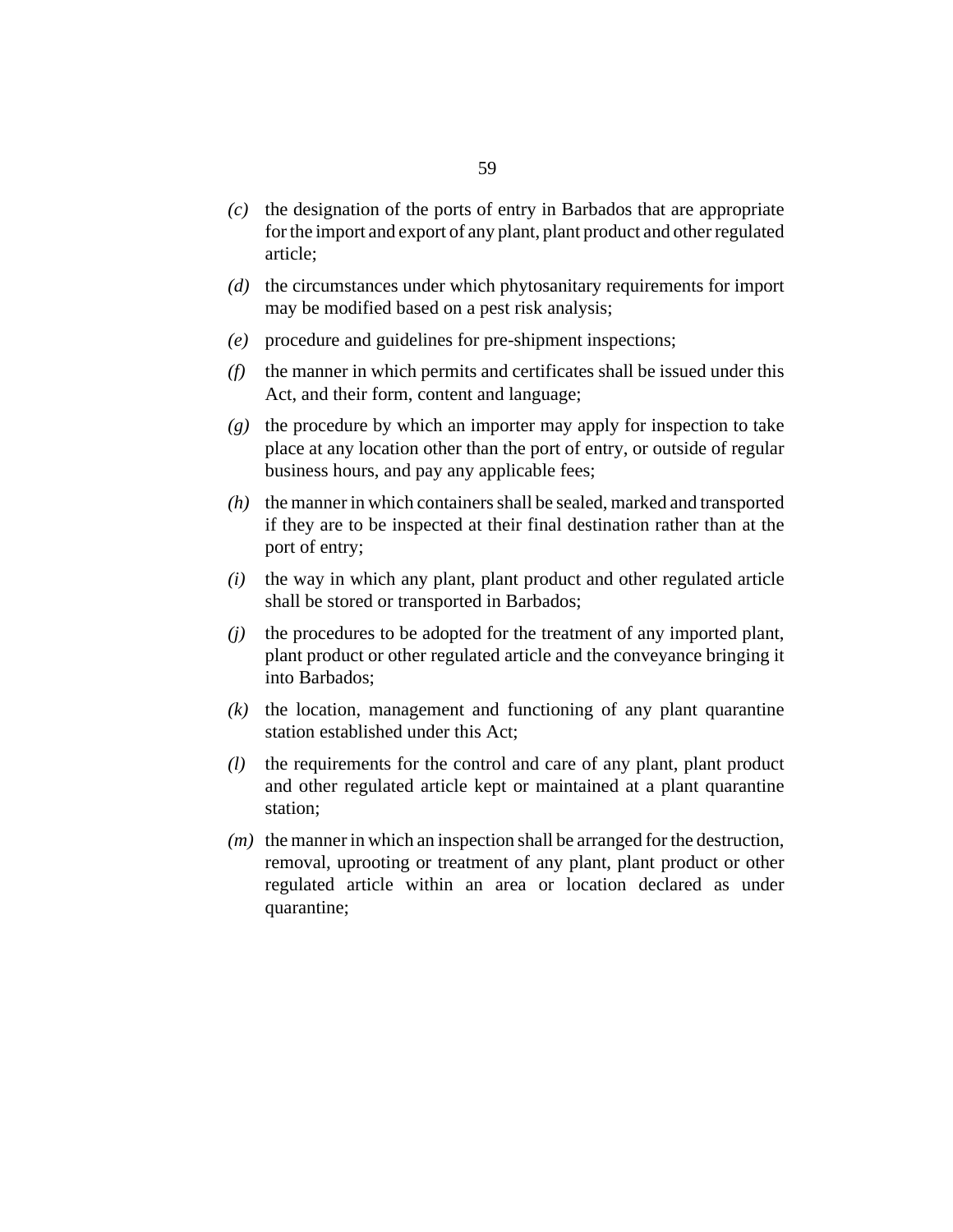- <span id="page-59-0"></span> $(n)$  the period within and conditions under which it shall not be lawful to plant or re-plant anything in all or part of an area declared as under quarantine;
- (o) the manner in which any sample being transported or in storage must be taken, marked and retained under this Act;
- (p) the operating procedures of any official laboratory designated under this Act;
- (q) the procedure by which an area may be declared pest-free or an area of low pest prevalence;
- $(r)$  the conditions for the export of any plant, plant product or other regulated article;
- (s) the operating procedures for the inspection of any plant, plant product or other regulated article, and any physical structure or premises containing such a product or article, for the purposes of export;
- the offences subject to the fixed penalty procedure outlined in section *(t)* 38;
- $(u)$  the criteria for the declaration of a phytosanitary emergency under sections 24*(c)* and 41;
- with the approval of the Ministry of Finance, the determination or scale *(v)* of fees to be charged;
- (w) the guidelines, policy directives or protocols promoting co-operation between relevant departments relating to plant protection;
- any additional measures to be taken for the purpose of preventing the *(x)* introduction or spread of a pest.

#### **Repeal.**

- The following Acts are repealed: **66.**
	- the *[Plant Pest and Disease \(Eradication\) Act](http://barbadosparliament-laws.com/en/showdoc/cs/266A)*, Cap. 266A; and *(a)*